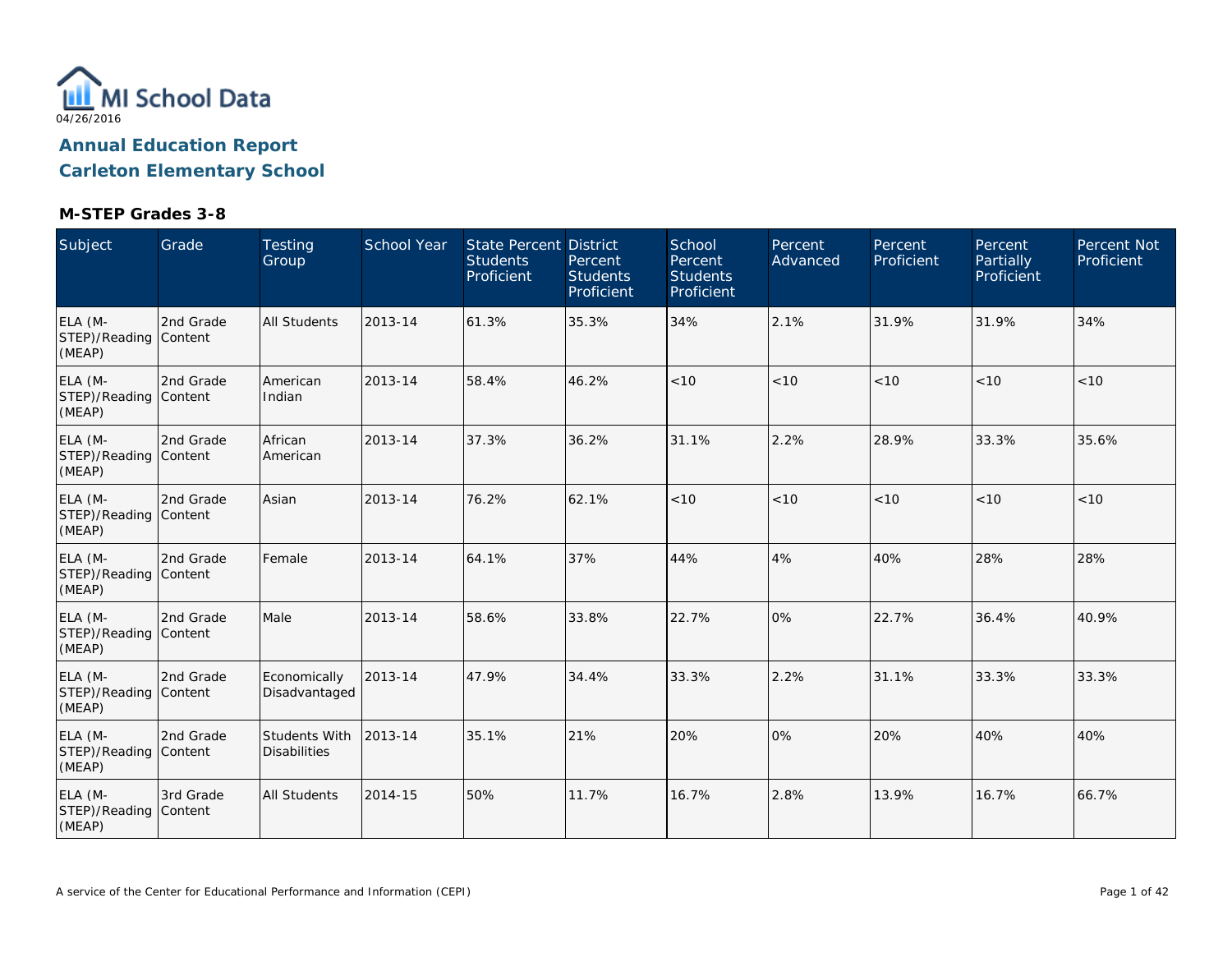

| Subject                                    | Grade     | <b>Testing</b><br>Group       | <b>School Year</b> | <b>State Percent District</b><br><b>Students</b><br>Proficient | Percent<br><b>Students</b><br>Proficient | School<br>Percent<br><b>Students</b><br>Proficient | Percent<br>Advanced | Percent<br>Proficient | Percent<br><b>Partially</b><br>Proficient | <b>Percent Not</b><br>Proficient |
|--------------------------------------------|-----------|-------------------------------|--------------------|----------------------------------------------------------------|------------------------------------------|----------------------------------------------------|---------------------|-----------------------|-------------------------------------------|----------------------------------|
| ELA (M-<br>STEP)/Reading Content<br>(MEAP) | 3rd Grade | <b>All Students</b>           | 2013-14            | 70%                                                            | 42.6%                                    | 32%                                                | 0%                  | 32%                   | 24%                                       | 44%                              |
| ELA (M-<br>STEP)/Reading Content<br>(MEAP) | 3rd Grade | African<br>American           | 2014-15            | 23.2%                                                          | 10.5%                                    | 16.7%                                              | 2.8%                | 13.9%                 | 16.7%                                     | 66.7%                            |
| ELA (M-<br>STEP)/Reading Content<br>(MEAP) | 3rd Grade | African<br>American           | 2013-14            | 47.6%                                                          | 41.8%                                    | 33.3%                                              | 0%                  | 33.3%                 | 22.9%                                     | 43.8%                            |
| ELA (M-<br>STEP)/Reading Content<br>(MEAP) | 3rd Grade | Hispanic of<br>Any Race       | 2013-14            | 57.8%                                                          | 44.4%                                    | < 10                                               | < 10                | < 10                  | < 10                                      | < 10                             |
| ELA (M-<br>STEP)/Reading Content<br>(MEAP) | 3rd Grade | Female                        | 2014-15            | 54.7%                                                          | 14.1%                                    | 22.7%                                              | 4.5%                | 18.2%                 | 22.7%                                     | 54.5%                            |
| ELA (M-<br>STEP)/Reading Content<br>(MEAP) | 3rd Grade | Female                        | 2013-14            | 73%                                                            | 46.6%                                    | 36%                                                | 0%                  | 36%                   | 28%                                       | 36%                              |
| ELA (M-<br>STEP)/Reading Content<br>(MEAP) | 3rd Grade | Male                          | 2014-15            | 45.5%                                                          | 9.1%                                     | 7.1%                                               | 0%                  | 7.1%                  | 7.1%                                      | 85.7%                            |
| ELA (M-<br>STEP)/Reading Content<br>(MEAP) | 3rd Grade | Male                          | 2013-14            | 67%                                                            | 38.7%                                    | 28%                                                | 0%                  | 28%                   | 20%                                       | 52%                              |
| ELA (M-<br>STEP)/Reading Content<br>(MEAP) | 3rd Grade | Economically<br>Disadvantaged | 2014-15            | 35.3%                                                          | 10.4%                                    | 14.3%                                              | 2.9%                | 11.4%                 | 17.1%                                     | 68.6%                            |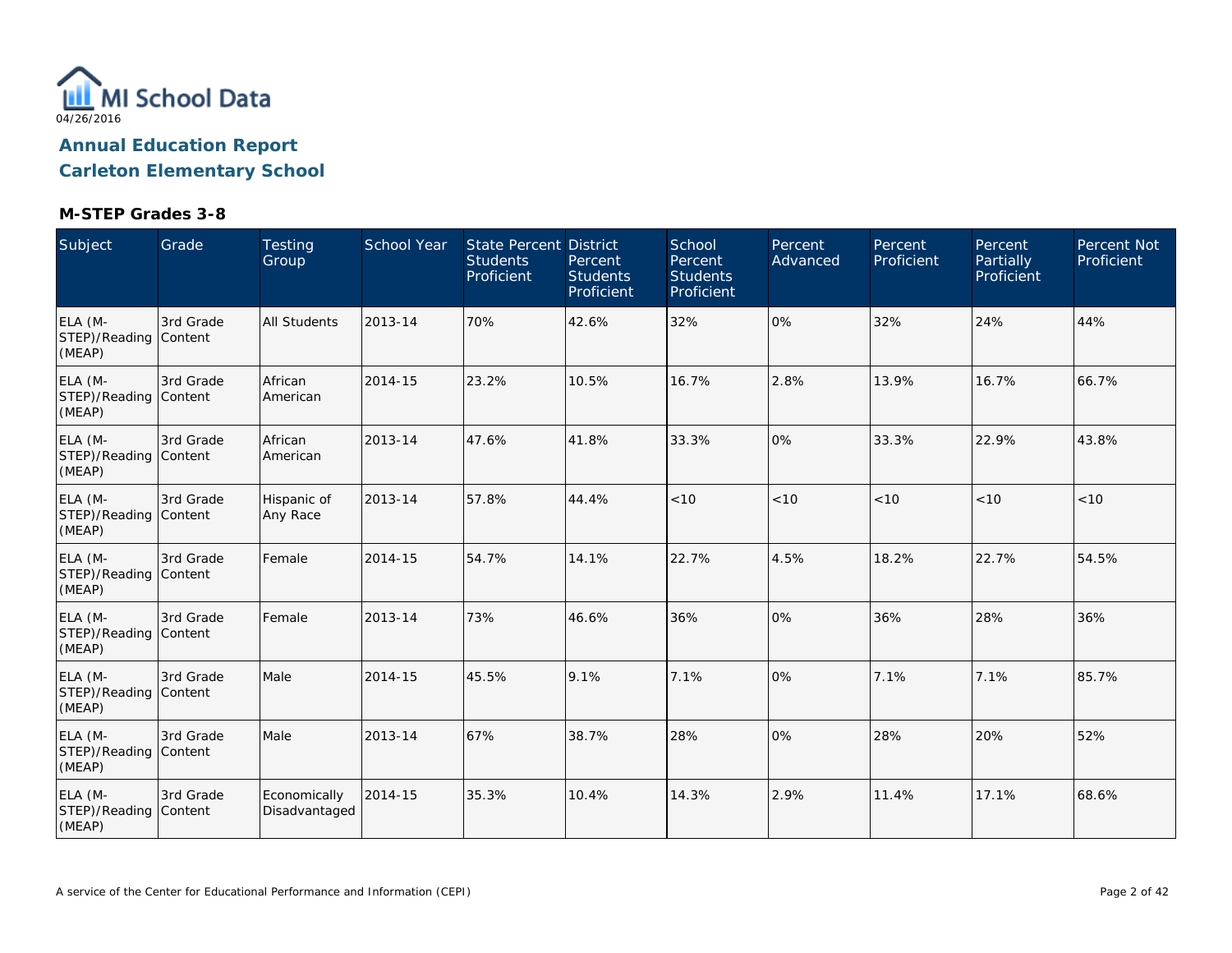

| Subject                                    | Grade     | <b>Testing</b><br>Group              | School Year | <b>State Percent District</b><br><b>Students</b><br>Proficient | Percent<br><b>Students</b><br>Proficient | School<br>Percent<br><b>Students</b><br>Proficient | Percent<br>Advanced | Percent<br>Proficient | Percent<br><b>Partially</b><br>Proficient | <b>Percent Not</b><br>Proficient |
|--------------------------------------------|-----------|--------------------------------------|-------------|----------------------------------------------------------------|------------------------------------------|----------------------------------------------------|---------------------|-----------------------|-------------------------------------------|----------------------------------|
| ELA (M-<br>STEP)/Reading Content<br>(MEAP) | 3rd Grade | Economically<br>Disadvantaged        | 2013-14     | 57.3%                                                          | 40.9%                                    | 32.7%                                              | 0%                  | 32.7%                 | 22.4%                                     | 44.9%                            |
| ELA (M-<br>STEP)/Reading Content<br>(MEAP) | 3rd Grade | English<br>Language<br>Learners      | 2013-14     | 42.9%                                                          | 43.5%                                    | < 10                                               | < 10                | < 10                  | < 10                                      | < 10                             |
| ELA (M-<br>STEP)/Reading Content<br>(MEAP) | 3rd Grade | Students With<br><b>Disabilities</b> | 2014-15     | 23.3%                                                          | 7.9%                                     | < 10                                               | < 10                | < 10                  | < 10                                      | < 10                             |
| ELA (M-<br>STEP)/Reading Content<br>(MEAP) | 3rd Grade | Students With<br><b>Disabilities</b> | 2013-14     | 41.6%                                                          | 24.1%                                    | < 10                                               | < 10                | < 10                  | < 10                                      | < 10                             |
| ELA (M-<br>STEP)/Reading Content<br>(MEAP) | 4th Grade | <b>All Students</b>                  | 2014-15     | 46.6%                                                          | 11.5%                                    | 10.2%                                              | 2%                  | 8.2%                  | 14.3%                                     | 75.5%                            |
| ELA (M-<br>STEP)/Reading Content<br>(MEAP) | 4th Grade | <b>All Students</b>                  | 2013-14     | 71.7%                                                          | 43.6%                                    | 32%                                                | 0%                  | 32%                   | 30%                                       | 38%                              |
| ELA (M-<br>STEP)/Reading Content<br>(MEAP) | 4th Grade | American<br>Indian                   | 2014-15     | 36.9%                                                          | 6.7%                                     | $<10$                                              | $<10$               | < 10                  | < 10                                      | $<10$                            |
| ELA (M-<br>STEP)/Reading Content<br>(MEAP) | 4th Grade | African<br>American                  | 2014-15     | 21.2%                                                          | 10.6%                                    | 8.3%                                               | 0%                  | 8.3%                  | 14.6%                                     | 77.1%                            |
| ELA (M-<br>STEP)/Reading Content<br>(MEAP) | 4th Grade | African<br>American                  | 2013-14     | 48.7%                                                          | 43%                                      | 30.6%                                              | 0%                  | 30.6%                 | 30.6%                                     | 38.8%                            |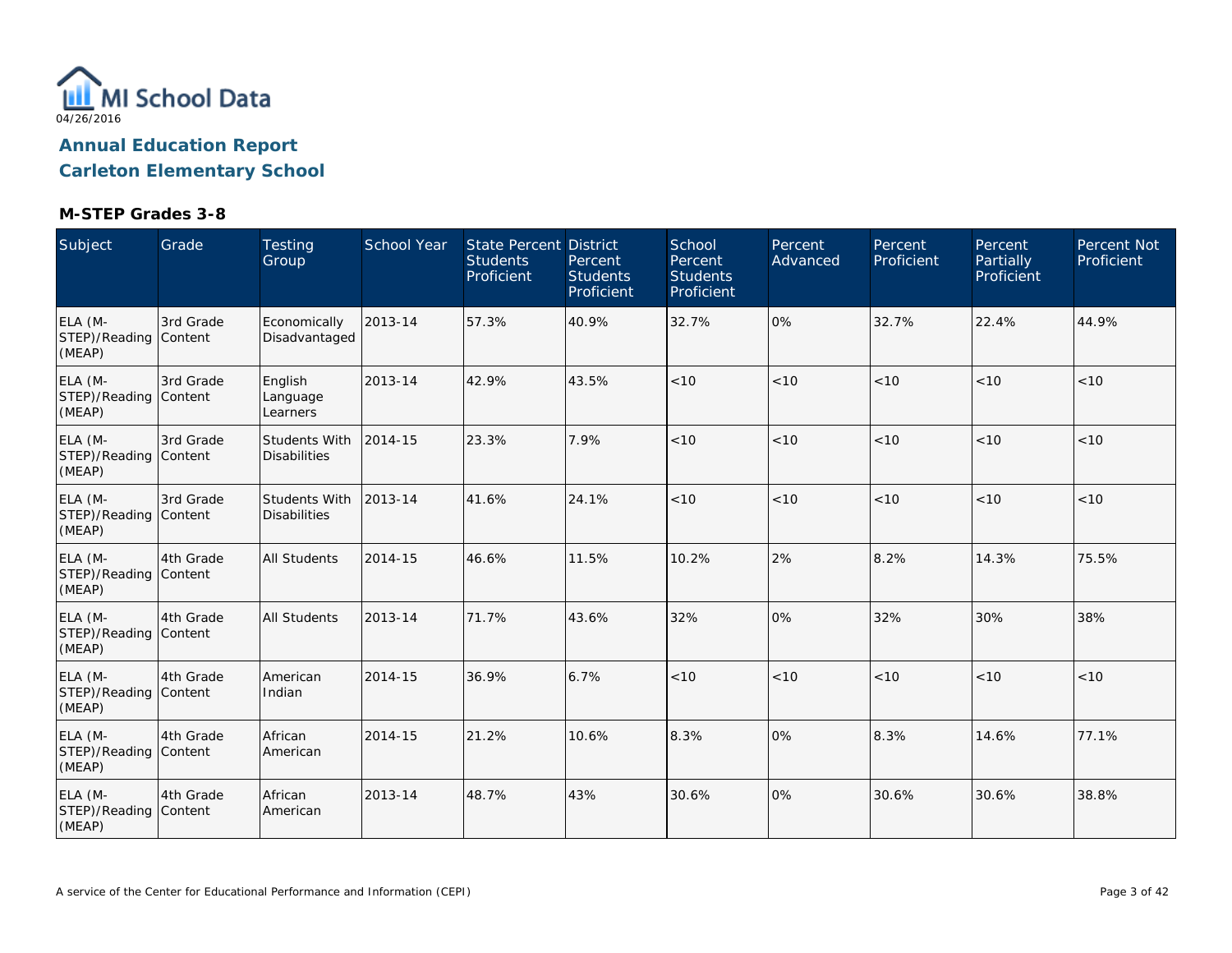

| Subject                                    | Grade     | <b>Testing</b><br>Group                     | School Year | State Percent District<br><b>Students</b><br>Proficient | Percent<br><b>Students</b><br>Proficient | School<br>Percent<br><b>Students</b><br>Proficient | Percent<br>Advanced | Percent<br>Proficient | Percent<br>Partially<br>Proficient | <b>Percent Not</b><br>Proficient |
|--------------------------------------------|-----------|---------------------------------------------|-------------|---------------------------------------------------------|------------------------------------------|----------------------------------------------------|---------------------|-----------------------|------------------------------------|----------------------------------|
| ELA (M-<br>STEP)/Reading Content<br>(MEAP) | 4th Grade | Hispanic of<br>Any Race                     | 2013-14     | 60.8%                                                   | 45.1%                                    | < 10                                               | < 10                | < 10                  | < 10                               | <10                              |
| ELA (M-<br>STEP)/Reading Content<br>(MEAP) | 4th Grade | Female                                      | 2014-15     | 51.5%                                                   | 14.5%                                    | 25%                                                | 5%                  | 20%                   | 20%                                | 55%                              |
| ELA (M-<br>STEP)/Reading Content<br>(MEAP) | 4th Grade | Female                                      | 2013-14     | 74.2%                                                   | 46.1%                                    | 32.1%                                              | 0%                  | 32.1%                 | 35.7%                              | 32.1%                            |
| ELA (M-<br>STEP)/Reading Content<br>(MEAP) | 4th Grade | Male                                        | 2014-15     | 41.8%                                                   | 8.7%                                     | 0%                                                 | 0%                  | 0%                    | 10.3%                              | 89.7%                            |
| ELA (M-<br>STEP)/Reading Content<br>(MEAP) | 4th Grade | Male                                        | 2013-14     | 69.2%                                                   | 41%                                      | 31.8%                                              | 0%                  | 31.8%                 | 22.7%                              | 45.5%                            |
| ELA (M-<br>STEP)/Reading Content<br>(MEAP) | 4th Grade | Economically<br>Disadvantaged               | 2014-15     | 30.9%                                                   | 10%                                      | 10.4%                                              | 2.1%                | 8.3%                  | 14.6%                              | 75%                              |
| ELA (M-<br>STEP)/Reading Content<br>(MEAP) | 4th Grade | Economically<br>Disadvantaged               | 2013-14     | 59.4%                                                   | 41.1%                                    | 30.4%                                              | 0%                  | 30.4%                 | 28.3%                              | 41.3%                            |
| ELA (M-<br>STEP)/Reading Content<br>(MEAP) | 4th Grade | <b>Students With</b><br><b>Disabilities</b> | 2014-15     | 17.2%                                                   | 3.8%                                     | 0%                                                 | 0%                  | 10%                   | 18.2%                              | 81.8%                            |
| ELA (M-<br>STEP)/Reading Content<br>(MEAP) | 4th Grade | Students With<br><b>Disabilities</b>        | 2013-14     | 41.1%                                                   | 24%                                      | < 10                                               | < 10                | < 10                  | < 10                               | < 10                             |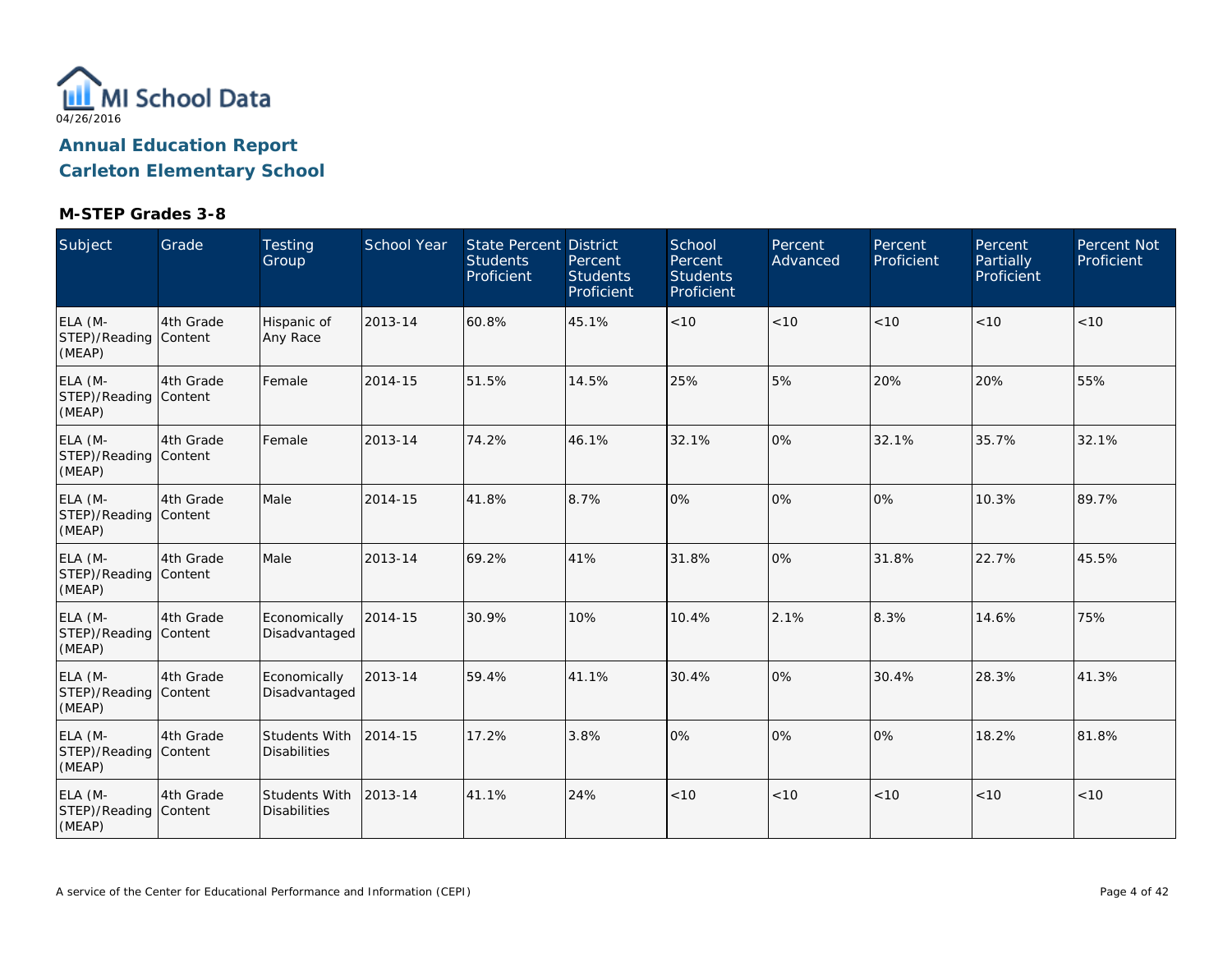

| Subject                                    | Grade                | Testing<br>Group                     | <b>School Year</b> | <b>State Percent District</b><br><b>Students</b><br>Proficient | Percent<br><b>Students</b><br>Proficient | School<br>Percent<br><b>Students</b><br>Proficient | Percent<br>Advanced | Percent<br>Proficient | Percent<br>Partially<br>Proficient | Percent Not<br>Proficient |
|--------------------------------------------|----------------------|--------------------------------------|--------------------|----------------------------------------------------------------|------------------------------------------|----------------------------------------------------|---------------------|-----------------------|------------------------------------|---------------------------|
| ELA (M-<br>STEP)/Reading Content<br>(MEAP) | 5th Grade            | All Students                         | 2014-15            | 48.7%                                                          | 12.7%                                    | 8.5%                                               | 2.1%                | 6.4%                  | 21.3%                              | 70.2%                     |
| ELA (M-<br>STEP)/Reading Content<br>(MEAP) | 5th Grade            | African<br>American                  | 2014-15            | 22.5%                                                          | 11.4%                                    | 8.5%                                               | 2.1%                | 6.4%                  | 21.3%                              | 70.2%                     |
| ELA (M-<br>STEP)/Reading Content<br>(MEAP) | 5th Grade            | Female                               | 2014-15            | 54.3%                                                          | 14.6%                                    | 12.9%                                              | 3.2%                | 9.7%                  | 25.8%                              | 61.3%                     |
| ELA (M-<br>STEP)/Reading Content<br>(MEAP) | 5th Grade            | Male                                 | 2014-15            | 43.3%                                                          | 10.8%                                    | 0%                                                 | 0%                  | 0%                    | 12.5%                              | 87.5%                     |
| ELA (M-<br>STEP)/Reading Content<br>(MEAP) | 5th Grade            | Economically<br>Disadvantaged        | 2014-15            | 32.6%                                                          | 10.8%                                    | 7%                                                 | 2.3%                | 4.7%                  | 20.9%                              | 72.1%                     |
| ELA (M-<br>STEP)/Reading Content<br>(MEAP) | 5th Grade            | Students With<br><b>Disabilities</b> | 2014-15            | 14.6%                                                          | 5.7%                                     | < 10                                               | < 10                | < 10                  | < 10                               | < 10                      |
| Mathematics                                | 2nd Grade<br>Content | <b>All Students</b>                  | 2013-14            | 40.1%                                                          | 14.6%                                    | 15.2%                                              | 0%                  | 15.2%                 | 17.4%                              | 67.4%                     |
| Mathematics                                | 2nd Grade<br>Content | American<br>Indian                   | 2013-14            | 33.7%                                                          | 30.8%                                    | < 10                                               | < 10                | < 10                  | < 10                               | $<10$                     |
| Mathematics                                | 2nd Grade<br>Content | African<br>American                  | 2013-14            | 18.2%                                                          | 14.6%                                    | 11.4%                                              | 0%                  | 11.4%                 | 18.2%                              | 70.5%                     |
| Mathematics                                | 2nd Grade<br>Content | Asian                                | 2013-14            | 66%                                                            | 46.9%                                    | < 10                                               | < 10                | < 10                  | < 10                               | < 10                      |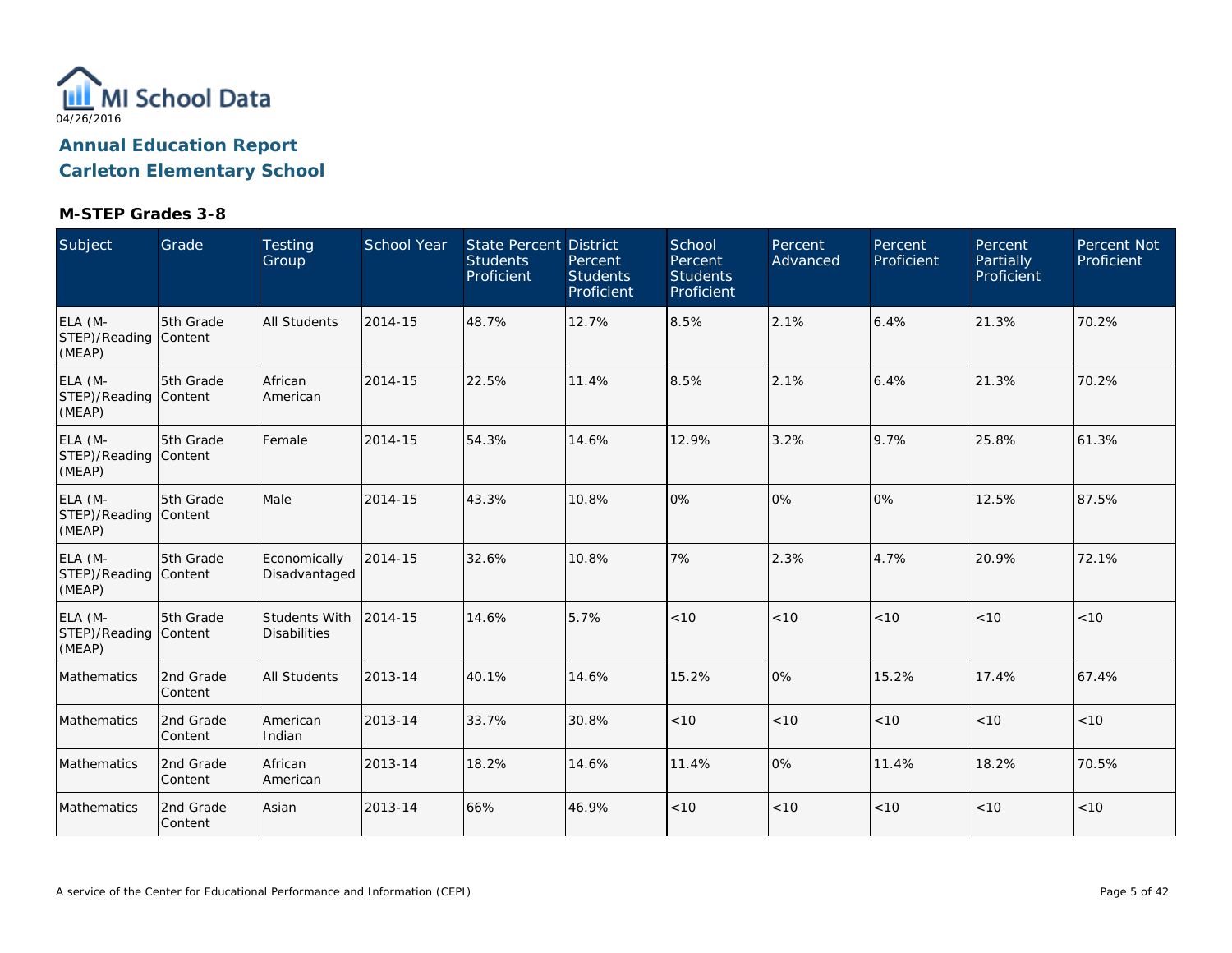

### **M-STEP Grades 3-8**

| Subject     | Grade                | Testing<br>Group                     | School Year | State Percent District<br><b>Students</b><br>Proficient | Percent<br><b>Students</b><br>Proficient | School<br>Percent<br><b>Students</b><br>Proficient | Percent<br>Advanced | Percent<br>Proficient | Percent<br>Partially<br>Proficient | Percent Not<br>Proficient |
|-------------|----------------------|--------------------------------------|-------------|---------------------------------------------------------|------------------------------------------|----------------------------------------------------|---------------------|-----------------------|------------------------------------|---------------------------|
| Mathematics | 2nd Grade<br>Content | Female                               | 2013-14     | 39.7%                                                   | 14.5%                                    | 24%                                                | 0%                  | 24%                   | 20%                                | 56%                       |
| Mathematics | 2nd Grade<br>Content | Male                                 | 2013-14     | 40.6%                                                   | 14.8%                                    | 4.8%                                               | 0%                  | 4.8%                  | 14.3%                              | 81%                       |
| Mathematics | 2nd Grade<br>Content | Economically<br>Disadvantaged        | 2013-14     | 26.9%                                                   | 13.9%                                    | 15.9%                                              | 0%                  | 15.9%                 | 15.9%                              | 68.2%                     |
| Mathematics | 2nd Grade<br>Content | Students With<br><b>Disabilities</b> | 2013-14     | 22.2%                                                   | 9.5%                                     | 0%                                                 | 0%                  | 0%                    | 10%                                | 90%                       |
| Mathematics | 3rd Grade<br>Content | All Students                         | 2014-15     | 48.8%                                                   | 12.8%                                    | 14.7%                                              | 0%                  | 14.7%                 | 35.3%                              | 50%                       |
| Mathematics | 3rd Grade<br>Content | <b>All Students</b>                  | 2013-14     | 45.3%                                                   | 17.2%                                    | 10%                                                | 0%                  | 10%                   | 12%                                | 78%                       |
| Mathematics | 3rd Grade<br>Content | African<br>American                  | 2014-15     | 20.3%                                                   | 11.5%                                    | 14.7%                                              | 0%                  | 14.7%                 | 35.3%                              | 50%                       |
| Mathematics | 3rd Grade<br>Content | African<br>American                  | 2013-14     | 18.2%                                                   | 15.8%                                    | 10.4%                                              | 0%                  | 10.4%                 | 10.4%                              | 79.2%                     |
| Mathematics | 3rd Grade<br>Content | Hispanic of<br>Any Race              | 2013-14     | 29.3%                                                   | 22.6%                                    | < 10                                               | < 10                | < 10                  | < 10                               | < 10                      |
| Mathematics | 3rd Grade<br>Content | Female                               | 2014-15     | 48.1%                                                   | 12.9%                                    | 20%                                                | 0%                  | 20%                   | 45%                                | 35%                       |
| Mathematics | 3rd Grade<br>Content | Female                               | 2013-14     | 43.4%                                                   | 16.5%                                    | 12%                                                | 0%                  | 12%                   | 20%                                | 68%                       |
| Mathematics | 3rd Grade<br>Content | Male                                 | 2014-15     | 49.5%                                                   | 12.7%                                    | 7.1%                                               | 0%                  | 7.1%                  | 21.4%                              | 71.4%                     |
| Mathematics | 3rd Grade<br>Content | Male                                 | 2013-14     | 47.2%                                                   | 18%                                      | 8%                                                 | 0%                  | 8%                    | 4%                                 | 88%                       |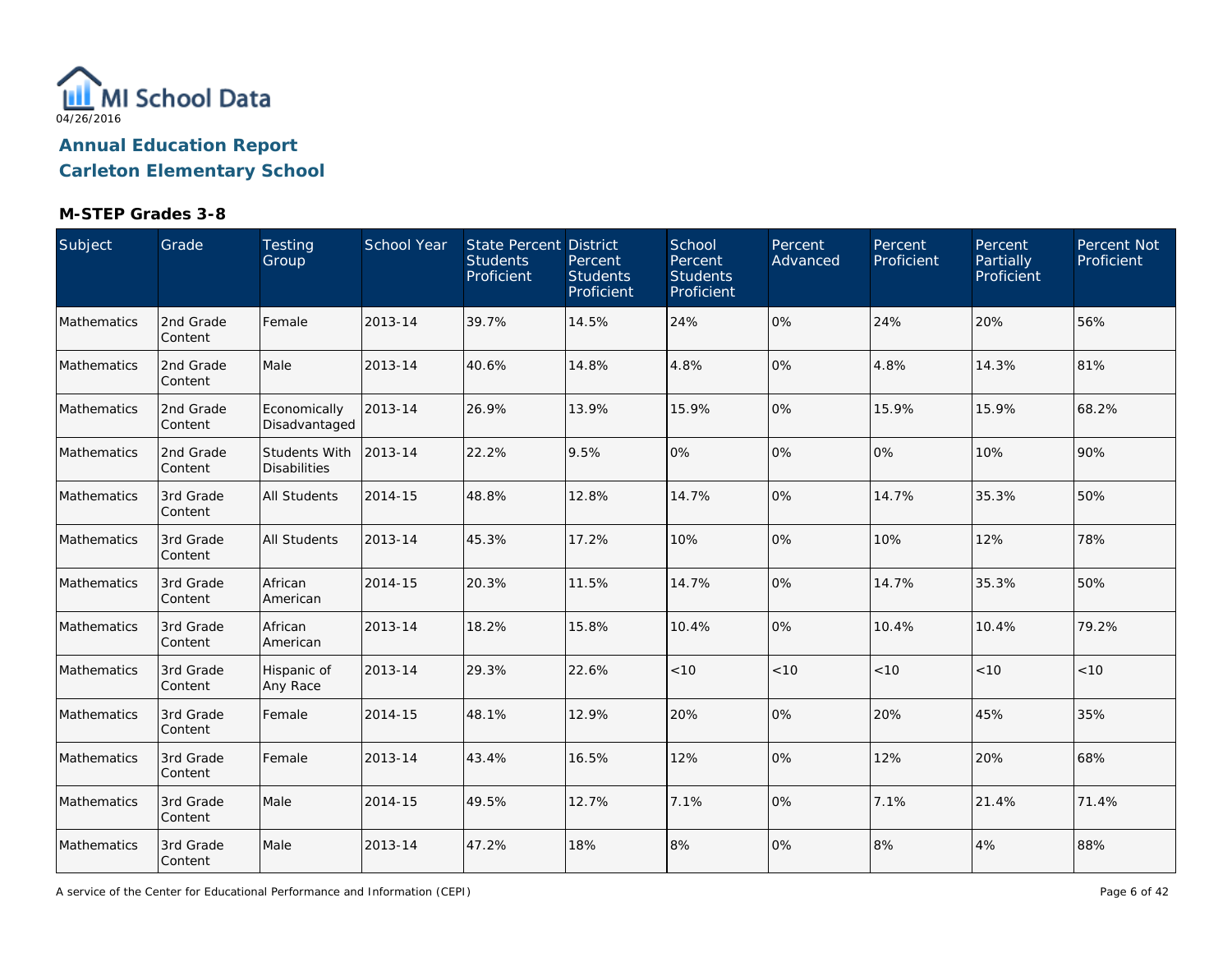

| Subject            | Grade                 | Testing<br>Group                     | <b>School Year</b> | <b>State Percent District</b><br><b>Students</b><br>Proficient | Percent<br><b>Students</b><br>Proficient | School<br>Percent<br><b>Students</b><br>Proficient | Percent<br>Advanced | Percent<br>Proficient | Percent<br>Partially<br>Proficient | Percent Not<br>Proficient |
|--------------------|-----------------------|--------------------------------------|--------------------|----------------------------------------------------------------|------------------------------------------|----------------------------------------------------|---------------------|-----------------------|------------------------------------|---------------------------|
| Mathematics        | 3rd Grade<br>Content  | Economically<br>Disadvantaged        | 2014-15            | 33.5%                                                          | 11.4%                                    | 12.1%                                              | 0%                  | 12.1%                 | 36.4%                              | 51.5%                     |
| <b>Mathematics</b> | 3rd Grade<br>Content  | Economically<br>Disadvantaged        | 2013-14            | 29.5%                                                          | 16.7%                                    | 10.2%                                              | 0%                  | 10.2%                 | 12.2%                              | 77.6%                     |
| Mathematics        | 3rd Grade<br> Content | English<br>Language<br>Learners      | 2013-14            | 23.1%                                                          | 23.4%                                    | < 10                                               | < 10                | < 10                  | < 10                               | < 10                      |
| Mathematics        | 3rd Grade<br>Content  | Students With<br><b>Disabilities</b> | 2014-15            | 24.5%                                                          | 9.9%                                     | < 10                                               | < 10                | < 10                  | < 10                               | < 10                      |
| Mathematics        | 3rd Grade<br>Content  | Students With<br><b>Disabilities</b> | 2013-14            | 23.2%                                                          | 10.6%                                    | < 10                                               | < 10                | < 10                  | < 10                               | < 10                      |
| Mathematics        | 4th Grade<br> Content | <b>All Students</b>                  | 2014-15            | 41.4%                                                          | 7.6%                                     | 16.7%                                              | 0%                  | 16.7%                 | 31.3%                              | 52.1%                     |
| Mathematics        | 4th Grade<br>Content  | <b>All Students</b>                  | 2013-14            | 45.2%                                                          | 15.4%                                    | 2%                                                 | 0%                  | 2%                    | 12.2%                              | 85.7%                     |
| Mathematics        | 4th Grade<br>Content  | American<br>Indian                   | 2014-15            | 31.9%                                                          | 7.1%                                     | < 10                                               | < 10                | < 10                  | < 10                               | < 10                      |
| Mathematics        | 4th Grade<br>Content  | African<br>American                  | 2014-15            | 13.2%                                                          | 6.2%                                     | 14.9%                                              | 0%                  | 14.9%                 | 31.9%                              | 53.2%                     |
| Mathematics        | 4th Grade<br>Content  | African<br>American                  | 2013-14            | 20%                                                            | 15.3%                                    | 2.1%                                               | 0%                  | 2.1%                  | 12.5%                              | 85.4%                     |
| Mathematics        | 4th Grade<br>Content  | Hispanic of<br>Any Race              | 2013-14            | 32.3%                                                          | 14.2%                                    | < 10                                               | < 10                | < 10                  | < 10                               | < 10                      |
| Mathematics        | 4th Grade<br>Content  | Female                               | 2014-15            | 40.3%                                                          | 7.9%                                     | 35%                                                | 0%                  | 35%                   | 25%                                | 40%                       |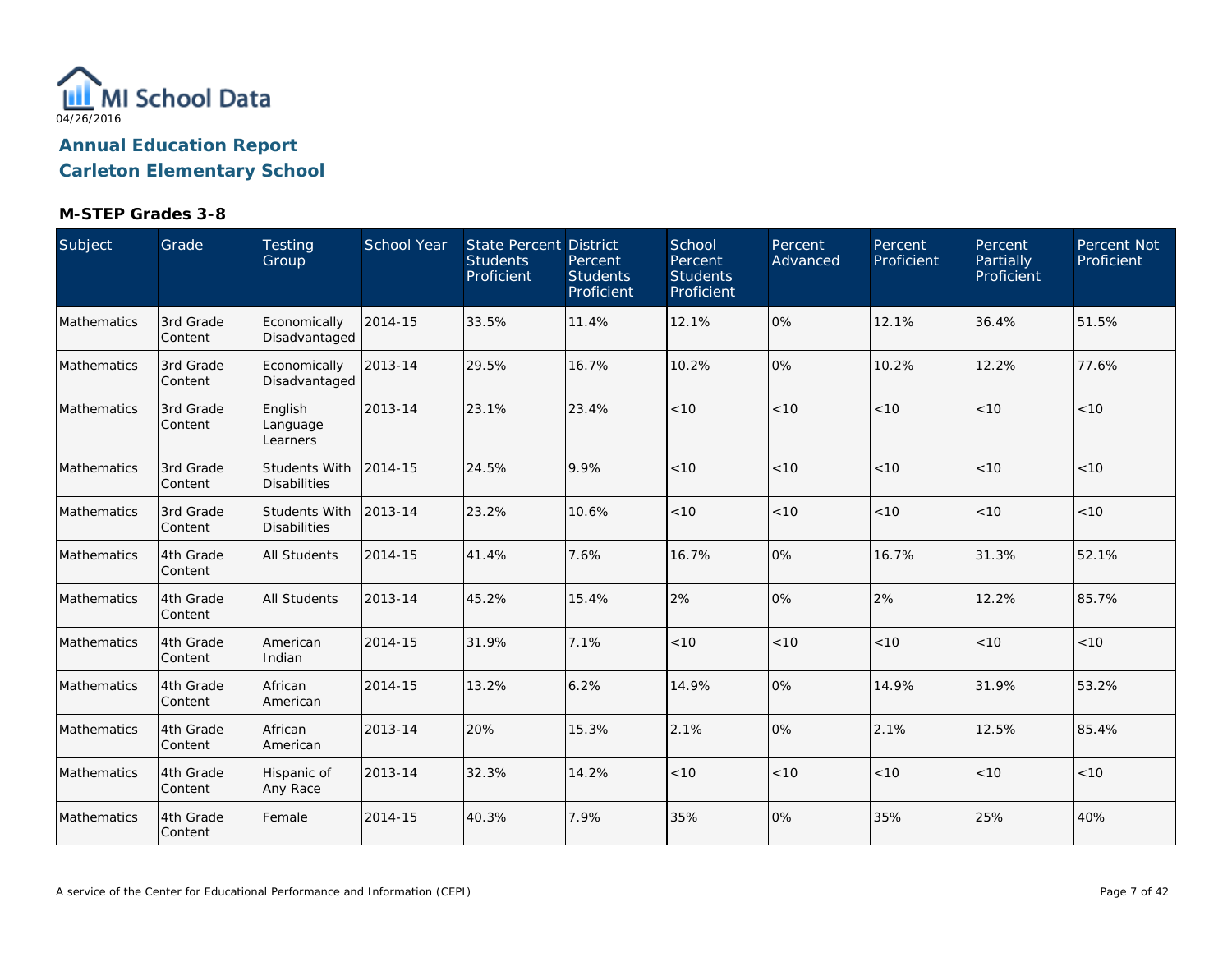

### **M-STEP Grades 3-8**

| Subject     | Grade                 | Testing<br>Group                            | School Year | <b>State Percent District</b><br><b>Students</b><br>Proficient | Percent<br><b>Students</b><br>Proficient | School<br>Percent<br><b>Students</b><br>Proficient | Percent<br>Advanced | Percent<br>Proficient | Percent<br>Partially<br>Proficient | Percent Not<br>Proficient |
|-------------|-----------------------|---------------------------------------------|-------------|----------------------------------------------------------------|------------------------------------------|----------------------------------------------------|---------------------|-----------------------|------------------------------------|---------------------------|
| Mathematics | 4th Grade<br>Content  | Female                                      | 2013-14     | 44.7%                                                          | 14.4%                                    | 3.7%                                               | 0%                  | 3.7%                  | 18.5%                              | 77.8%                     |
| Mathematics | 4th Grade<br>Content  | Male                                        | 2014-15     | 42.4%                                                          | 7.4%                                     | 3.6%                                               | 0%                  | 3.6%                  | 35.7%                              | 60.7%                     |
| Mathematics | 4th Grade<br>Content  | Male                                        | 2013-14     | 45.7%                                                          | 16.5%                                    | 0%                                                 | 0%                  | 0%                    | 4.5%                               | 95.5%                     |
| Mathematics | 4th Grade<br>Content  | Economically<br>Disadvantaged               | 2014-15     | 25.4%                                                          | 6.9%                                     | 17%                                                | 0%                  | 17%                   | 29.8%                              | 53.2%                     |
| Mathematics | 4th Grade<br>Content  | Economically<br>Disadvantaged               | 2013-14     | 29.5%                                                          | 13.6%                                    | 2.2%                                               | 0%                  | 2.2%                  | 13.3%                              | 84.4%                     |
| Mathematics | 4th Grade<br>Content  | <b>Students With</b><br><b>Disabilities</b> | 2014-15     | 17.2%                                                          | 3.7%                                     | 10%                                                | 0%                  | 10%                   | 20%                                | 70%                       |
| Mathematics | 4th Grade<br>Content  | <b>Students With</b><br><b>Disabilities</b> | 2013-14     | 20%                                                            | 5.1%                                     | < 10                                               | < 10                | < 10                  | < 10                               | < 10                      |
| Mathematics | 5th Grade<br>Content  | <b>All Students</b>                         | 2014-15     | 33.4%                                                          | 4.1%                                     | 6.4%                                               | 2.1%                | 4.3%                  | 34%                                | 59.6%                     |
| Mathematics | 5th Grade<br>Content  | African<br>American                         | 2014-15     | 9.1%                                                           | 3.2%                                     | 6.4%                                               | 2.1%                | 4.3%                  | 34%                                | 59.6%                     |
| Mathematics | 5th Grade<br>Content  | Female                                      | 2014-15     | 32.6%                                                          | 4%                                       | 9.7%                                               | 3.2%                | 6.5%                  | 29%                                | 61.3%                     |
| Mathematics | 5th Grade<br>Content  | Male                                        | 2014-15     | 34.1%                                                          | 4.1%                                     | 0%                                                 | 0%                  | 0%                    | 43.8%                              | 56.3%                     |
| Mathematics | 5th Grade<br>Content  | Economically<br>Disadvantaged               | 2014-15     | 18.2%                                                          | 3.4%                                     | 4.7%                                               | 2.3%                | 2.3%                  | 32.6%                              | 62.8%                     |
| Mathematics | 5th Grade<br> Content | Students With<br><b>Disabilities</b>        | 2014-15     | 9.4%                                                           | 1.3%                                     | < 10                                               | $<10$               | < 10                  | < 10                               | < 10                      |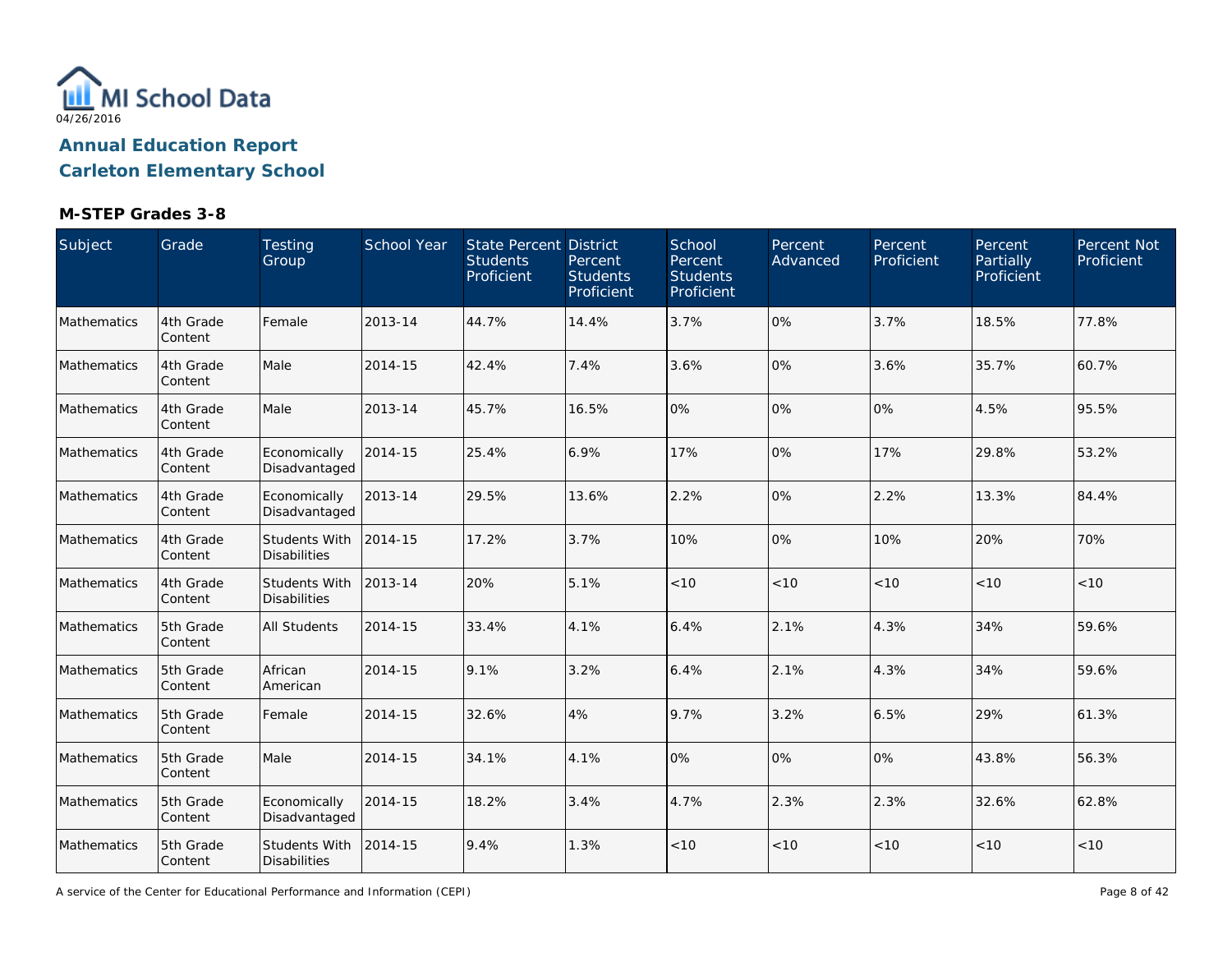

| Subject | Grade                 | Testing<br>Group                     | School Year | <b>State Percent District</b><br><b>Students</b><br>Proficient | Percent<br><b>Students</b><br>Proficient | School<br>Percent<br><b>Students</b><br>Proficient | Percent<br>Advanced | Percent<br>Proficient | Percent<br>Partially<br>Proficient | Percent Not<br>Proficient |
|---------|-----------------------|--------------------------------------|-------------|----------------------------------------------------------------|------------------------------------------|----------------------------------------------------|---------------------|-----------------------|------------------------------------|---------------------------|
| Science | 4th Grade<br>Content  | <b>All Students</b>                  | 2014-15     | 12.4%                                                          | 1.4%                                     | 0%                                                 | 0%                  | 0%                    | 31.3%                              | 68.8%                     |
| Science | 4th Grade<br>Content  | All Students                         | 2013-14     | 16.8%                                                          | 2.9%                                     | 0%                                                 | 0%                  | 0%                    | 8.2%                               | 91.8%                     |
| Science | 4th Grade<br>Content  | American<br>Indian                   | 2014-15     | 8.7%                                                           | 0%                                       | $<10$                                              | < 10                | $<10$                 | < 10                               | < 10                      |
| Science | 4th Grade<br>Content  | African<br>American                  | 2014-15     | 2%                                                             | 1%                                       | 0%                                                 | 0%                  | 0%                    | 29.8%                              | 70.2%                     |
| Science | 4th Grade<br>Content  | African<br>American                  | 2013-14     | 3.3%                                                           | 2.9%                                     | 0%                                                 | 0%                  | 0%                    | 8.3%                               | 91.7%                     |
| Science | 4th Grade<br>Content  | Hispanic of<br>Any Race              | 2013-14     | 7.7%                                                           | 1.8%                                     | < 10                                               | < 10                | < 10                  | < 10                               | <10                       |
| Science | 4th Grade<br>Content  | Female                               | 2014-15     | 10.4%                                                          | 1%                                       | 0%                                                 | 0%                  | 0%                    | 50%                                | 50%                       |
| Science | 4th Grade<br>Content  | Female                               | 2013-14     | 15.9%                                                          | 2.9%                                     | 0%                                                 | 0%                  | 0%                    | 7.4%                               | 92.6%                     |
| Science | 4th Grade<br>Content  | Male                                 | 2014-15     | 14.3%                                                          | 1.8%                                     | 0%                                                 | 0%                  | 0%                    | 17.9%                              | 82.1%                     |
| Science | 4th Grade<br>Content  | Male                                 | 2013-14     | 17.7%                                                          | 2.9%                                     | 0%                                                 | 0%                  | 0%                    | 9.1%                               | 90.9%                     |
| Science | 4th Grade<br>Content  | Economically<br>Disadvantaged        | 2014-15     | 5.5%                                                           | 1.3%                                     | 0%                                                 | 0%                  | 0%                    | 31.9%                              | 68.1%                     |
| Science | 4th Grade<br>Content  | Economically<br>Disadvantaged        | 2013-14     | 8%                                                             | 2.4%                                     | 0%                                                 | 0%                  | 0%                    | 8.9%                               | 91.1%                     |
| Science | 4th Grade<br> Content | Students With<br><b>Disabilities</b> | 2014-15     | 4.6%                                                           | 0.5%                                     | 0%                                                 | 0%                  | 0%                    | 0%                                 | 100%                      |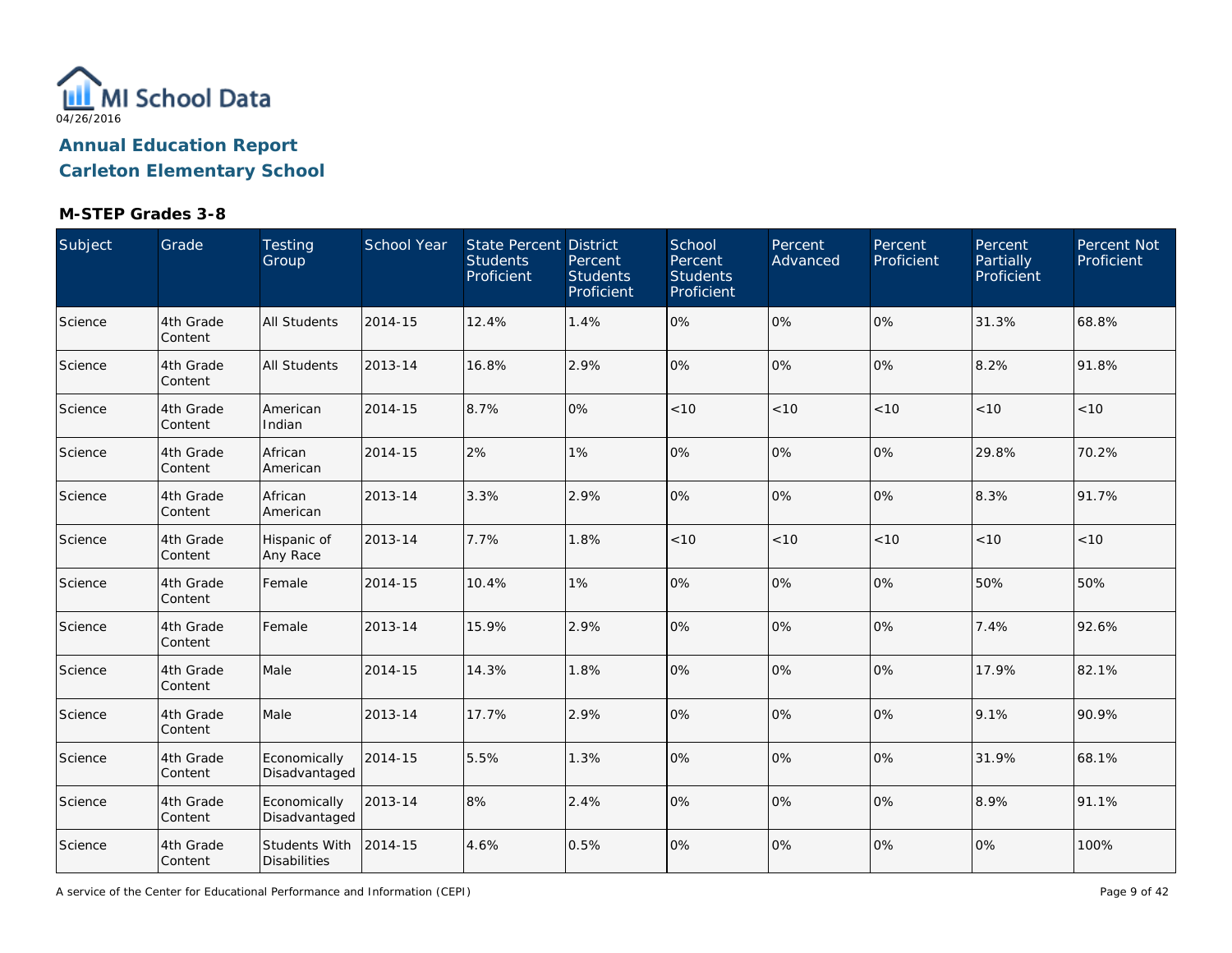

| Subject               | Grade                  | <b>Testing</b><br>Group                     | School Year | <b>State Percent District</b><br>Students<br>Proficient | Percent<br><b>Students</b><br>Proficient | School<br>Percent<br><b>Students</b><br>Proficient | Percent<br>Advanced | Percent<br>Proficient | Percent<br>Partially<br>Proficient | Percent Not<br>Proficient |
|-----------------------|------------------------|---------------------------------------------|-------------|---------------------------------------------------------|------------------------------------------|----------------------------------------------------|---------------------|-----------------------|------------------------------------|---------------------------|
| Science               | 4th Grade<br>Content   | <b>Students With</b><br><b>Disabilities</b> | 2013-14     | 5.6%                                                    | 2.4%                                     | < 10                                               | < 10                | < 10                  | < 10                               | < 10                      |
| Social Studies        | 5th Grade<br> Content  | All Students                                | 2014-15     | 22.2%                                                   | 3.2%                                     | 4.4%                                               | 0%                  | 4.4%                  | 75.6%                              | 20%                       |
| <b>Social Studies</b> | 15th Grade<br> Content | African<br>American                         | 2014-15     | 5.4%                                                    | 2.5%                                     | 4.4%                                               | 0%                  | 4.4%                  | 75.6%                              | 20%                       |
| Social Studies        | 15th Grade<br> Content | Female                                      | 2014-15     | 20.6%                                                   | 3.3%                                     | 3.4%                                               | 0%                  | 3.4%                  | 82.8%                              | 13.8%                     |
| Social Studies        | 5th Grade<br> Content  | Male                                        | 2014-15     | 23.8%                                                   | 3.2%                                     | 6.3%                                               | 0%                  | 6.3%                  | 62.5%                              | 31.3%                     |
| <b>Social Studies</b> | 5th Grade<br> Content  | Economically<br>Disadvantaged               | 2014-15     | 10.9%                                                   | 2.6%                                     | 2.4%                                               | 0%                  | 2.4%                  | 78%                                | 19.5%                     |
| Social Studies        | 5th Grade<br>Content   | <b>Students With</b><br><b>Disabilities</b> | 2014-15     | 6.9%                                                    | 2.4%                                     | < 10                                               | < 10                | < 10                  | < 10                               | < 10                      |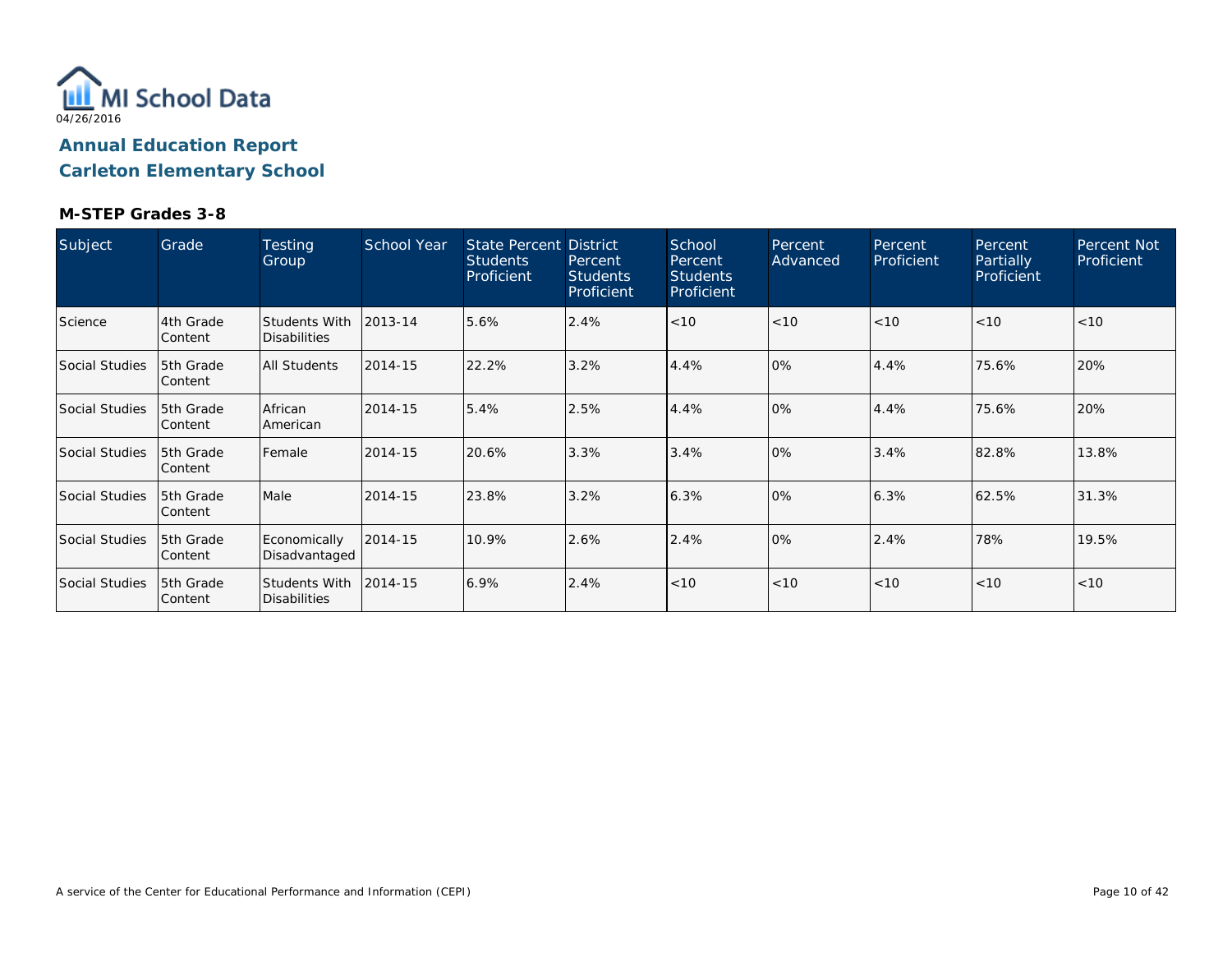

**MME**

| Subject                      | Grade | <b>Testing</b><br>Group | School Year | State Percent District<br><b>Students</b><br>Proficient | Percent<br><b>Students</b><br><b>Proficient</b> | School <sup>1</sup><br>Percent<br><b>Students</b><br>Proficient | Percent<br>Advanced | Percent<br>Proficient | Percent<br>Partially<br>Proficient | Percent Not<br>Proficient |
|------------------------------|-------|-------------------------|-------------|---------------------------------------------------------|-------------------------------------------------|-----------------------------------------------------------------|---------------------|-----------------------|------------------------------------|---------------------------|
| Also Distribute Distribution |       |                         |             |                                                         |                                                 |                                                                 |                     |                       |                                    |                           |

No Data to Display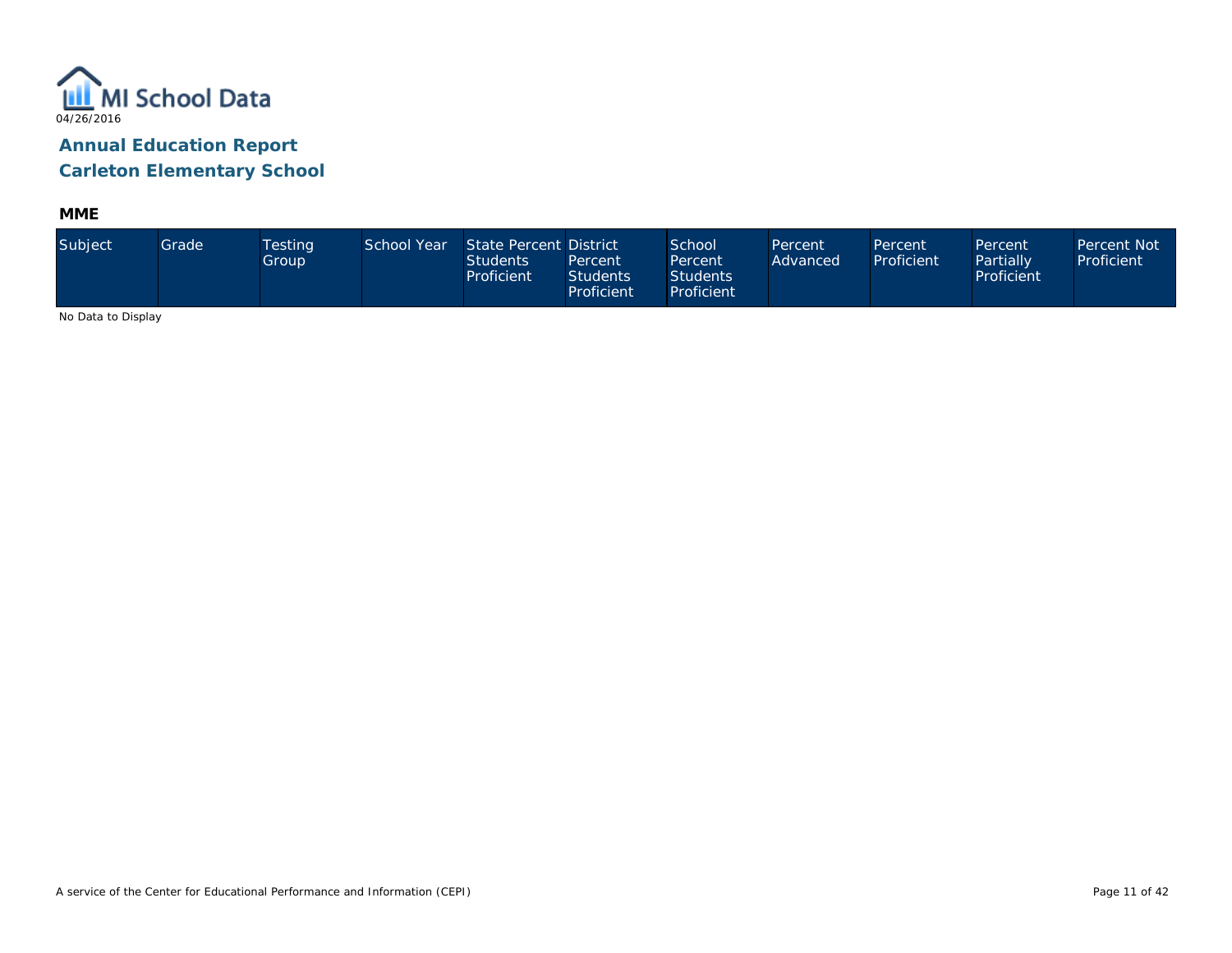

#### **Michigan Educational Assessment Program Access (MEAP - Access)**

| Subject            | Grade | Testing Group School Year     |         | <b>State Percent</b><br><b>Students</b><br>Proficient | <b>District</b><br>Percent<br><b>Students</b><br>Proficient | School Percent Percent<br><b>Students</b><br>Proficient | Exceeded | Percent Met | Percent<br>Progressing |
|--------------------|-------|-------------------------------|---------|-------------------------------------------------------|-------------------------------------------------------------|---------------------------------------------------------|----------|-------------|------------------------|
| <b>Mathematics</b> | 3rd   | <b>All Students</b>           | 2013-14 | 61.9%                                                 | 64.1%                                                       | 50%                                                     | 0%       | 50%         | 50%                    |
| Mathematics        | 3rd   | African<br>American           | 2013-14 | 52.5%                                                 | 65.9%                                                       | 50%                                                     | 0%       | 50%         | 50%                    |
| Mathematics        | 3rd   | Female                        | 2013-14 | 57%                                                   | 59.4%                                                       | < 10                                                    | < 10     | < 10        | < 10                   |
| Mathematics        | 3rd   | Male                          | 2013-14 | 64.4%                                                 | 65.9%                                                       | < 10                                                    | < 10     | < 10        | < 10                   |
| Mathematics        | 3rd   | Economically<br>Disadvantaged | 2013-14 | 59.4%                                                 | 62.1%                                                       | 50%                                                     | 0%       | 50%         | 50%                    |
| <b>Mathematics</b> | 4th   | <b>All Students</b>           | 2013-14 | 55.3%                                                 | 49.7%                                                       | < 10                                                    | < 10     | < 10        | < 10                   |
| Mathematics        | 4th   | African<br>American           | 2013-14 | 46.3%                                                 | 53.1%                                                       | < 10                                                    | < 10     | < 10        | < 10                   |
| Mathematics        | 4th   | Male                          | 2013-14 | 56.2%                                                 | 47.1%                                                       | < 10                                                    | < 10     | < 10        | < 10                   |
| <b>Mathematics</b> | 4th   | Economically<br>Disadvantaged | 2013-14 | 53.4%                                                 | 50%                                                         | < 10                                                    | < 10     | < 10        | < 10                   |
| Mathematics        | 5th   | <b>All Students</b>           | 2013-14 | 56.8%                                                 | 51.3%                                                       | < 10                                                    | < 10     | < 10        | < 10                   |
| Mathematics        | 5th   | African<br>American           | 2013-14 | 44.8%                                                 | 51.3%                                                       | < 10                                                    | < 10     | < 10        | < 10                   |
| Mathematics        | 5th   | Female                        | 2013-14 | 53.3%                                                 | 46.6%                                                       | < 10                                                    | < 10     | $<10$       | < 10                   |
| Mathematics        | 5th   | Male                          | 2013-14 | 58.9%                                                 | 53.5%                                                       | < 10                                                    | < 10     | $<10$       | < 10                   |
| Mathematics        | 5th   | Economically<br>Disadvantaged | 2013-14 | 54.1%                                                 | 51.2%                                                       | < 10                                                    | < 10     | < 10        | < 10                   |
| Reading            | 3rd   | <b>All Students</b>           | 2013-14 | 38.7%                                                 | 42.2%                                                       | 0%                                                      | 0%       | 0%          | 100%                   |
| Reading            | 3rd   | African<br>American           | 2013-14 | 30.4%                                                 | 44%                                                         | 0%                                                      | 0%       | 0%          | 100%                   |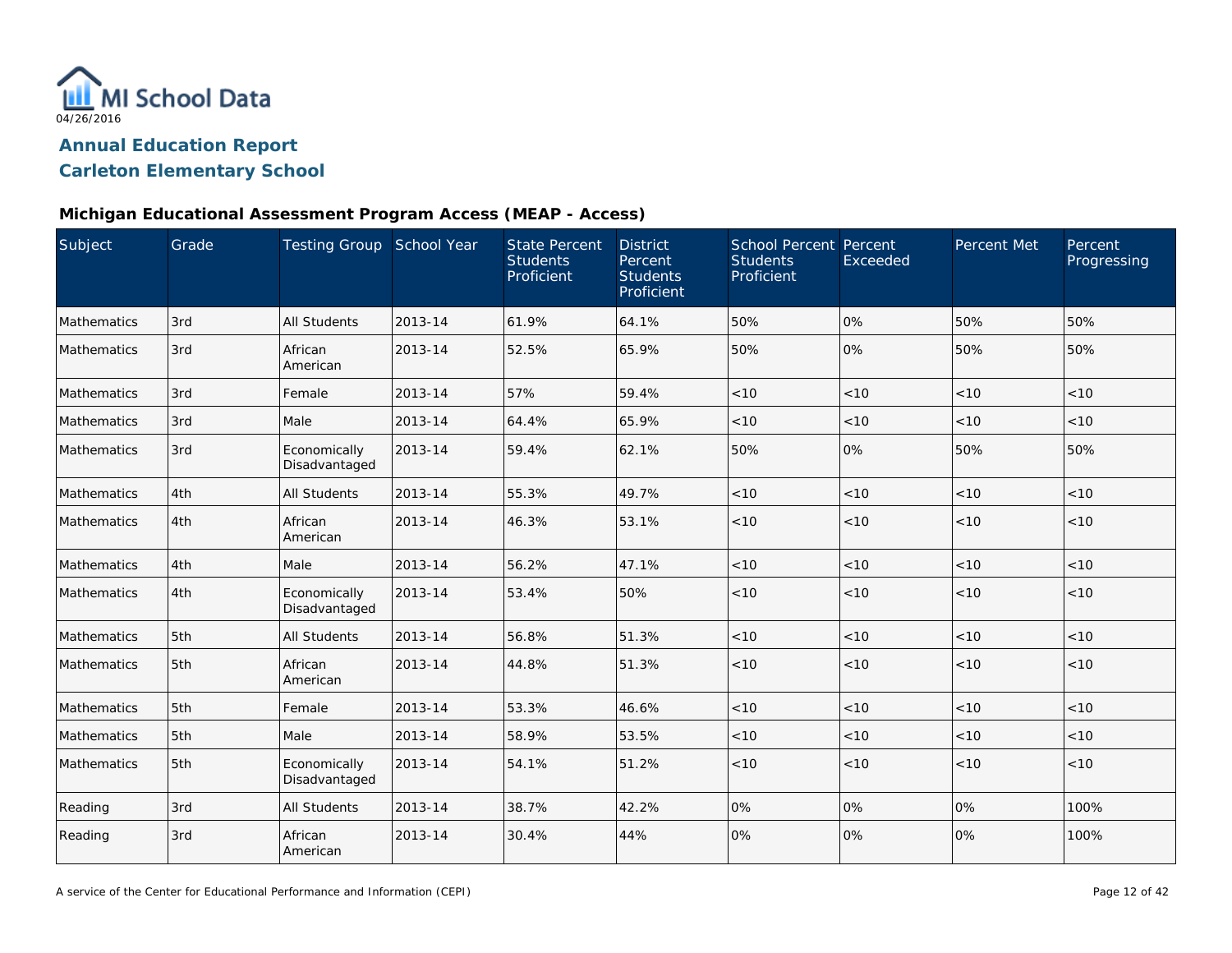

#### **Michigan Educational Assessment Program Access (MEAP - Access)**

| Subject | Grade | <b>Testing Group</b>          | School Year | <b>State Percent</b><br><b>Students</b><br>Proficient | <b>District</b><br>Percent<br><b>Students</b><br>Proficient | <b>School Percent Percent</b><br><b>Students</b><br>Proficient | Exceeded | Percent Met | Percent<br>Progressing |
|---------|-------|-------------------------------|-------------|-------------------------------------------------------|-------------------------------------------------------------|----------------------------------------------------------------|----------|-------------|------------------------|
| Reading | 3rd   | Female                        | 2013-14     | 38.2%                                                 | 29%                                                         | < 10                                                           | < 10     | < 10        | < 10                   |
| Reading | 3rd   | Male                          | 2013-14     | 38.9%                                                 | 47.1%                                                       | < 10                                                           | < 10     | < 10        | < 10                   |
| Reading | 3rd   | Economically<br>Disadvantaged | 2013-14     | 34.6%                                                 | 40.2%                                                       | 0%                                                             | 0%       | 0%          | 100%                   |
| Reading | 4th   | <b>All Students</b>           | 2013-14     | 45.6%                                                 | 39.9%                                                       | < 10                                                           | < 10     | < 10        | < 10                   |
| Reading | 4th   | African<br>American           | 2013-14     | 35.2%                                                 | 42%                                                         | < 10                                                           | < 10     | < 10        | < 10                   |
| Reading | 4th   | Male                          | 2013-14     | 45.4%                                                 | 38.7%                                                       | < 10                                                           | < 10     | < 10        | < 10                   |
| Reading | 4th   | Economically<br>Disadvantaged | 2013-14     | 41.3%                                                 | 40%                                                         | < 10                                                           | < 10     | < 10        | < 10                   |
| Reading | 5th   | <b>All Students</b>           | 2013-14     | 59.8%                                                 | 47.6%                                                       | < 10                                                           | < 10     | < 10        | < 10                   |
| Reading | 5th   | African<br>American           | 2013-14     | 48.5%                                                 | 48%                                                         | < 10                                                           | < 10     | < 10        | < 10                   |
| Reading | 5th   | Female                        | 2013-14     | 65.6%                                                 | 55.9%                                                       | < 10                                                           | < 10     | < 10        | < 10                   |
| Reading | 5th   | Male                          | 2013-14     | 56.7%                                                 | 43.7%                                                       | < 10                                                           | < 10     | < 10        | < 10                   |
| Reading | 5th   | Economically<br>Disadvantaged | 2013-14     | 56.9%                                                 | 48.8%                                                       | < 10                                                           | < 10     | < 10        | < 10                   |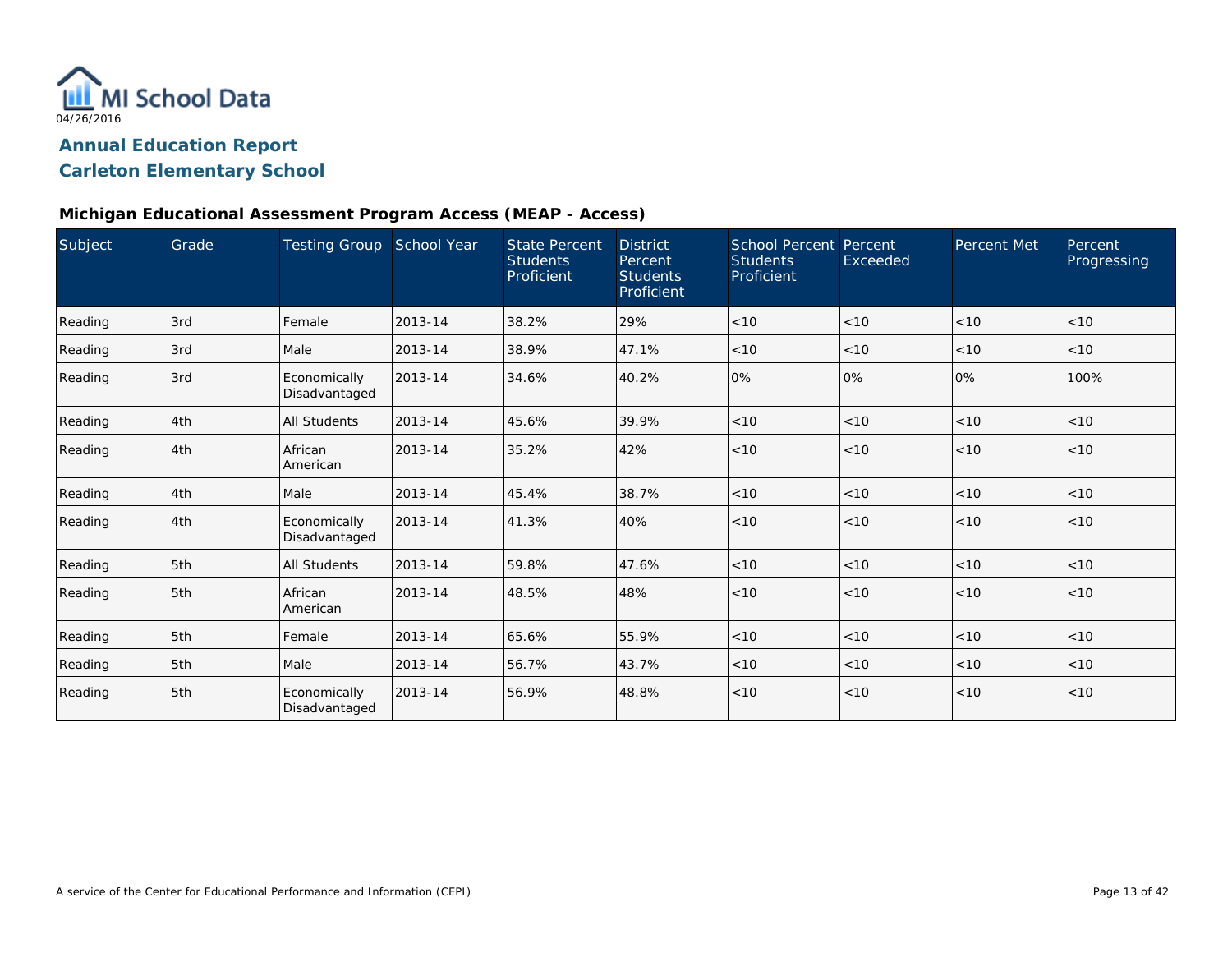

| <b>Subject</b> | Grade                | Testing Group School Year |         | <b>State Percent</b><br><b>Students</b><br>Proficient | <b>District</b><br>Percent<br><b>Students</b><br>Proficient | School Percent Percent<br><b>Students</b><br>Proficient | Surpassed | Percent<br>Attained | Percent<br>Emerging |
|----------------|----------------------|---------------------------|---------|-------------------------------------------------------|-------------------------------------------------------------|---------------------------------------------------------|-----------|---------------------|---------------------|
| Mathematics    | 3rd Grade<br>Content | <b>All Students</b>       | 2014-15 | 71.1%                                                 | 50.8%                                                       | $<10$                                                   | < 10      | < 10                | < 10                |
| Mathematics    | 3rd Grade<br>Content | <b>All Students</b>       | 2013-14 | 81.3%                                                 | 72.2%                                                       | $<10$                                                   | < 10      | < 10                | < 10                |
| Reading        | 3rd Grade<br>Content | <b>All Students</b>       | 2013-14 | 76.5%                                                 | 64.1%                                                       | $<10$                                                   | < 10      | < 10                | < 10                |
| ELA            | 3rd Grade<br>Content | All Students              | 2014-15 | 69.2%                                                 | 57.7%                                                       | $<10$                                                   | < 10      | < 10                | $<10$               |
| Mathematics    | 3rd Grade<br>Content | African<br>American       | 2014-15 | 65.4%                                                 | 50.8%                                                       | < 10                                                    | < 10      | < 10                | < 10                |
| Mathematics    | 3rd Grade<br>Content | African<br>American       | 2013-14 | 76.6%                                                 | 69.4%                                                       | < 10                                                    | < 10      | < 10                | < 10                |
| Reading        | 3rd Grade<br>Content | African<br>American       | 2013-14 | 71.6%                                                 | 64.8%                                                       | < 10                                                    | < 10      | < 10                | < 10                |
| ELA            | 3rd Grade<br>Content | African<br>American       | 2014-15 | 64.2%                                                 | 57.7%                                                       | $<10$                                                   | < 10      | < 10                | < 10                |
| Mathematics    | 3rd Grade<br>Content | Female                    | 2014-15 | 69.4%                                                 | 45.5%                                                       | < 10                                                    | < 10      | < 10                | < 10                |
| <b>ELA</b>     | 3rd Grade<br>Content | Female                    | 2014-15 | 69.3%                                                 | 50%                                                         | $<10$                                                   | < 10      | < 10                | < 10                |
| Mathematics    | 3rd Grade<br>Content | Male                      | 2014-15 | 71.9%                                                 | 53.7%                                                       | $<10$                                                   | < 10      | < 10                | < 10                |
| Mathematics    | 3rd Grade<br>Content | Male                      | 2013-14 | 83.3%                                                 | 77.6%                                                       | $<10$                                                   | < 10      | < 10                | < 10                |
| Reading        | 3rd Grade<br>Content | Male                      | 2013-14 | 76.1%                                                 | 65.3%                                                       | $<10$                                                   | $<10$     | < 10                | < 10                |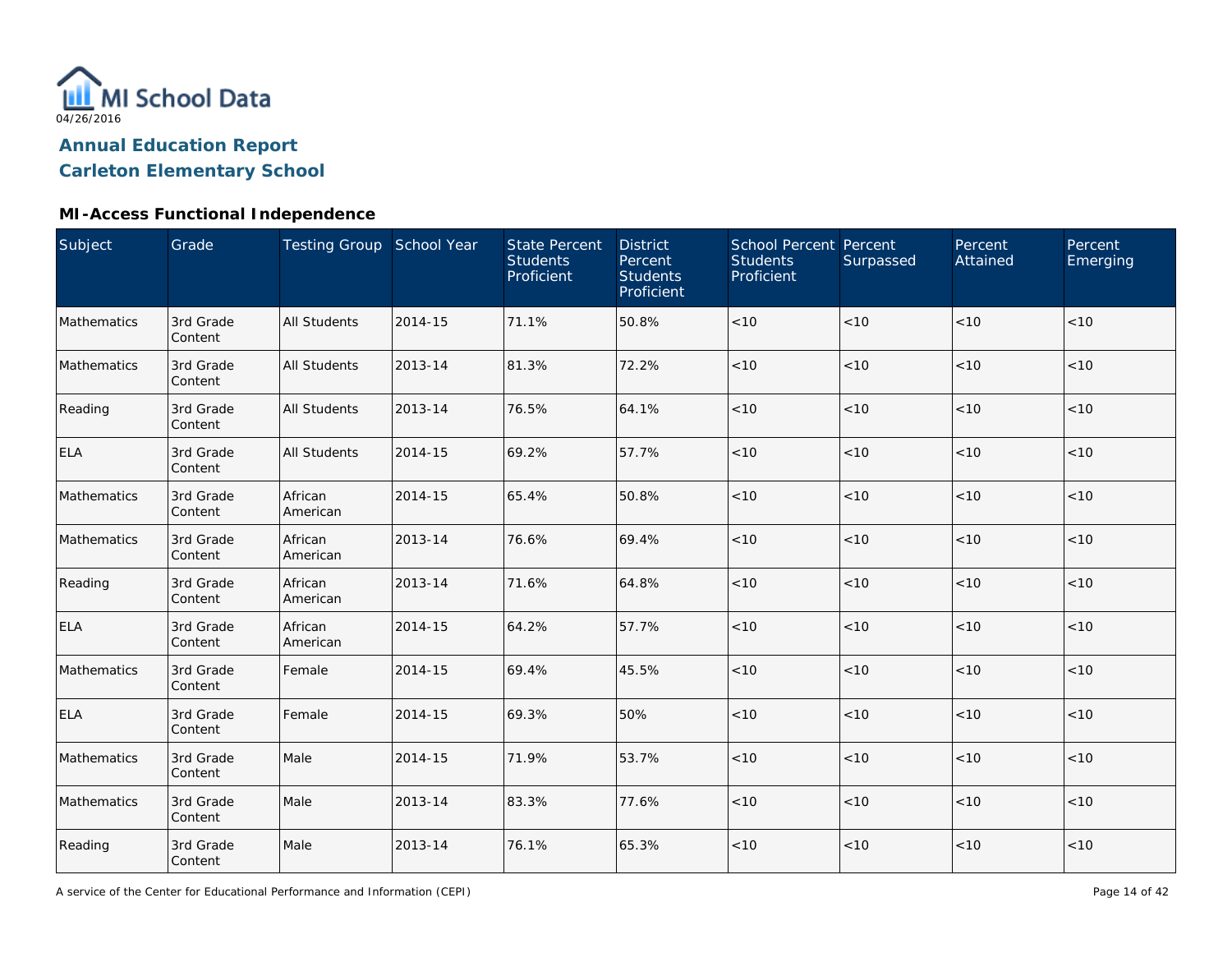

### **MI-Access Functional Independence**

| Subject     | Grade                | Testing Group School Year     |         | <b>State Percent</b><br><b>Students</b><br>Proficient | <b>District</b><br>Percent<br><b>Students</b><br>Proficient | School Percent Percent<br><b>Students</b><br>Proficient | Surpassed | Percent<br>Attained | Percent<br>Emerging |
|-------------|----------------------|-------------------------------|---------|-------------------------------------------------------|-------------------------------------------------------------|---------------------------------------------------------|-----------|---------------------|---------------------|
| <b>ELA</b>  | 3rd Grade<br>Content | Male                          | 2014-15 | 69.2%                                                 | 61.8%                                                       | < 10                                                    | < 10      | < 10                | < 10                |
| Mathematics | 3rd Grade<br>Content | Economically<br>Disadvantaged | 2014-15 | 71.7%                                                 | 49.1%                                                       | < 10                                                    | < 10      | < 10                | < 10                |
| Mathematics | 3rd Grade<br>Content | Economically<br>Disadvantaged | 2013-14 | 82.3%                                                 | 72%                                                         | $<10$                                                   | < 10      | < 10                | $<10$               |
| Reading     | 3rd Grade<br>Content | Economically<br>Disadvantaged | 2013-14 | 75.1%                                                 | 64.9%                                                       | < 10                                                    | < 10      | < 10                | < 10                |
| <b>ELA</b>  | 3rd Grade<br>Content | Economically<br>Disadvantaged | 2014-15 | 68.9%                                                 | 57.1%                                                       | $<10$                                                   | < 10      | < 10                | < 10                |
| Mathematics | 4th Grade<br>Content | <b>All Students</b>           | 2014-15 | 72.4%                                                 | 50%                                                         | < 10                                                    | < 10      | < 10                | < 10                |
| Mathematics | 4th Grade<br>Content | <b>All Students</b>           | 2013-14 | 64.9%                                                 | 44.6%                                                       | < 10                                                    | < 10      | < 10                | < 10                |
| Reading     | 4th Grade<br>Content | <b>All Students</b>           | 2013-14 | 73.9%                                                 | 61.9%                                                       | < 10                                                    | < 10      | < 10                | < 10                |
| <b>ELA</b>  | 4th Grade<br>Content | <b>All Students</b>           | 2014-15 | 69.7%                                                 | 48.8%                                                       | $<10$                                                   | < 10      | < 10                | < 10                |
| Science     | 4th Grade<br>Content | <b>All Students</b>           | 2014-15 | 59.1%                                                 | 36.4%                                                       | $<10$                                                   | < 10      | < 10                | < 10                |
| Science     | 4th Grade<br>Content | <b>All Students</b>           | 2013-14 | 47.4%                                                 | 37.1%                                                       | < 10                                                    | < 10      | < 10                | < 10                |
| Mathematics | 4th Grade<br>Content | African<br>American           | 2014-15 | 63.6%                                                 | 49.4%                                                       | $<10$                                                   | < 10      | < 10                | < 10                |
| Mathematics | 4th Grade<br>Content | African<br>American           | 2013-14 | 59.2%                                                 | 46.2%                                                       | < 10                                                    | $<10$     | < 10                | < 10                |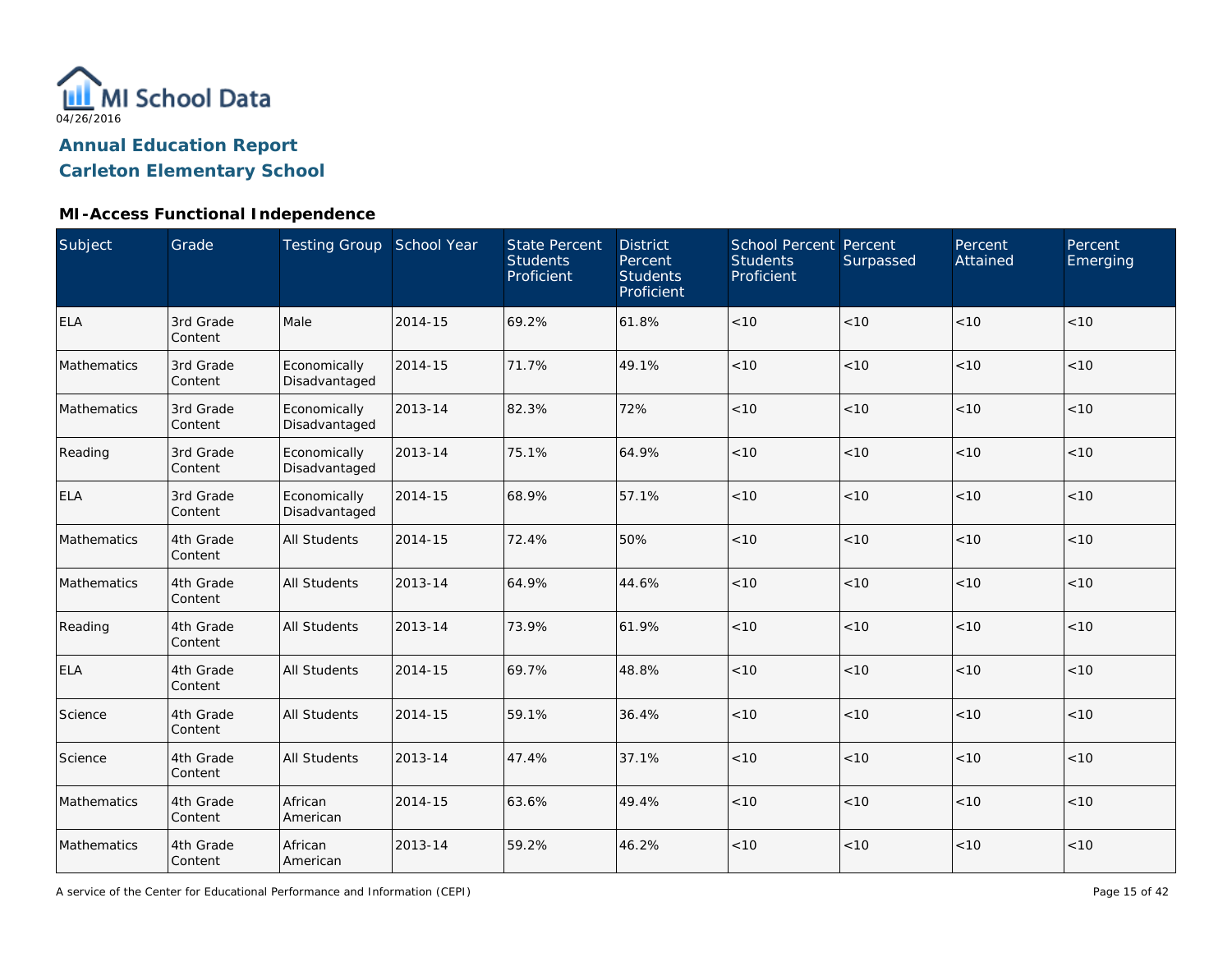

| Subject     | Grade                | Testing Group School Year |         | <b>State Percent</b><br><b>Students</b><br>Proficient | <b>District</b><br>Percent<br><b>Students</b><br>Proficient | School Percent Percent<br><b>Students</b><br>Proficient | Surpassed | Percent<br>Attained | Percent<br>Emerging |
|-------------|----------------------|---------------------------|---------|-------------------------------------------------------|-------------------------------------------------------------|---------------------------------------------------------|-----------|---------------------|---------------------|
| Reading     | 4th Grade<br>Content | African<br>American       | 2013-14 | 70.9%                                                 | 62%                                                         | $<10$                                                   | < 10      | < 10                | < 10                |
| <b>ELA</b>  | 4th Grade<br>Content | African<br>American       | 2014-15 | 64.9%                                                 | 50.7%                                                       | $<10$                                                   | < 10      | < 10                | < 10                |
| Science     | 4th Grade<br>Content | African<br>American       | 2014-15 | 46.7%                                                 | 35.2%                                                       | $<10$                                                   | < 10      | < 10                | < 10                |
| Science     | 4th Grade<br>Content | African<br>American       | 2013-14 | 38.9%                                                 | 38.8%                                                       | $<10$                                                   | < 10      | <10                 | $<10$               |
| Mathematics | 4th Grade<br>Content | Female                    | 2013-14 | 62.1%                                                 | 53.3%                                                       | < 10                                                    | < 10      | < 10                | < 10                |
| Reading     | 4th Grade<br>Content | Female                    | 2013-14 | 75.3%                                                 | 73.3%                                                       | < 10                                                    | < 10      | < 10                | < 10                |
| Science     | 4th Grade<br>Content | Female                    | 2013-14 | 45.4%                                                 | 35%                                                         | < 10                                                    | < 10      | < 10                | < 10                |
| Mathematics | 4th Grade<br>Content | Male                      | 2014-15 | 74%                                                   | 52.2%                                                       | $<10$                                                   | < 10      | < 10                | < 10                |
| Mathematics | 4th Grade<br>Content | Male                      | 2013-14 | 66.4%                                                 | 39.6%                                                       | $<10$                                                   | < 10      | < 10                | < 10                |
| Reading     | 4th Grade<br>Content | Male                      | 2013-14 | 73.1%                                                 | 55.6%                                                       | $<10$                                                   | < 10      | < 10                | < 10                |
| <b>ELA</b>  | 4th Grade<br>Content | Male                      | 2014-15 | 68.4%                                                 | 50.9%                                                       | $<10$                                                   | < 10      | < 10                | < 10                |
| Science     | 4th Grade<br>Content | Male                      | 2014-15 | 61.7%                                                 | 36.2%                                                       | $<10$                                                   | < 10      | < 10                | < 10                |
| Science     | 4th Grade<br>Content | Male                      | 2013-14 | 48.4%                                                 | 38.2%                                                       | $<10$                                                   | $<10$     | < 10                | < 10                |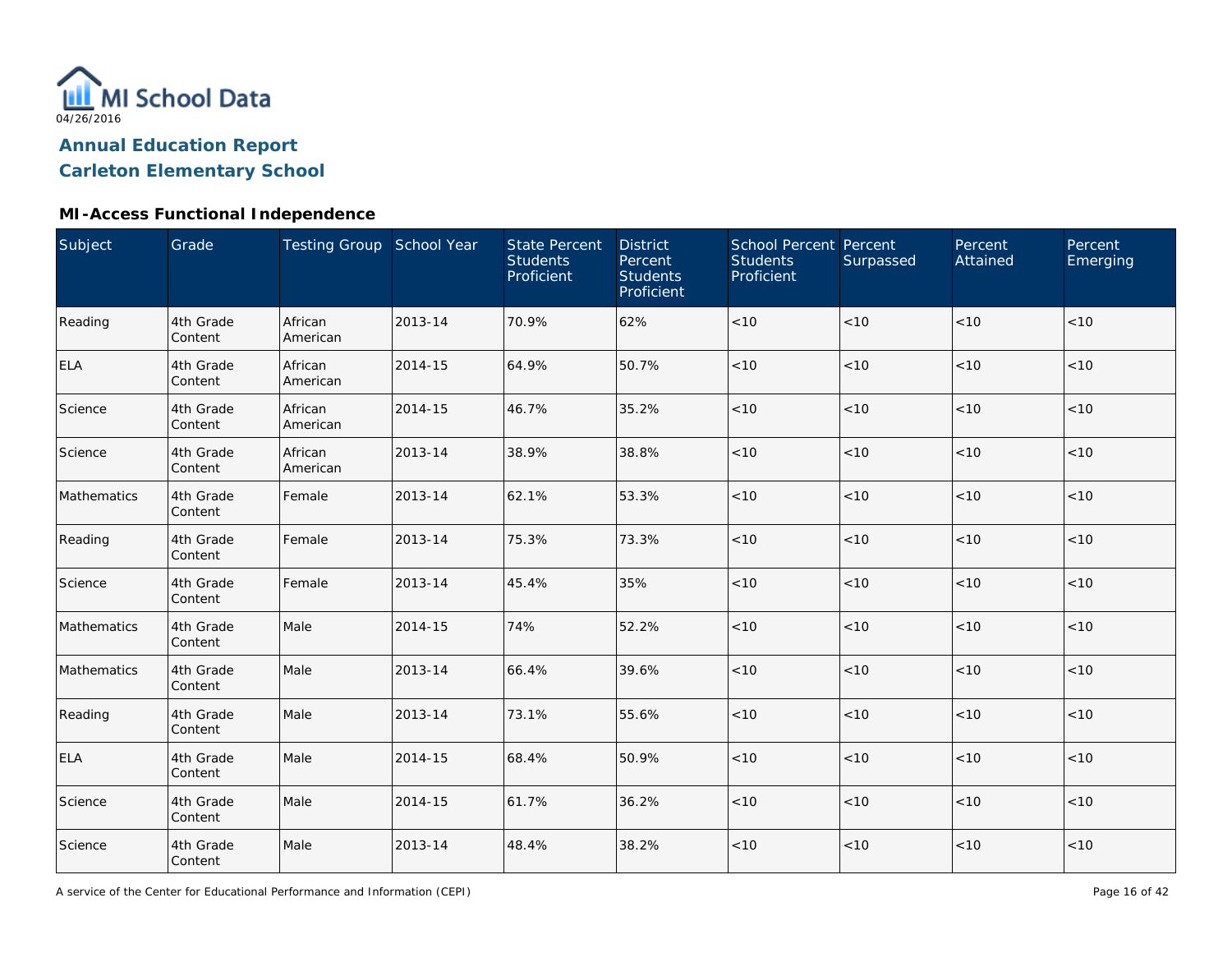

| Subject     | Grade                | Testing Group School Year     |         | <b>State Percent</b><br><b>Students</b><br>Proficient | <b>District</b><br>Percent<br><b>Students</b><br>Proficient | School Percent Percent<br><b>Students</b><br>Proficient | Surpassed | Percent<br>Attained | Percent<br>Emerging |
|-------------|----------------------|-------------------------------|---------|-------------------------------------------------------|-------------------------------------------------------------|---------------------------------------------------------|-----------|---------------------|---------------------|
| Mathematics | 4th Grade<br>Content | Economically<br>Disadvantaged | 2014-15 | 73.3%                                                 | 53.1%                                                       | $<10$                                                   | < 10      | < 10                | < 10                |
| Mathematics | 4th Grade<br>Content | Economically<br>Disadvantaged | 2013-14 | 66%                                                   | 45.8%                                                       | < 10                                                    | < 10      | < 10                | < 10                |
| Reading     | 4th Grade<br>Content | Economically<br>Disadvantaged | 2013-14 | 73.8%                                                 | 64.4%                                                       | < 10                                                    | < 10      | < 10                | $<10$               |
| <b>ELA</b>  | 4th Grade<br>Content | Economically<br>Disadvantaged | 2014-15 | 69.7%                                                 | 48.6%                                                       | < 10                                                    | < 10      | < 10                | < 10                |
| Science     | 4th Grade<br>Content | Economically<br>Disadvantaged | 2014-15 | 60.7%                                                 | 37.3%                                                       | < 10                                                    | < 10      | < 10                | < 10                |
| Science     | 4th Grade<br>Content | Economically<br>Disadvantaged | 2013-14 | 47.9%                                                 | 38.1%                                                       | $<10$                                                   | < 10      | < 10                | < 10                |
| Mathematics | 5th Grade<br>Content | <b>All Students</b>           | 2014-15 | 65.5%                                                 | 50.5%                                                       | < 10                                                    | < 10      | < 10                | < 10                |
| <b>ELA</b>  | 5th Grade<br>Content | <b>All Students</b>           | 2014-15 | 66.4%                                                 | 48.7%                                                       | < 10                                                    | < 10      | < 10                | < 10                |
| Mathematics | 5th Grade<br>Content | African<br>American           | 2014-15 | 57.9%                                                 | 51.6%                                                       | < 10                                                    | < 10      | < 10                | < 10                |
| <b>ELA</b>  | 5th Grade<br>Content | African<br>American           | 2014-15 | 56.1%                                                 | 53.6%                                                       | $<10$                                                   | < 10      | < 10                | < 10                |
| Mathematics | 5th Grade<br>Content | Female                        | 2014-15 | 61.4%                                                 | 44.7%                                                       | < 10                                                    | < 10      | < 10                | < 10                |
| ELA         | 5th Grade<br>Content | Female                        | 2014-15 | 68.3%                                                 | 50%                                                         | < 10                                                    | < 10      | < 10                | < 10                |
| Mathematics | 5th Grade<br>Content | Male                          | 2014-15 | 67.8%                                                 | 53.8%                                                       | $<10$                                                   | < 10      | < 10                | < 10                |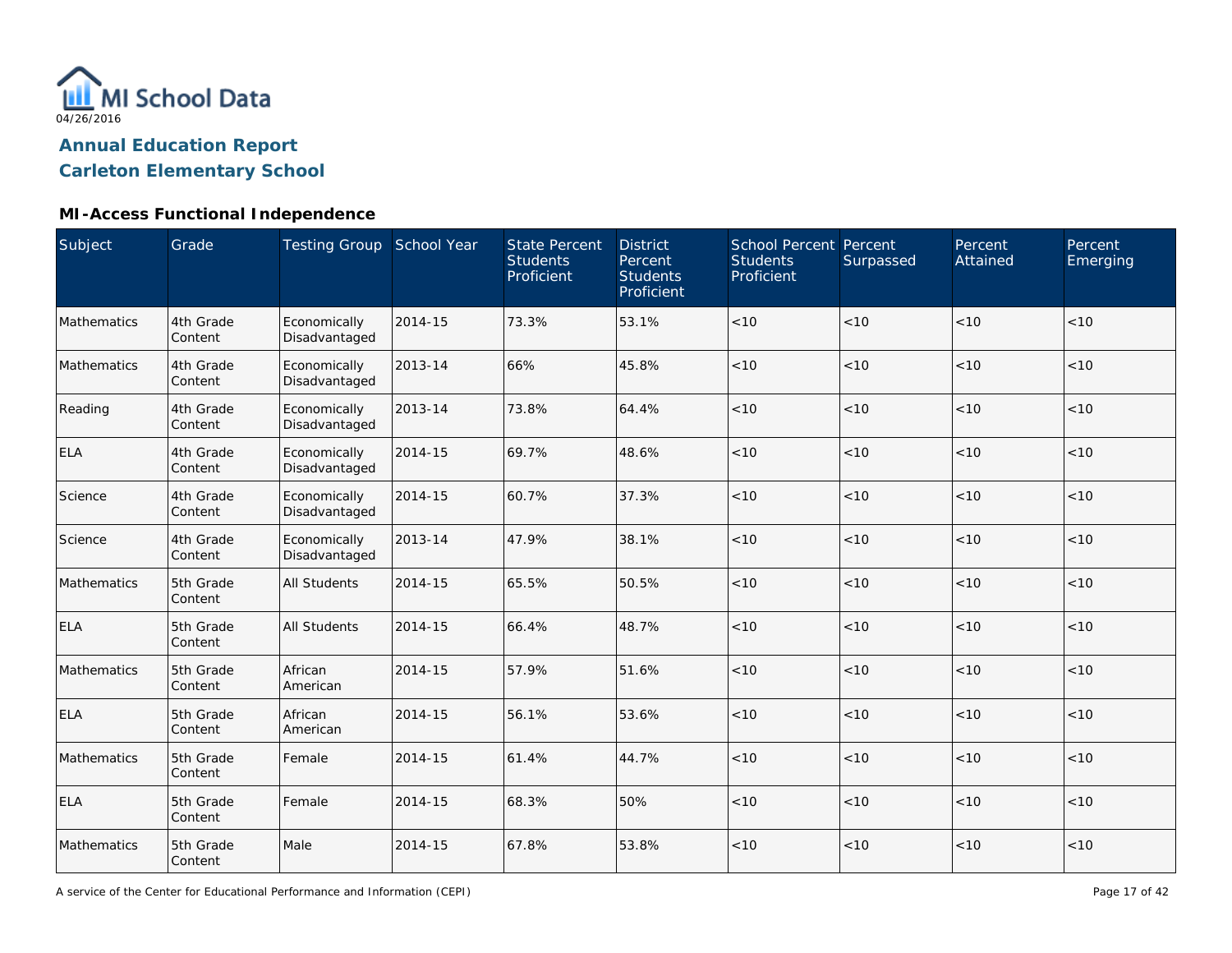

| Subject            | Grade                       | <b>Testing Group</b>          | School Year | <b>State Percent</b><br><b>Students</b><br>Proficient | <b>District</b><br>Percent<br><b>Students</b><br>Proficient | School Percent Percent<br><b>Students</b><br>Proficient | Surpassed | Percent<br>Attained | Percent<br>Emerging |
|--------------------|-----------------------------|-------------------------------|-------------|-------------------------------------------------------|-------------------------------------------------------------|---------------------------------------------------------|-----------|---------------------|---------------------|
| <b>ELA</b>         | 5th Grade<br>Content        | Male                          | 2014-15     | 65.3%                                                 | 48%                                                         | <10                                                     | < 10      | < 10                | < 10                |
| <b>Mathematics</b> | 5th Grade<br><b>Content</b> | Economically<br>Disadvantaged | 2014-15     | 66.3%                                                 | 50.5%                                                       | < 10                                                    | < 10      | < 10                | < 10                |
| <b>ELA</b>         | 5th Grade<br>Content        | Economically<br>Disadvantaged | 2014-15     | 66%                                                   | 47.1%                                                       | < 10                                                    | < 10      | < 10                | < 10                |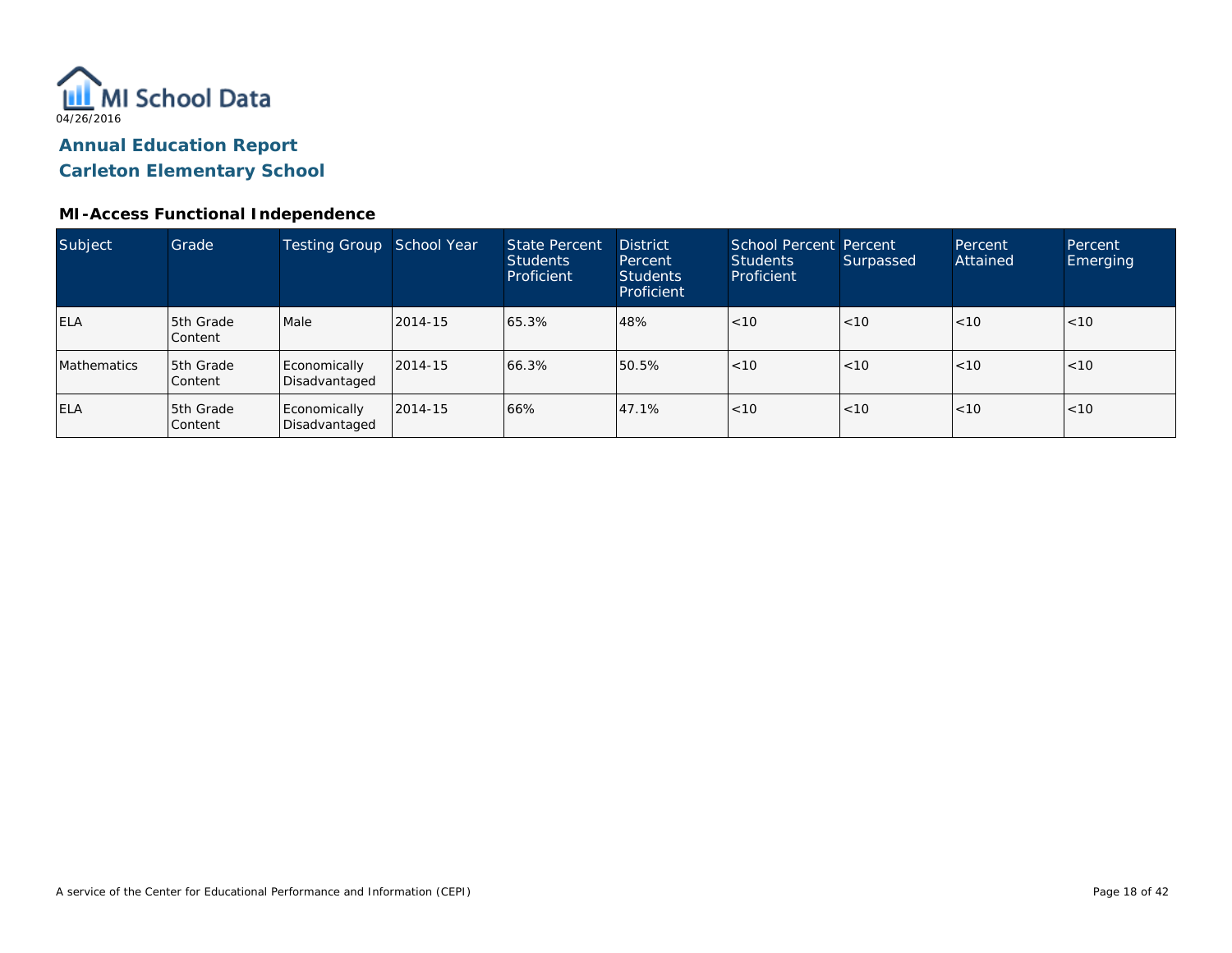

### **MI-Access Supported Independence**

| Subject     | Grade                | Testing Group School Year     |         | <b>State Percent</b><br><b>Students</b><br>Proficient | <b>District</b><br>Percent<br><b>Students</b><br>Proficient | School Percent Percent<br><b>Students</b><br>Proficient | Surpassed | Percent<br>Attained | Percent<br>Emerging |
|-------------|----------------------|-------------------------------|---------|-------------------------------------------------------|-------------------------------------------------------------|---------------------------------------------------------|-----------|---------------------|---------------------|
| Mathematics | 2nd Grade<br>Content | <b>All Students</b>           | 2013-14 | 88.4%                                                 | 91.7%                                                       | < 10                                                    | < 10      | < 10                | < 10                |
| <b>ELA</b>  | 2nd Grade<br>Content | <b>All Students</b>           | 2013-14 | 82.4%                                                 | 83.3%                                                       | < 10                                                    | < 10      | < 10                | < 10                |
| Mathematics | 2nd Grade<br>Content | African<br>American           | 2013-14 | 87.7%                                                 | 90.9%                                                       | <10                                                     | < 10      | < 10                | < 10                |
| <b>ELA</b>  | 2nd Grade<br>Content | African<br>American           | 2013-14 | 81.7%                                                 | 81.8%                                                       | < 10                                                    | < 10      | < 10                | < 10                |
| Mathematics | 2nd Grade<br>Content | Male                          | 2013-14 | 87.7%                                                 | 93.1%                                                       | $<10$                                                   | < 10      | < 10                | $<10$               |
| <b>ELA</b>  | 2nd Grade<br>Content | Male                          | 2013-14 | 81%                                                   | 86.2%                                                       | < 10                                                    | < 10      | < 10                | < 10                |
| Mathematics | 2nd Grade<br>Content | Economically<br>Disadvantaged | 2013-14 | 87.8%                                                 | 93.8%                                                       | < 10                                                    | < 10      | < 10                | < 10                |
| <b>ELA</b>  | 2nd Grade<br>Content | Economically<br>Disadvantaged | 2013-14 | 84.3%                                                 | 84.4%                                                       | < 10                                                    | < 10      | < 10                | < 10                |
| Mathematics | 3rd Grade<br>Content | <b>All Students</b>           | 2014-15 | 73.8%                                                 | 84.8%                                                       | < 10                                                    | < 10      | < 10                | < 10                |
| Mathematics | 3rd Grade<br>Content | <b>All Students</b>           | 2013-14 | 87.1%                                                 | 86.5%                                                       | < 10                                                    | < 10      | < 10                | < 10                |
| <b>ELA</b>  | 3rd Grade<br>Content | <b>All Students</b>           | 2014-15 | 80.6%                                                 | 87%                                                         | $<10$                                                   | <10       | $<10$               | $<10$               |
| <b>ELA</b>  | 3rd Grade<br>Content | <b>All Students</b>           | 2013-14 | 80%                                                   | 83.8%                                                       | $<10$                                                   | < 10      | < 10                | $<10$               |
| Mathematics | 3rd Grade<br>Content | African<br>American           | 2014-15 | 76.3%                                                 | 82.9%                                                       | < 10                                                    | < 10      | $<10$               | < 10                |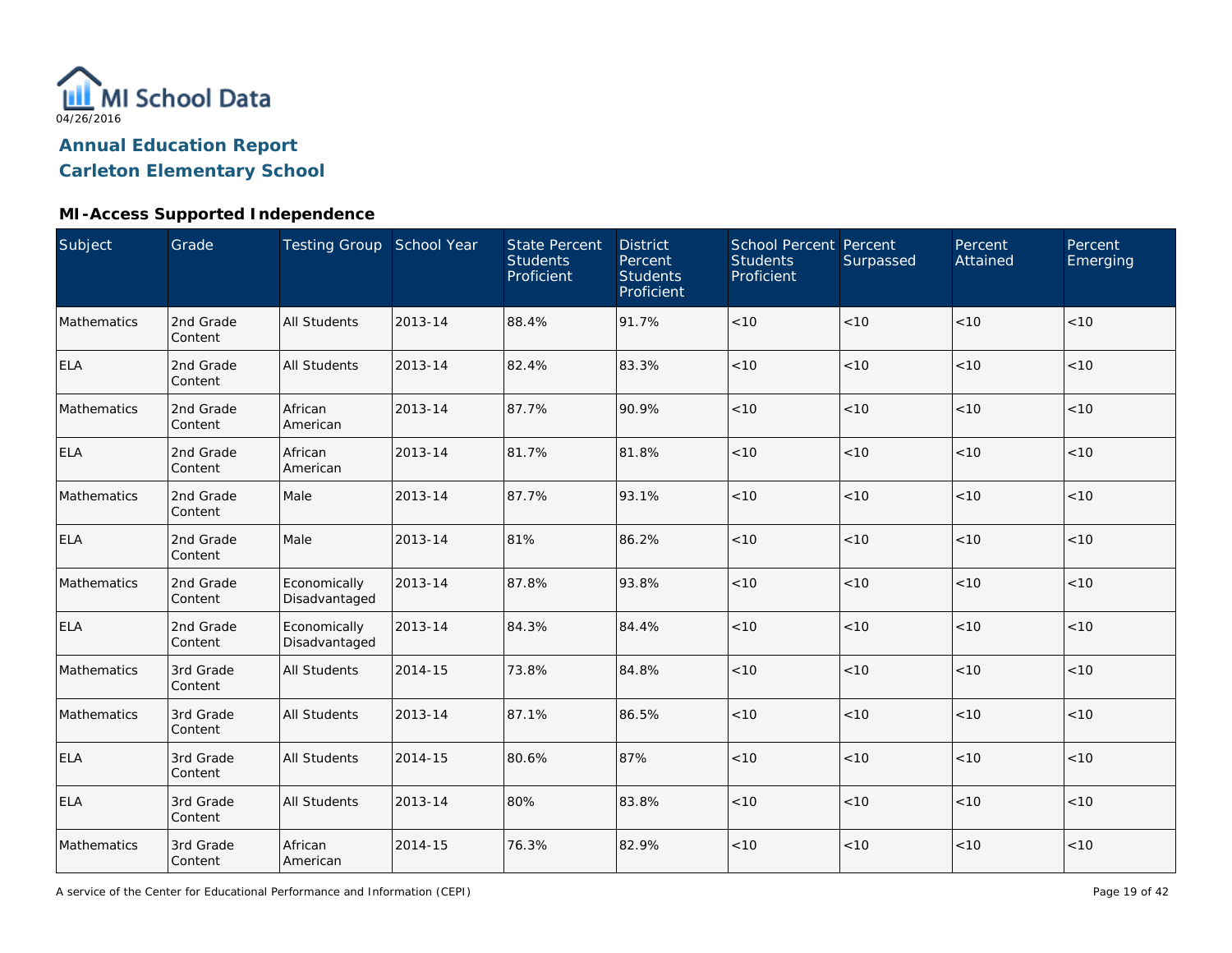

### **MI-Access Supported Independence**

| Subject     | Grade                | Testing Group School Year     |         | <b>State Percent</b><br><b>Students</b><br>Proficient | <b>District</b><br>Percent<br><b>Students</b><br>Proficient | School Percent Percent<br><b>Students</b><br>Proficient | Surpassed | Percent<br>Attained | Percent<br>Emerging |
|-------------|----------------------|-------------------------------|---------|-------------------------------------------------------|-------------------------------------------------------------|---------------------------------------------------------|-----------|---------------------|---------------------|
| Mathematics | 3rd Grade<br>Content | African<br>American           | 2013-14 | 86.2%                                                 | 88.6%                                                       | $<10$                                                   | < 10      | < 10                | < 10                |
| ELA         | 3rd Grade<br>Content | African<br>American           | 2014-15 | 78.2%                                                 | 87.8%                                                       | < 10                                                    | < 10      | < 10                | < 10                |
| <b>ELA</b>  | 3rd Grade<br>Content | African<br>American           | 2013-14 | 79.7%                                                 | 85.7%                                                       | < 10                                                    | < 10      | < 10                | < 10                |
| Mathematics | 3rd Grade<br>Content | Female                        | 2014-15 | 72.8%                                                 | 80%                                                         | $<10$                                                   | < 10      | < 10                | < 10                |
| <b>ELA</b>  | 3rd Grade<br>Content | Female                        | 2014-15 | 77.9%                                                 | 80%                                                         | < 10                                                    | < 10      | < 10                | < 10                |
| Mathematics | 3rd Grade<br>Content | Male                          | 2014-15 | 74.2%                                                 | 87.1%                                                       | $<10$                                                   | < 10      | < 10                | < 10                |
| Mathematics | 3rd Grade<br>Content | Male                          | 2013-14 | 87.7%                                                 | 90%                                                         | < 10                                                    | < 10      | < 10                | < 10                |
| <b>ELA</b>  | 3rd Grade<br>Content | Male                          | 2014-15 | 81.7%                                                 | 90.3%                                                       | < 10                                                    | < 10      | < 10                | < 10                |
| <b>ELA</b>  | 3rd Grade<br>Content | Male                          | 2013-14 | 79.5%                                                 | 90%                                                         | $<10$                                                   | < 10      | < 10                | < 10                |
| Mathematics | 3rd Grade<br>Content | Economically<br>Disadvantaged | 2014-15 | 76.9%                                                 | 86.8%                                                       | $<10$                                                   | < 10      | < 10                | < 10                |
| Mathematics | 3rd Grade<br>Content | Economically<br>Disadvantaged | 2013-14 | 89.1%                                                 | 85.7%                                                       | $<10$                                                   | $<10$     | < 10                | < 10                |
| <b>ELA</b>  | 3rd Grade<br>Content | Economically<br>Disadvantaged | 2014-15 | 81%                                                   | 89.5%                                                       | $<10$                                                   | < 10      | < 10                | < 10                |
| ELA         | 3rd Grade<br>Content | Economically<br>Disadvantaged | 2013-14 | 81%                                                   | 82.9%                                                       | $<10$                                                   | < 10      | < 10                | < 10                |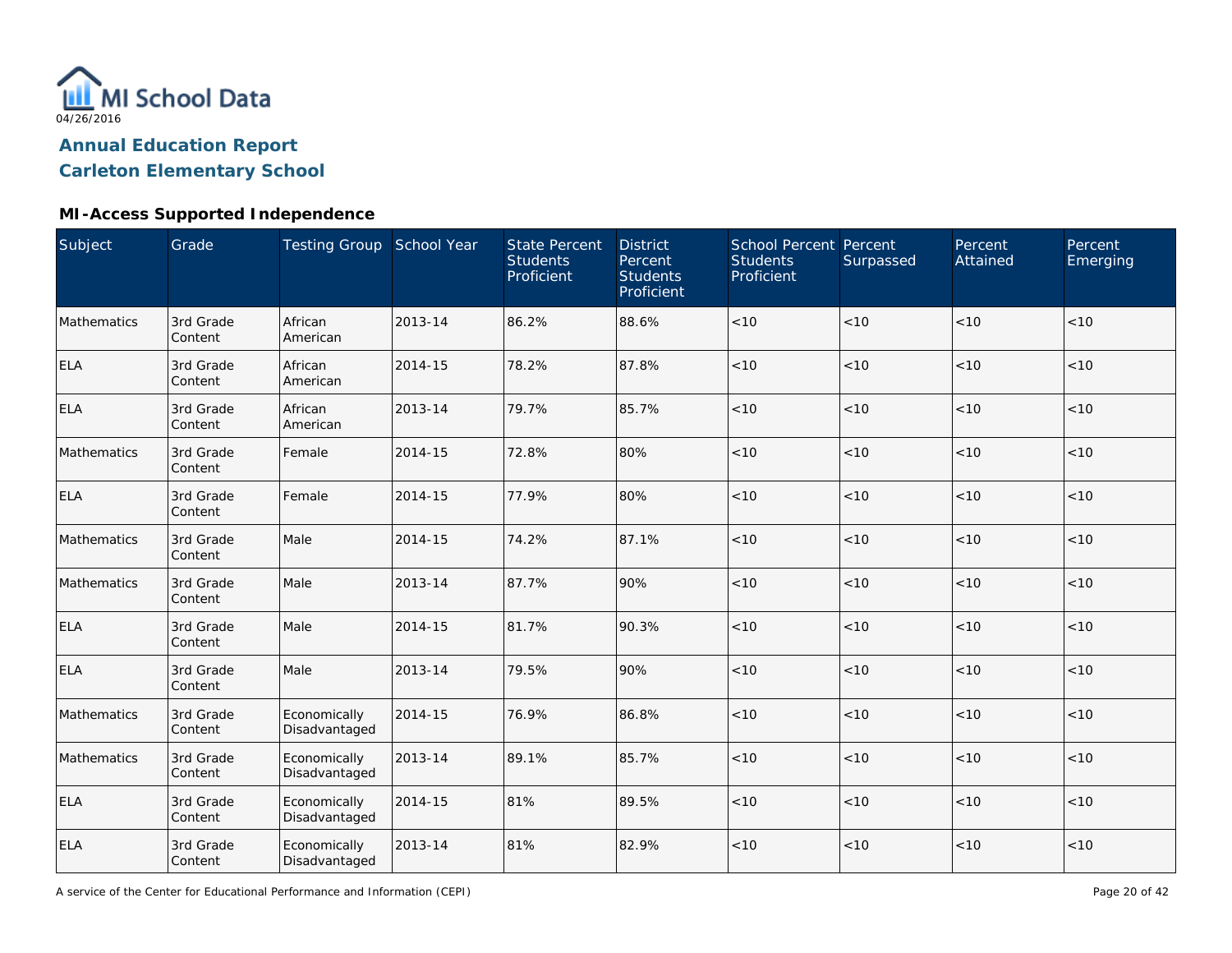

### **MI-Access Supported Independence**

| Subject     | Grade                | Testing Group School Year |         | <b>State Percent</b><br><b>Students</b><br>Proficient | <b>District</b><br>Percent<br><b>Students</b><br>Proficient | <b>School Percent Percent</b><br><b>Students</b><br>Proficient | Surpassed | Percent<br>Attained | Percent<br>Emerging |
|-------------|----------------------|---------------------------|---------|-------------------------------------------------------|-------------------------------------------------------------|----------------------------------------------------------------|-----------|---------------------|---------------------|
| Mathematics | 4th Grade<br>Content | <b>All Students</b>       | 2014-15 | 79.2%                                                 | 92.1%                                                       | $<10$                                                          | < 10      | < 10                | < 10                |
| Mathematics | 4th Grade<br>Content | <b>All Students</b>       | 2013-14 | 84.9%                                                 | 88.2%                                                       | < 10                                                           | < 10      | < 10                | < 10                |
| <b>ELA</b>  | 4th Grade<br>Content | <b>All Students</b>       | 2014-15 | 83.3%                                                 | 81.6%                                                       | < 10                                                           | < 10      | < 10                | < 10                |
| <b>ELA</b>  | 4th Grade<br>Content | <b>All Students</b>       | 2013-14 | 76.2%                                                 | 73.5%                                                       | $<10$                                                          | < 10      | < 10                | < 10                |
| Science     | 4th Grade<br>Content | <b>All Students</b>       | 2014-15 | 89.3%                                                 | 92.1%                                                       | $<10$                                                          | < 10      | < 10                | < 10                |
| Science     | 4th Grade<br>Content | <b>All Students</b>       | 2013-14 | 81%                                                   | 76.5%                                                       | < 10                                                           | < 10      | < 10                | < 10                |
| Mathematics | 4th Grade<br>Content | African<br>American       | 2014-15 | 88.1%                                                 | 91.7%                                                       | < 10                                                           | < 10      | < 10                | < 10                |
| Mathematics | 4th Grade<br>Content | African<br>American       | 2013-14 | 86.4%                                                 | 86.7%                                                       | < 10                                                           | < 10      | < 10                | < 10                |
| <b>ELA</b>  | 4th Grade<br>Content | African<br>American       | 2014-15 | 86.1%                                                 | 80.6%                                                       | $<10$                                                          | < 10      | < 10                | < 10                |
| <b>ELA</b>  | 4th Grade<br>Content | African<br>American       | 2013-14 | 77.5%                                                 | 76.7%                                                       | $<10$                                                          | < 10      | < 10                | < 10                |
| Science     | 4th Grade<br>Content | African<br>American       | 2014-15 | 89.6%                                                 | 91.7%                                                       | $<10$                                                          | < 10      | < 10                | < 10                |
| Science     | 4th Grade<br>Content | African<br>American       | 2013-14 | 78.7%                                                 | 80%                                                         | $<10$                                                          | < 10      | < 10                | < 10                |
| Mathematics | 4th Grade<br>Content | Male                      | 2014-15 | 79.2%                                                 | 96.6%                                                       | $<10$                                                          | $<10$     | < 10                | < 10                |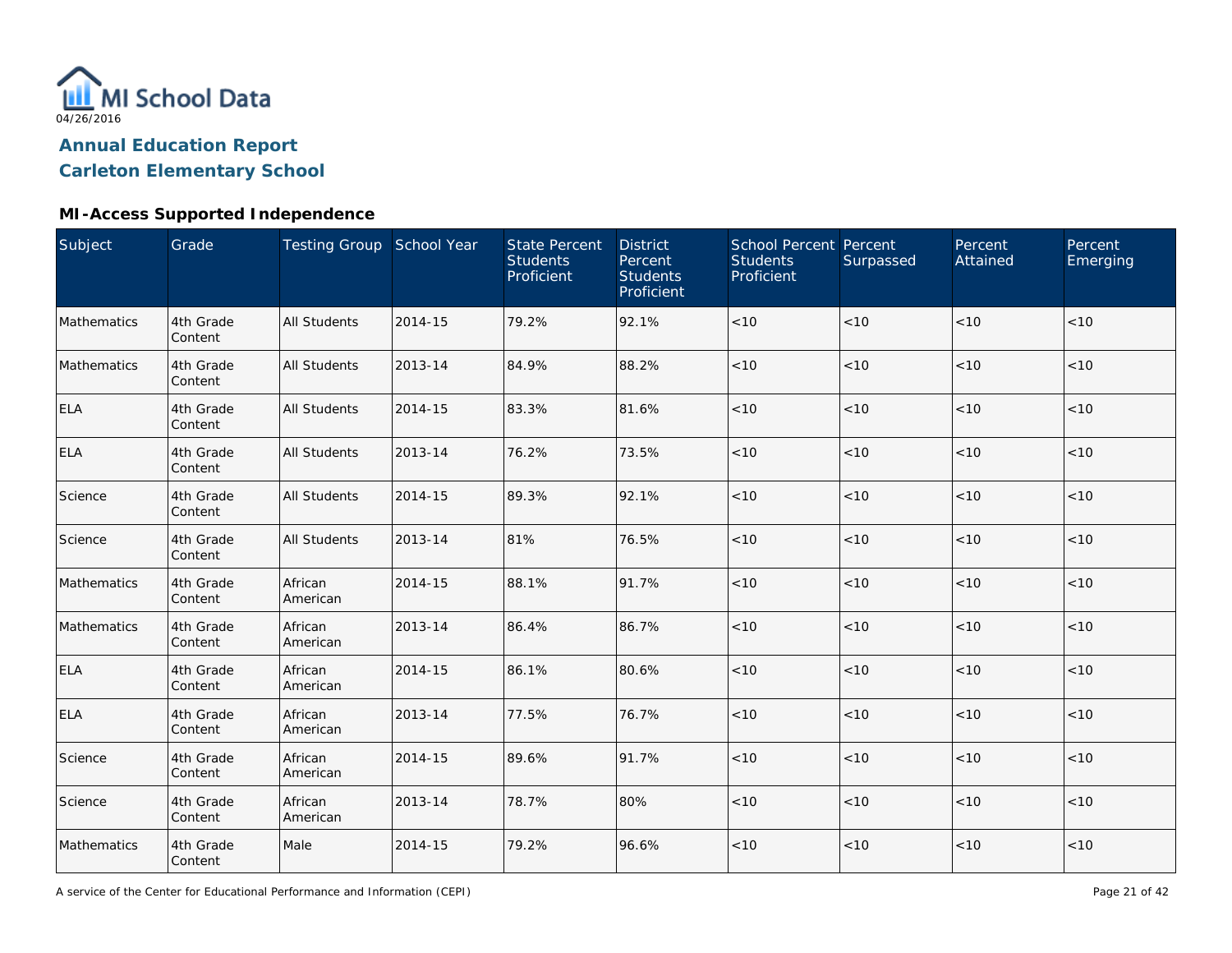

### **MI-Access Supported Independence**

| Subject     | Grade                | Testing Group School Year     |         | <b>State Percent</b><br><b>Students</b><br>Proficient | <b>District</b><br>Percent<br><b>Students</b><br>Proficient | School Percent Percent<br><b>Students</b><br>Proficient | Surpassed | Percent<br>Attained | Percent<br>Emerging |
|-------------|----------------------|-------------------------------|---------|-------------------------------------------------------|-------------------------------------------------------------|---------------------------------------------------------|-----------|---------------------|---------------------|
| Mathematics | 4th Grade<br>Content | Male                          | 2013-14 | 84.6%                                                 | 88.9%                                                       | $<10$                                                   | < 10      | < 10                | < 10                |
| <b>ELA</b>  | 4th Grade<br>Content | Male                          | 2014-15 | 83.2%                                                 | 82.8%                                                       | < 10                                                    | < 10      | < 10                | < 10                |
| <b>ELA</b>  | 4th Grade<br>Content | Male                          | 2013-14 | 73.9%                                                 | 74.1%                                                       | < 10                                                    | < 10      | < 10                | < 10                |
| Science     | 4th Grade<br>Content | Male                          | 2014-15 | 89.4%                                                 | 93.1%                                                       | < 10                                                    | < 10      | < 10                | < 10                |
| Science     | 4th Grade<br>Content | Male                          | 2013-14 | 79.7%                                                 | 81.5%                                                       | < 10                                                    | < 10      | < 10                | < 10                |
| Mathematics | 4th Grade<br>Content | Economically<br>Disadvantaged | 2014-15 | 80.6%                                                 | 93.8%                                                       | < 10                                                    | < 10      | < 10                | < 10                |
| Mathematics | 4th Grade<br>Content | Economically<br>Disadvantaged | 2013-14 | 86.1%                                                 | 89.3%                                                       | < 10                                                    | < 10      | < 10                | < 10                |
| <b>ELA</b>  | 4th Grade<br>Content | Economically<br>Disadvantaged | 2014-15 | 84.5%                                                 | 81.3%                                                       | < 10                                                    | < 10      | < 10                | < 10                |
| <b>ELA</b>  | 4th Grade<br>Content | Economically<br>Disadvantaged | 2013-14 | 77%                                                   | 71.4%                                                       | < 10                                                    | < 10      | < 10                | $<10$               |
| Science     | 4th Grade<br>Content | Economically<br>Disadvantaged | 2014-15 | 91.3%                                                 | 90.6%                                                       | $<10$                                                   | < 10      | < 10                | $<10$               |
| Science     | 4th Grade<br>Content | Economically<br>Disadvantaged | 2013-14 | 81.2%                                                 | 75.9%                                                       | < 10                                                    | < 10      | < 10                | < 10                |
| Mathematics | 5th Grade<br>Content | <b>All Students</b>           | 2014-15 | 82.6%                                                 | 88.4%                                                       | < 10                                                    | < 10      | < 10                | < 10                |
| <b>ELA</b>  | 5th Grade<br>Content | <b>All Students</b>           | 2014-15 | 86.8%                                                 | 90.7%                                                       | $<10$                                                   | < 10      | < 10                | $<10$               |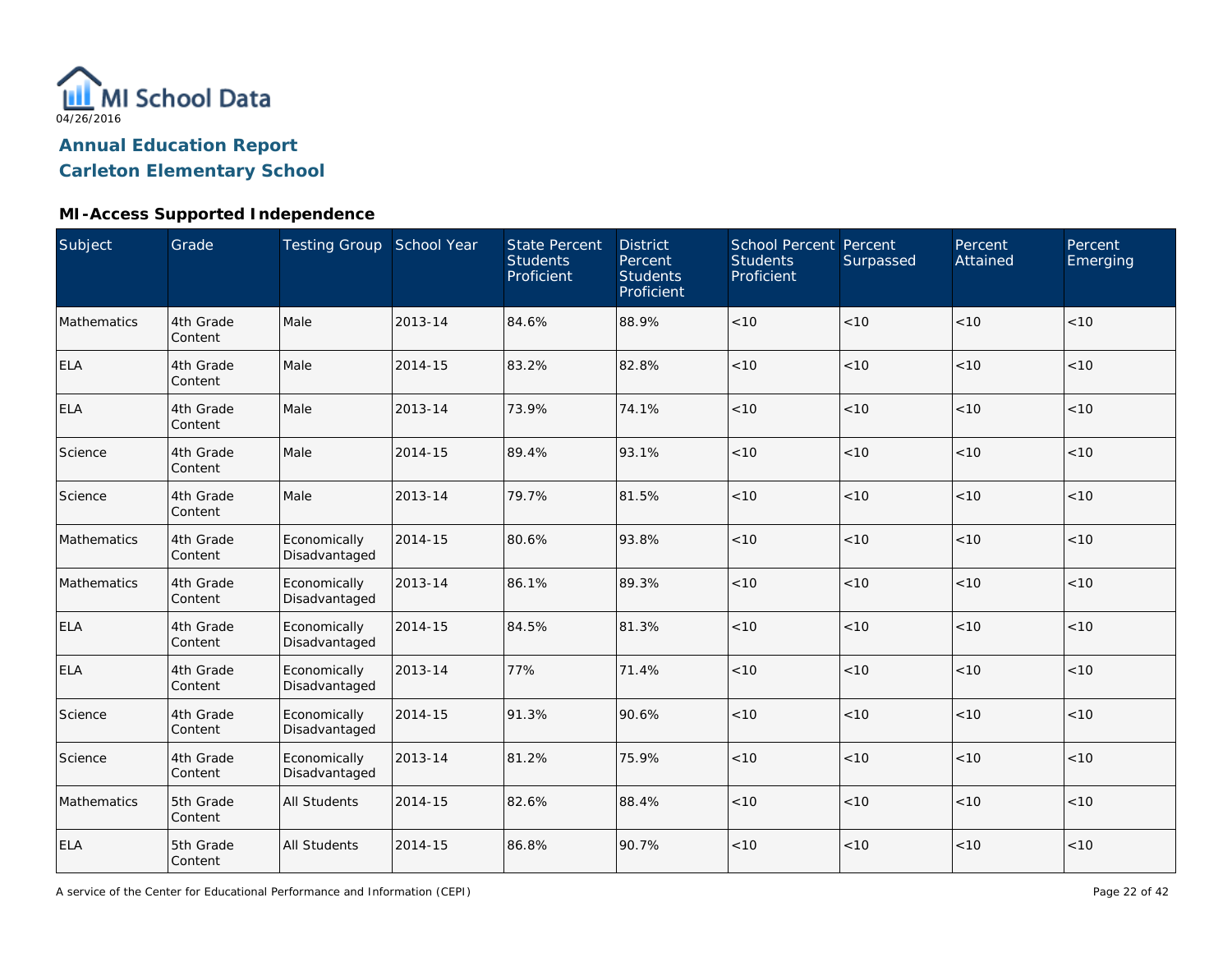

### **MI-Access Supported Independence**

| Subject            | Grade                       | Testing Group       | School Year | <b>State Percent</b><br><b>Students</b><br>Proficient | <b>District</b><br>Percent<br><b>Students</b><br>Proficient | School Percent Percent<br><b>Students</b><br>Proficient | Surpassed | Percent<br>Attained | Percent<br>Emerging |
|--------------------|-----------------------------|---------------------|-------------|-------------------------------------------------------|-------------------------------------------------------------|---------------------------------------------------------|-----------|---------------------|---------------------|
| <b>Mathematics</b> | 5th Grade<br><b>Content</b> | African<br>American | 2014-15     | 88.2%                                                 | 90.2%                                                       | < 10                                                    | < 10      | < 10                | < 10                |
| <b>ELA</b>         | 5th Grade<br>l Content      | African<br>American | 2014-15     | 89.9%                                                 | 90.2%                                                       | < 10                                                    | < 10      | < 10                | < 10                |
| <b>Mathematics</b> | 5th Grade<br><b>Content</b> | Male                | 2014-15     | 82.6%                                                 | 87.5%                                                       | < 10                                                    | < 10      | < 10                | < 10                |
| <b>ELA</b>         | 5th Grade<br>Content        | Male                | 2014-15     | 85.6%                                                 | 87.5%                                                       | < 10                                                    | < 10      | < 10                | < 10                |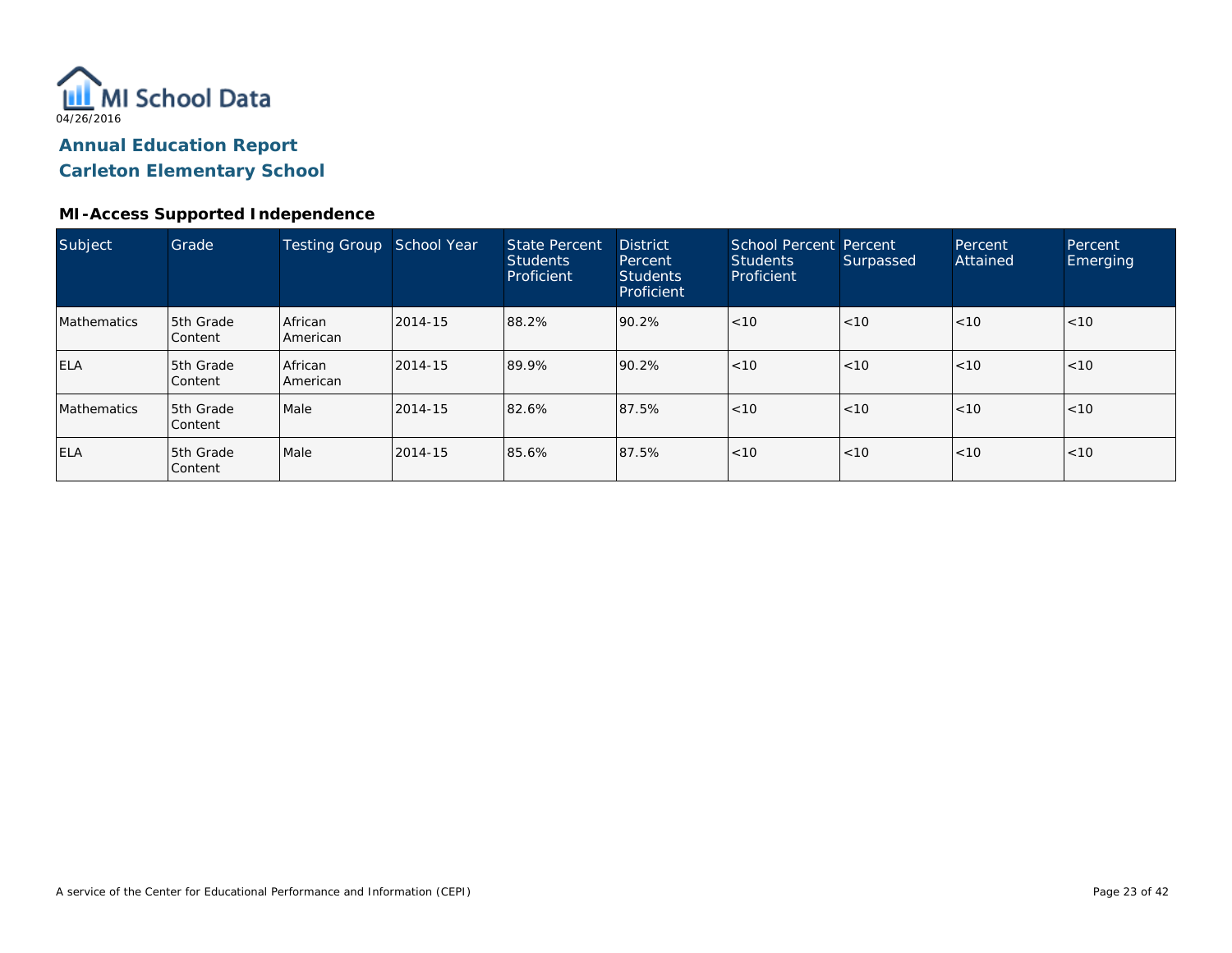

### **MI-Access Participation**

| <b>Subject</b> | Grade                | Testing Group School Year     |         | <b>State Percent</b><br><b>Students</b><br>Proficient | <b>District</b><br>Percent<br><b>Students</b><br>Proficient | <b>School Percent Percent</b><br><b>Students</b><br>Proficient | Surpassed | Percent<br>Attained | Percent<br>Emerging |
|----------------|----------------------|-------------------------------|---------|-------------------------------------------------------|-------------------------------------------------------------|----------------------------------------------------------------|-----------|---------------------|---------------------|
| Mathematics    | 2nd Grade<br>Content | <b>All Students</b>           | 2013-14 | 77.4%                                                 | 82.1%                                                       | < 10                                                           | < 10      | < 10                | < 10                |
| <b>ELA</b>     | 2nd Grade<br>Content | <b>All Students</b>           | 2013-14 | 73%                                                   | 72.5%                                                       | < 10                                                           | < 10      | < 10                | < 10                |
| Mathematics    | 2nd Grade<br>Content | African<br>American           | 2013-14 | 81.2%                                                 | 81.8%                                                       | < 10                                                           | < 10      | < 10                | < 10                |
| <b>ELA</b>     | 2nd Grade<br>Content | African<br>American           | 2013-14 | 74.5%                                                 | 73.5%                                                       | < 10                                                           | < 10      | < 10                | < 10                |
| Mathematics    | 2nd Grade<br>Content | Male                          | 2013-14 | 76.3%                                                 | 75%                                                         | < 10                                                           | < 10      | < 10                | < 10                |
| <b>ELA</b>     | 2nd Grade<br>Content | Male                          | 2013-14 | 70.3%                                                 | 65.5%                                                       | < 10                                                           | < 10      | < 10                | < 10                |
| Mathematics    | 2nd Grade<br>Content | Economically<br>Disadvantaged | 2013-14 | 80.8%                                                 | 81.1%                                                       | < 10                                                           | < 10      | < 10                | < 10                |
| <b>ELA</b>     | 2nd Grade<br>Content | Economically<br>Disadvantaged | 2013-14 | 74.2%                                                 | 71.1%                                                       | < 10                                                           | < 10      | < 10                | < 10                |
| Mathematics    | 3rd Grade<br>Content | <b>All Students</b>           | 2014-15 | 56.3%                                                 | 57.7%                                                       | $<10$                                                          | $<10$     | $<10$               | < 10                |
| Mathematics    | 3rd Grade<br>Content | <b>All Students</b>           | 2013-14 | 70.5%                                                 | 72.7%                                                       | $<10$                                                          | < 10      | < 10                | < 10                |
| <b>ELA</b>     | 3rd Grade<br>Content | <b>All Students</b>           | 2014-15 | 62.3%                                                 | 59.6%                                                       | $<10$                                                          | < 10      | $<10$               | < 10                |
| <b>ELA</b>     | 3rd Grade<br>Content | <b>All Students</b>           | 2013-14 | 70%                                                   | 70.5%                                                       | $<10$                                                          | $<10$     | < 10                | < 10                |
| Mathematics    | 3rd Grade<br>Content | African<br>American           | 2014-15 | 51.9%                                                 | 59.2%                                                       | $<10$                                                          | $<10$     | $<10$               | $<10$               |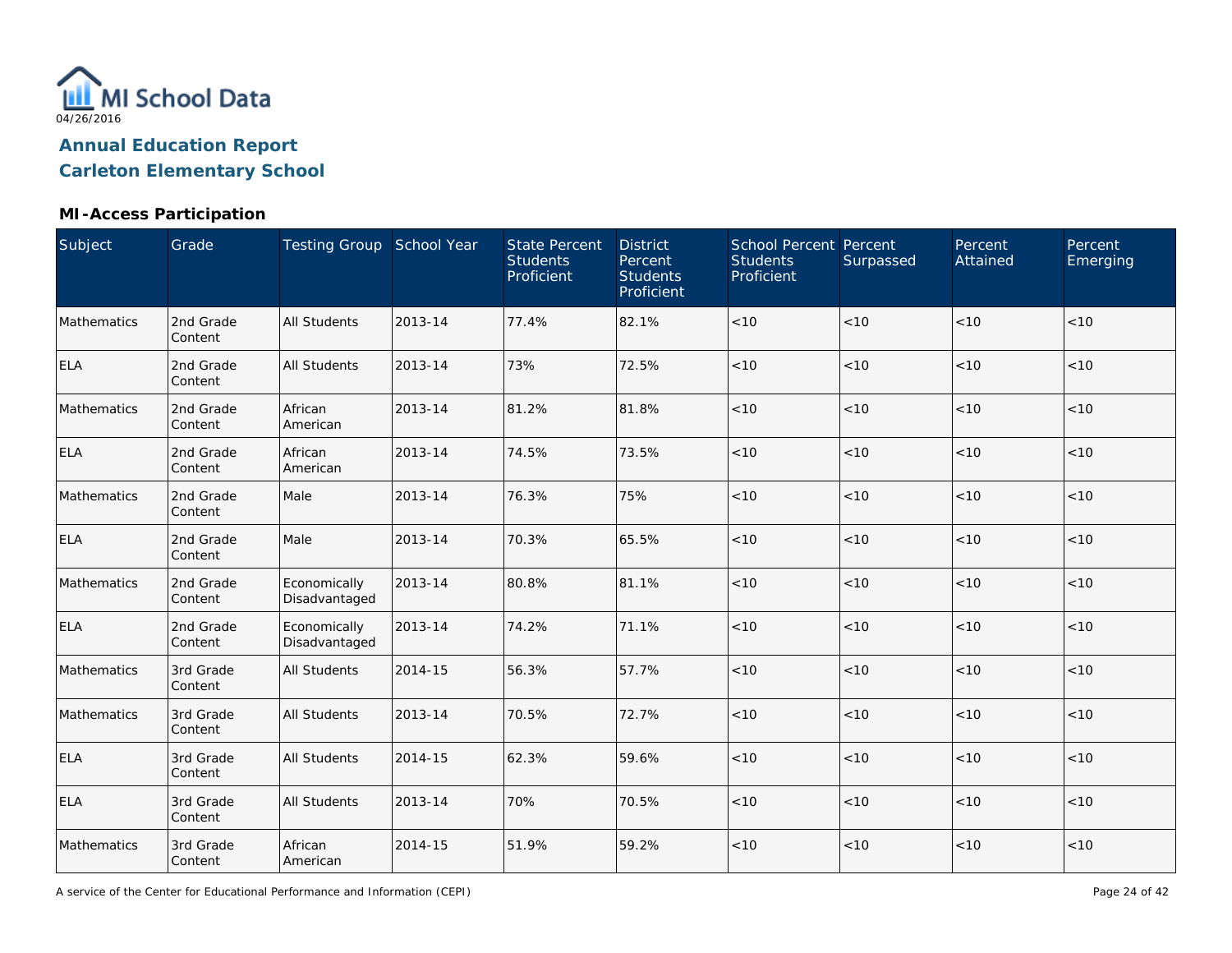

### **MI-Access Participation**

| Subject     | Grade                | Testing Group School Year     |         | <b>State Percent</b><br><b>Students</b><br>Proficient | <b>District</b><br>Percent<br><b>Students</b><br>Proficient | School Percent Percent<br><b>Students</b><br>Proficient | Surpassed | Percent<br>Attained | Percent<br>Emerging |
|-------------|----------------------|-------------------------------|---------|-------------------------------------------------------|-------------------------------------------------------------|---------------------------------------------------------|-----------|---------------------|---------------------|
| Mathematics | 3rd Grade<br>Content | African<br>American           | 2013-14 | 67.3%                                                 | 75%                                                         | $<10$                                                   | < 10      | < 10                | < 10                |
| <b>ELA</b>  | 3rd Grade<br>Content | African<br>American           | 2014-15 | 58.7%                                                 | 61.2%                                                       | < 10                                                    | < 10      | < 10                | < 10                |
| <b>ELA</b>  | 3rd Grade<br>Content | African<br>American           | 2013-14 | 62.8%                                                 | 66.7%                                                       | < 10                                                    | < 10      | < 10                | < 10                |
| Mathematics | 3rd Grade<br>Content | Female                        | 2014-15 | 53.3%                                                 | 56.3%                                                       | $<10$                                                   | < 10      | < 10                | < 10                |
| Mathematics | 3rd Grade<br>Content | Female                        | 2013-14 | 70.6%                                                 | 75%                                                         | $<10$                                                   | < 10      | < 10                | < 10                |
| <b>ELA</b>  | 3rd Grade<br>Content | Female                        | 2014-15 | 63.2%                                                 | 62.5%                                                       | $<10$                                                   | < 10      | < 10                | < 10                |
| <b>ELA</b>  | 3rd Grade<br>Content | Female                        | 2013-14 | 65%                                                   | 68.8%                                                       | < 10                                                    | < 10      | < 10                | < 10                |
| Mathematics | 3rd Grade<br>Content | Economically<br>Disadvantaged | 2014-15 | 55.2%                                                 | 56.8%                                                       | < 10                                                    | < 10      | < 10                | < 10                |
| <b>ELA</b>  | 3rd Grade<br>Content | Economically<br>Disadvantaged | 2014-15 | 60.6%                                                 | 56.8%                                                       | $<10$                                                   | < 10      | < 10                | < 10                |
| Mathematics | 4th Grade<br>Content | <b>All Students</b>           | 2014-15 | 56.5%                                                 | 59.1%                                                       | $<10$                                                   | < 10      | < 10                | < 10                |
| <b>ELA</b>  | 4th Grade<br>Content | <b>All Students</b>           | 2014-15 | 66.1%                                                 | 68.2%                                                       | $<10$                                                   | < 10      | < 10                | < 10                |
| Science     | 4th Grade<br>Content | <b>All Students</b>           | 2014-15 | 61%                                                   | 64.9%                                                       | $<10$                                                   | < 10      | < 10                | < 10                |
| Science     | 4th Grade<br>Content | <b>All Students</b>           | 2013-14 | 70.5%                                                 | 51.2%                                                       | $<10$                                                   | < 10      | < 10                | < 10                |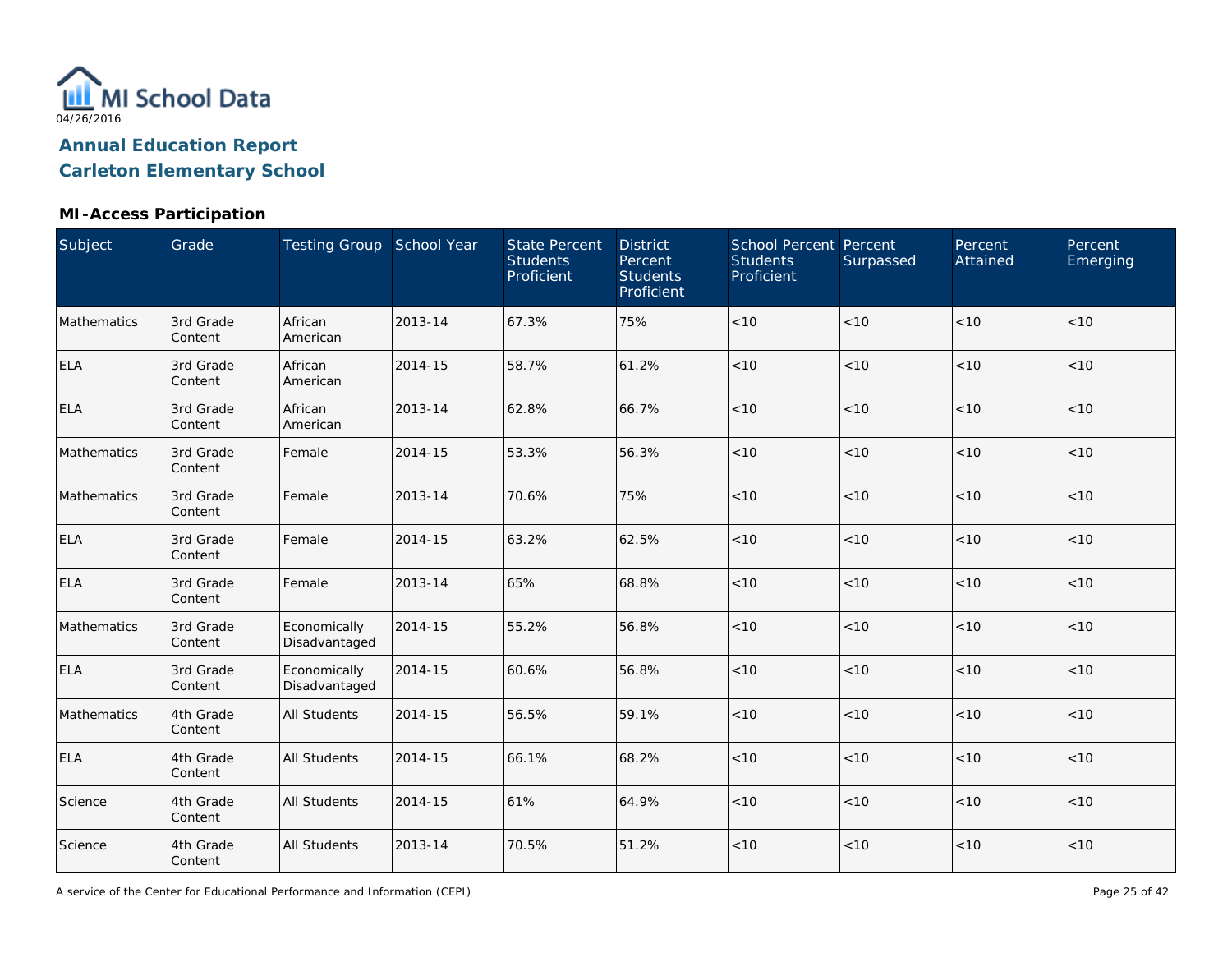

### **MI-Access Participation**

| Subject     | Grade                | Testing Group School Year     |         | <b>State Percent</b><br><b>Students</b><br>Proficient | <b>District</b><br>Percent<br><b>Students</b><br>Proficient | School Percent Percent<br><b>Students</b><br>Proficient | Surpassed | Percent<br>Attained | Percent<br>Emerging |
|-------------|----------------------|-------------------------------|---------|-------------------------------------------------------|-------------------------------------------------------------|---------------------------------------------------------|-----------|---------------------|---------------------|
| Mathematics | 4th Grade<br>Content | African<br>American           | 2014-15 | 63.4%                                                 | 64.1%                                                       | $<10$                                                   | < 10      | < 10                | < 10                |
| <b>ELA</b>  | 4th Grade<br>Content | African<br>American           | 2014-15 | 74.3%                                                 | 71.8%                                                       | $<10$                                                   | < 10      | < 10                | < 10                |
| Science     | 4th Grade<br>Content | African<br>American           | 2014-15 | 72%                                                   | 69.7%                                                       | < 10                                                    | < 10      | < 10                | < 10                |
| Science     | 4th Grade<br>Content | African<br>American           | 2013-14 | 71%                                                   | 51.4%                                                       | $<10$                                                   | < 10      | < 10                | $<10$               |
| Science     | 4th Grade<br>Content | Female                        | 2013-14 | 66.9%                                                 | 50%                                                         | $<10$                                                   | <10       | <10                 | < 10                |
| Mathematics | 4th Grade<br>Content | Male                          | 2014-15 | 54.1%                                                 | 48.3%                                                       | $<10$                                                   | < 10      | < 10                | < 10                |
| <b>ELA</b>  | 4th Grade<br>Content | Male                          | 2014-15 | 62%                                                   | 55.2%                                                       | < 10                                                    | < 10      | < 10                | < 10                |
| Science     | 4th Grade<br>Content | Male                          | 2014-15 | 57.6%                                                 | 56.5%                                                       | < 10                                                    | < 10      | < 10                | < 10                |
| Mathematics | 4th Grade<br>Content | Economically<br>Disadvantaged | 2014-15 | 56%                                                   | 58.8%                                                       | $<10$                                                   | < 10      | < 10                | < 10                |
| <b>ELA</b>  | 4th Grade<br>Content | Economically<br>Disadvantaged | 2014-15 | 66.5%                                                 | 67.6%                                                       | < 10                                                    | < 10      | < 10                | < 10                |
| Science     | 4th Grade<br>Content | Economically<br>Disadvantaged | 2014-15 | 62.8%                                                 | 65.5%                                                       | $<10$                                                   | < 10      | < 10                | < 10                |
| Science     | 4th Grade<br>Content | Economically<br>Disadvantaged | 2013-14 | 69.2%                                                 | 48.6%                                                       | $<10$                                                   | < 10      | < 10                | < 10                |
| Mathematics | 5th Grade<br>Content | <b>All Students</b>           | 2014-15 | 53.1%                                                 | 54.3%                                                       | $<10$                                                   | < 10      | < 10                | < 10                |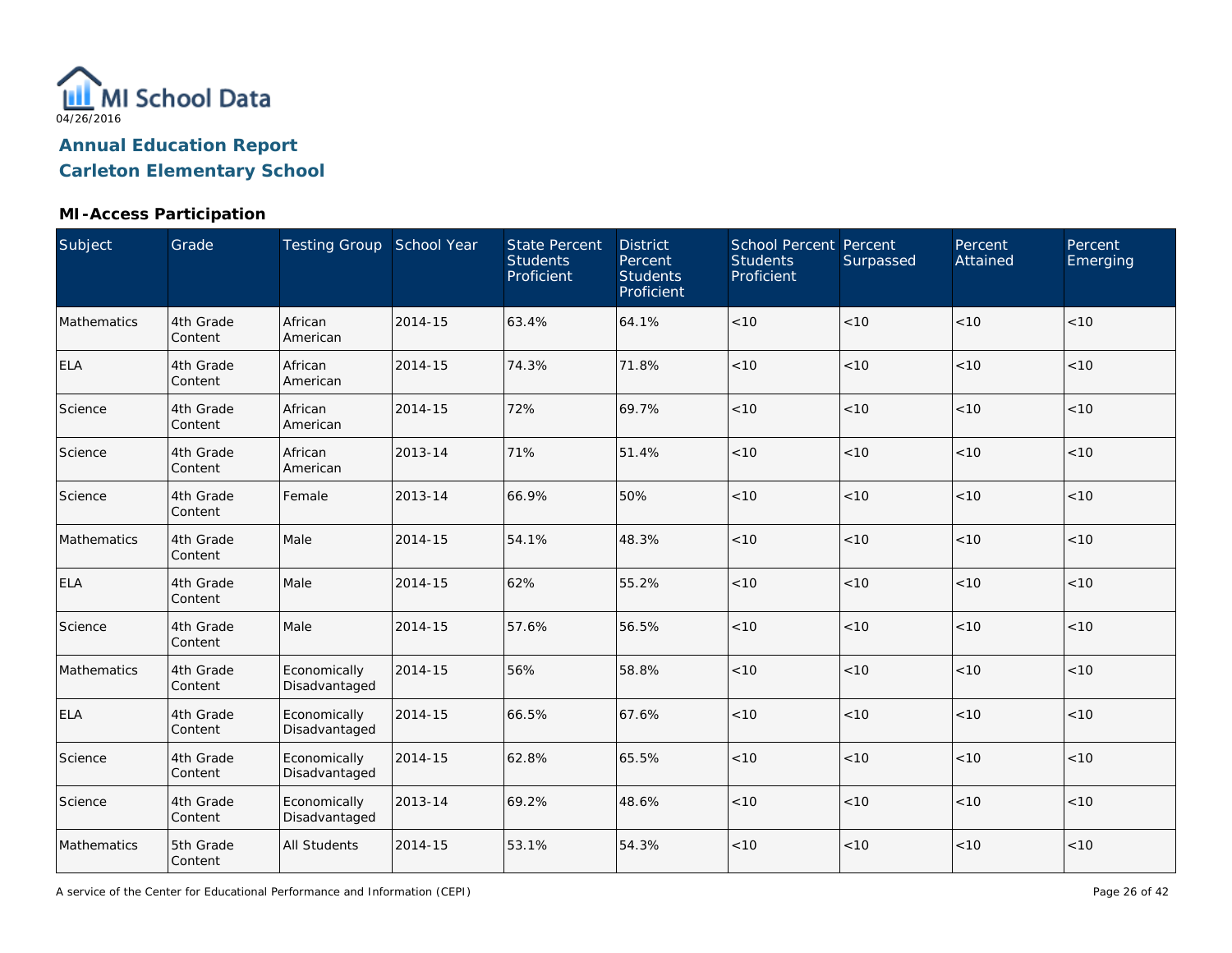

#### **MI-Access Participation**

| Subject            | Grade                       | <b>Testing Group</b>       | School Year | <b>State Percent</b><br><b>Students</b><br>Proficient | <b>District</b><br>Percent<br><b>Students</b><br>Proficient | School Percent Percent<br><b>Students</b><br>Proficient | Surpassed | Percent<br>Attained | Percent<br>Emerging |
|--------------------|-----------------------------|----------------------------|-------------|-------------------------------------------------------|-------------------------------------------------------------|---------------------------------------------------------|-----------|---------------------|---------------------|
| <b>ELA</b>         | 5th Grade<br>Content        | All Students               | 2014-15     | 61.9%                                                 | 62.9%                                                       | < 10                                                    | < 10      | < 10                | < 10                |
| <b>Mathematics</b> | <b>5th Grade</b><br>Content | African<br><b>American</b> | 2014-15     | 49.4%                                                 | 55.2%                                                       | < 10                                                    | < 10      | < 10                | < 10                |
| <b>ELA</b>         | 5th Grade<br>Content        | African<br><b>American</b> | 2014-15     | 60.4%                                                 | 65.5%                                                       | < 10                                                    | < 10      | <10                 | < 10                |
| <b>Mathematics</b> | <b>5th Grade</b><br>Content | Female                     | 2014-15     | 48.7%                                                 | 50%                                                         | < 10                                                    | < 10      | < 10                | < 10                |
| <b>ELA</b>         | 5th Grade<br>Content        | l Female                   | 2014-15     | 63%                                                   | 50%                                                         | < 10                                                    | < 10      | < 10                | < 10                |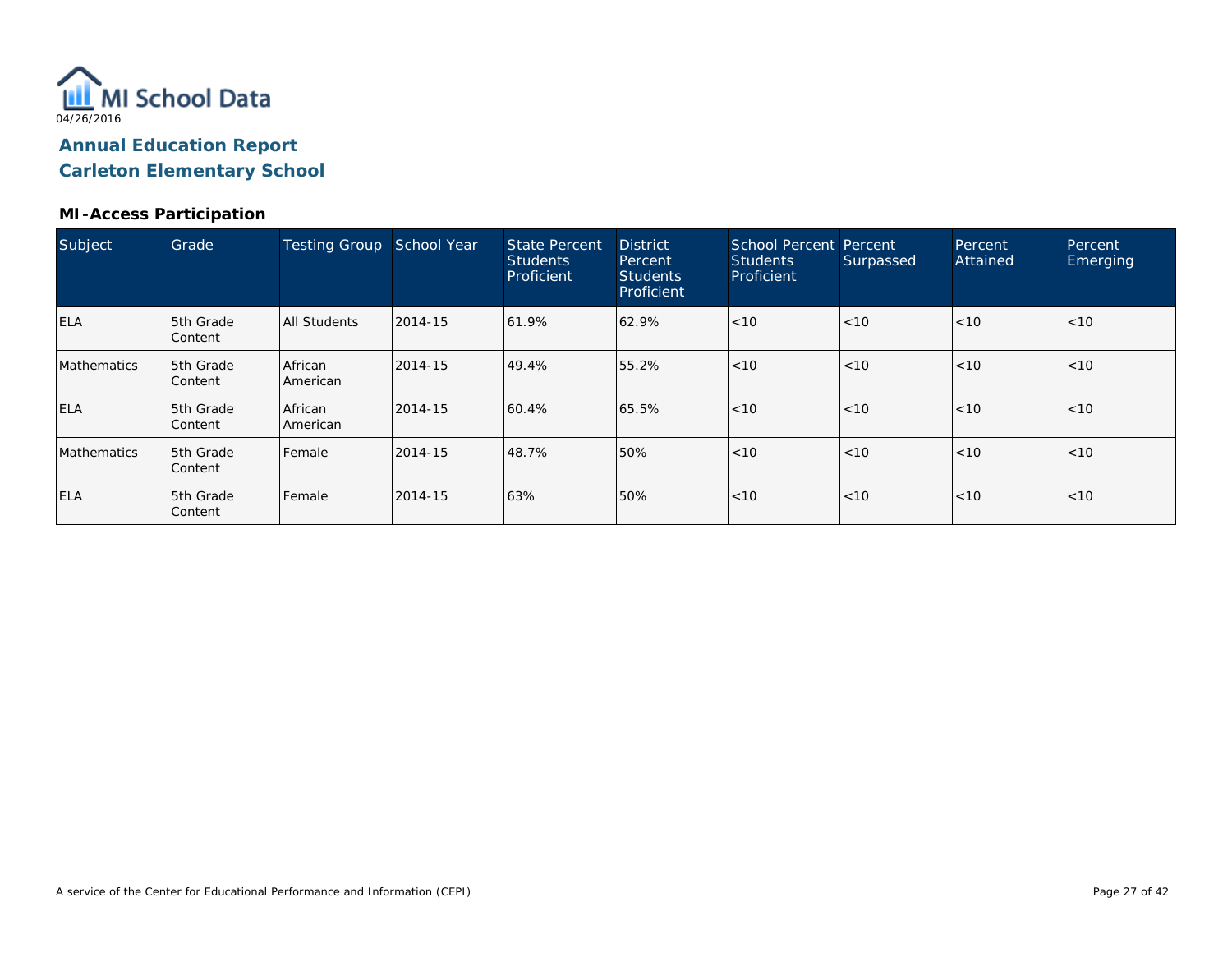

#### **Accountability Details Subject Data**

| <b>Testing</b><br>Group                            | Subject               | <b>State Tested</b><br>Total | <b>State Percent</b><br>Proficient | <b>District</b><br><b>Tested Total</b> | <b>District</b><br>Percent<br>Proficient* | <b>School Tested School</b><br>Total | Percent<br>Proficient** |
|----------------------------------------------------|-----------------------|------------------------------|------------------------------------|----------------------------------------|-------------------------------------------|--------------------------------------|-------------------------|
| <b>All Students</b>                                | <b>Mathematics</b>    | 98.1%                        | 36.5%                              | 94.6%                                  | N/A                                       | 94.4%                                | N/A                     |
| All Students                                       | <b>ELA</b>            | 98.1%                        | 48.5%                              | 94.1%                                  | N/A                                       | 96.5%                                | N/A                     |
| All Students                                       | Science               | 97.5%                        | 22.2%                              | 93.1%                                  | N/A                                       | 94.2%                                | N/A                     |
| <b>All Students</b>                                | <b>Social Studies</b> | 97.4%                        | 31.8%                              | 90.4%                                  | N/A                                       | 93.8%                                | N/A                     |
| American<br>Indian                                 | Mathematics           | 98.2%                        | 27.8%                              | 94.4%                                  | N/A                                       | <30                                  | N/A                     |
| American<br>Indian                                 | <b>ELA</b>            | 98%                          | 41.5%                              | 96.3%                                  | N/A                                       | < 30                                 | N/A                     |
| American<br>Indian                                 | Science               | 97.8%                        | 17.7%                              | <30                                    | N/A                                       | <30                                  | N/A                     |
| American<br>Indian                                 | Social Studies        | 97.2%                        | 25.2%                              | <30                                    | N/A                                       | N/A                                  | N/A                     |
| African<br>American                                | Mathematics           | 96.5%                        | 13.5%                              | 94.2%                                  | N/A                                       | 94.3%                                | N/A                     |
| African<br>American                                | <b>ELA</b>            | 96.5%                        | 24.5%                              | 93.6%                                  | N/A                                       | 96.5%                                | N/A                     |
| African<br>American                                | Science               | 95.4%                        | 6.1%                               | 92.7%                                  | N/A                                       | 94.1%                                | N/A                     |
| African<br>American                                | Social Studies        | 95.2%                        | 11%                                | 89.7%                                  | N/A                                       | 93.8%                                | N/A                     |
| Asian                                              | Mathematics           | 99.1%                        | 66.3%                              | 96.6%                                  | N/A                                       | N/A                                  | N/A                     |
| Asian                                              | <b>ELA</b>            | 98.7%                        | 70.2%                              | 95.5%                                  | N/A                                       | N/A                                  | N/A                     |
| Asian                                              | Science               | 99%                          | 38%                                | 97.4%                                  | N/A                                       | N/A                                  | N/A                     |
| Asian                                              | <b>Social Studies</b> | 98.8%                        | 49.6%                              | 96.5%                                  | N/A                                       | N/A                                  | N/A                     |
| Hispanic of Any<br>Race                            | Mathematics           | 98.3%                        | 23.7%                              | 97.1%                                  | N/A                                       | N/A                                  | N/A                     |
| Hispanic of Any ELA<br>Race                        |                       | 98.3%                        | 36.1%                              | 97%                                    | N/A                                       | N/A                                  | N/A                     |
| Hispanic of Any<br>Race                            | Science               | 97.9%                        | 11.7%                              | 95%                                    | N/A                                       | N/A                                  | N/A                     |
| Hispanic of Any<br>Race                            | Social Studies        | 97.5%                        | 20.2%                              | 94%                                    | N/A                                       | N/A                                  | N/A                     |
| Native<br>Hawaiian or<br>Other Pacific<br>Islander | Mathematics           | 99.8%                        | 40.8%                              | <30                                    | N/A                                       | N/A                                  | N/A                     |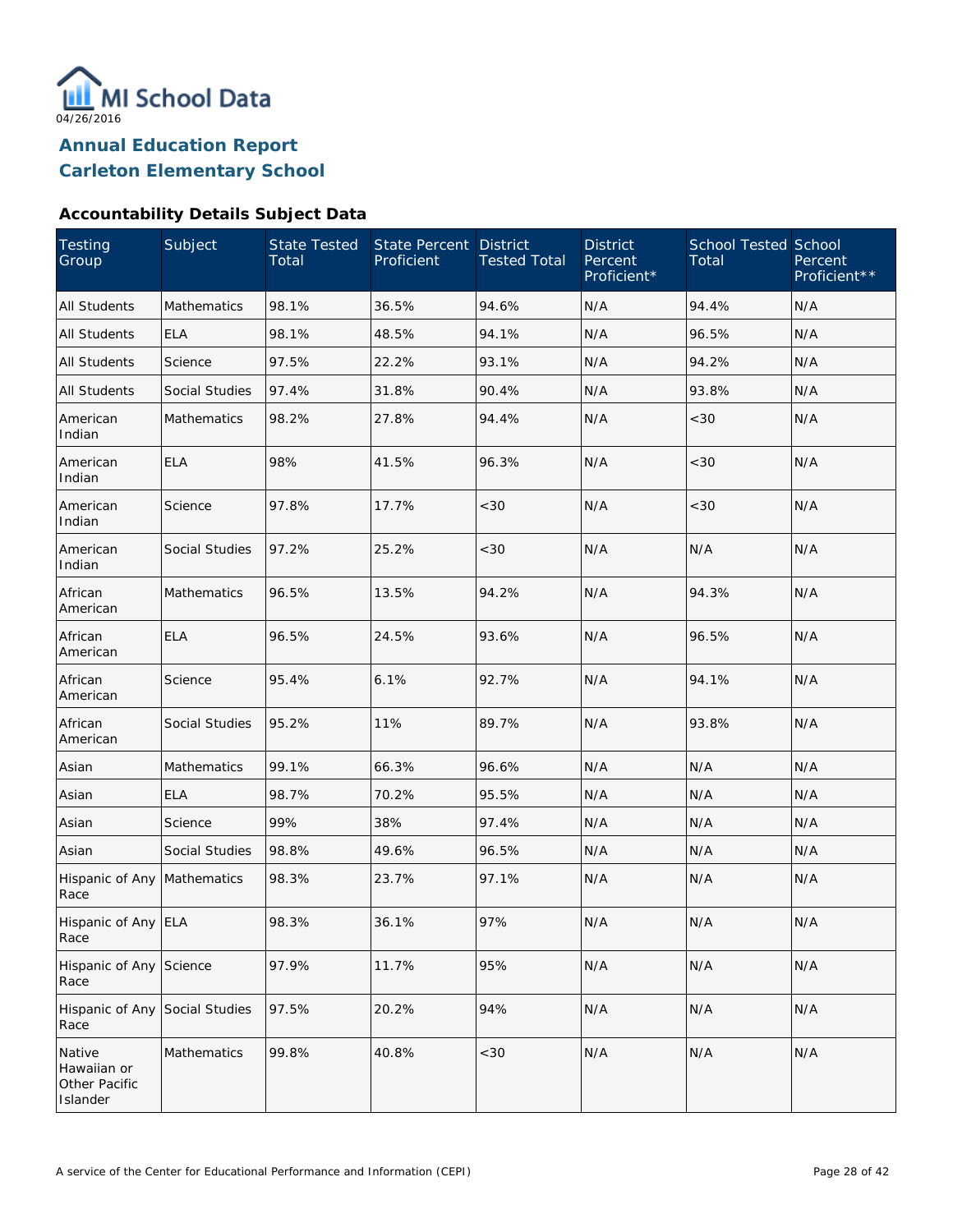

### **Accountability Details Subject Data**

| Testing<br>Group                                   | Subject            | <b>State Tested</b><br>Total | State Percent<br>Proficient | <b>District</b><br><b>Tested Total</b> | <b>District</b><br>Percent<br>Proficient* | <b>School Tested School</b><br>Total | Percent<br>Proficient** |
|----------------------------------------------------|--------------------|------------------------------|-----------------------------|----------------------------------------|-------------------------------------------|--------------------------------------|-------------------------|
| Native<br>Hawaiian or<br>Other Pacific<br>Islander | <b>ELA</b>         | 99.3%                        | 53.3%                       | < 30                                   | N/A                                       | N/A                                  | N/A                     |
| Native<br>Hawaiian or<br>Other Pacific<br>Islander | Science            | 99.6%                        | 21.9%                       | < 30                                   | N/A                                       | N/A                                  | N/A                     |
| Native<br>Hawaiian or<br>Other Pacific<br>Islander | Social Studies     | 99.3%                        | 33%                         | < 30                                   | N/A                                       | N/A                                  | N/A                     |
| Two or More<br>Races                               | Mathematics        | 98.5%                        | 33.6%                       | 96%                                    | N/A                                       | N/A                                  | N/A                     |
| Two or More<br>Races                               | <b>ELA</b>         | 98.5%                        | 46.9%                       | 98%                                    | N/A                                       | N/A                                  | N/A                     |
| Two or More<br>Races                               | Science            | 98.5%                        | 20.1%                       | < 30                                   | N/A                                       | N/A                                  | N/A                     |
| Two or More<br>Races                               | Social Studies     | 98.1%                        | 28.3%                       | $<30$                                  | N/A                                       | N/A                                  | N/A                     |
| White                                              | <b>Mathematics</b> | 98.5%                        | 42.5%                       | 93.4%                                  | N/A                                       | N/A                                  | N/A                     |
| White                                              | <b>ELA</b>         | 98.5%                        | 55%                         | 92.8%                                  | N/A                                       | N/A                                  | N/A                     |
| White                                              | Science            | 98.1%                        | 26.6%                       | 92.6%                                  | N/A                                       | N/A                                  | N/A                     |
| White                                              | Social Studies     | 98%                          | 37.3%                       | 88.2%                                  | N/A                                       | N/A                                  | N/A                     |
| Economically<br>Disadvantaged                      | <b>Mathematics</b> | 97.6%                        | 22.5%                       | 94.3%                                  | N/A                                       | 94%                                  | N/A                     |
| Economically<br>Disadvantaged                      | <b>ELA</b>         | 97.6%                        | 33.7%                       | 93.8%                                  | N/A                                       | 96.3%                                | N/A                     |
| Economically<br>Disadvantaged                      | Science            | 96.8%                        | 11.7%                       | 92.7%                                  | N/A                                       | 94.1%                                | N/A                     |
| Economically<br>Disadvantaged                      | Social Studies     | 96.5%                        | 17.8%                       | 89.9%                                  | N/A                                       | 93.2%                                | N/A                     |
| English<br>Language<br>Learners                    | Mathematics        | 98.6%                        | 20.3%                       | 97.2%                                  | N/A                                       | N/A                                  | N/A                     |
| English<br>Language<br>Learners                    | <b>ELA</b>         | 98.2%                        | 24%                         | 97.1%                                  | N/A                                       | N/A                                  | N/A                     |
| English<br>Language<br>Learners                    | Science            | 98.2%                        | 3.9%                        | 95.4%                                  | N/A                                       | N/A                                  | N/A                     |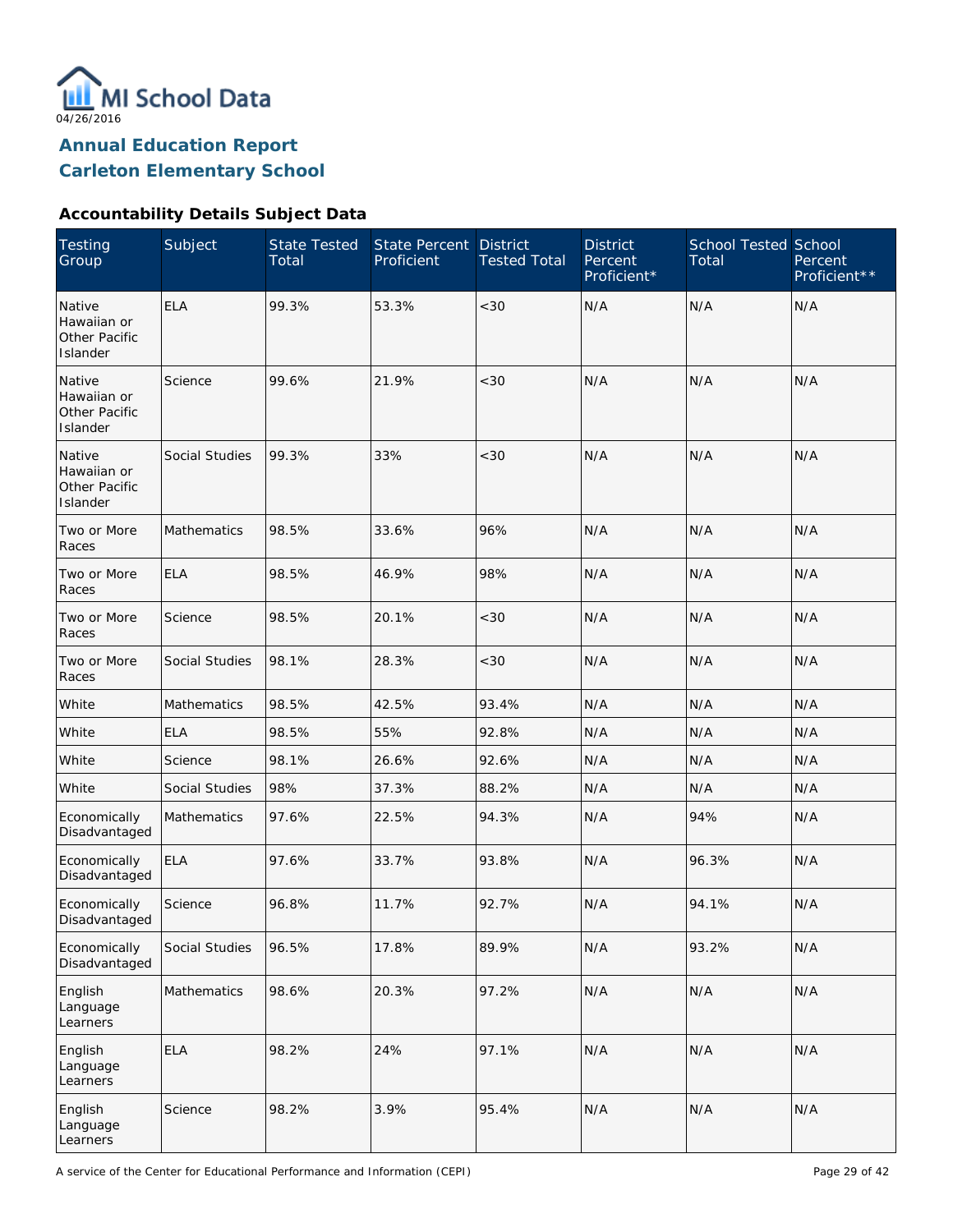

#### **Accountability Details Subject Data**

| <b>Testing</b><br>Group              | Subject            | <b>State Tested</b><br>Total | State Percent District<br>Proficient | <b>Tested Total</b> | <b>District</b><br>Percent<br>Proficient* | <b>School Tested School</b><br>Total | Percent<br>Proficient** |
|--------------------------------------|--------------------|------------------------------|--------------------------------------|---------------------|-------------------------------------------|--------------------------------------|-------------------------|
| English<br>Language<br>Learners      | Social Studies     | 97.9%                        | 8.1%                                 | 94.3%               | N/A                                       | N/A                                  | N/A                     |
| <b>Students With</b><br>Disabilities | <b>Mathematics</b> | 97.2%                        | 21.8%                                | 92%                 | N/A                                       | 90.9%                                | N/A                     |
| Students With<br>Disabilities        | <b>IELA</b>        | 96.6%                        | 24.7%                                | 89.2%               | N/A                                       | 93.9%                                | N/A                     |
| <b>Students With</b><br>Disabilities | Science            | 96.5%                        | 15.4%                                | 90.8%               | N/A                                       | < 30                                 | N/A                     |
| Students With<br>Disabilities        | Social Studies     | 95%                          | 13.9%                                | 80.9%               | N/A                                       | < 30                                 | N/A                     |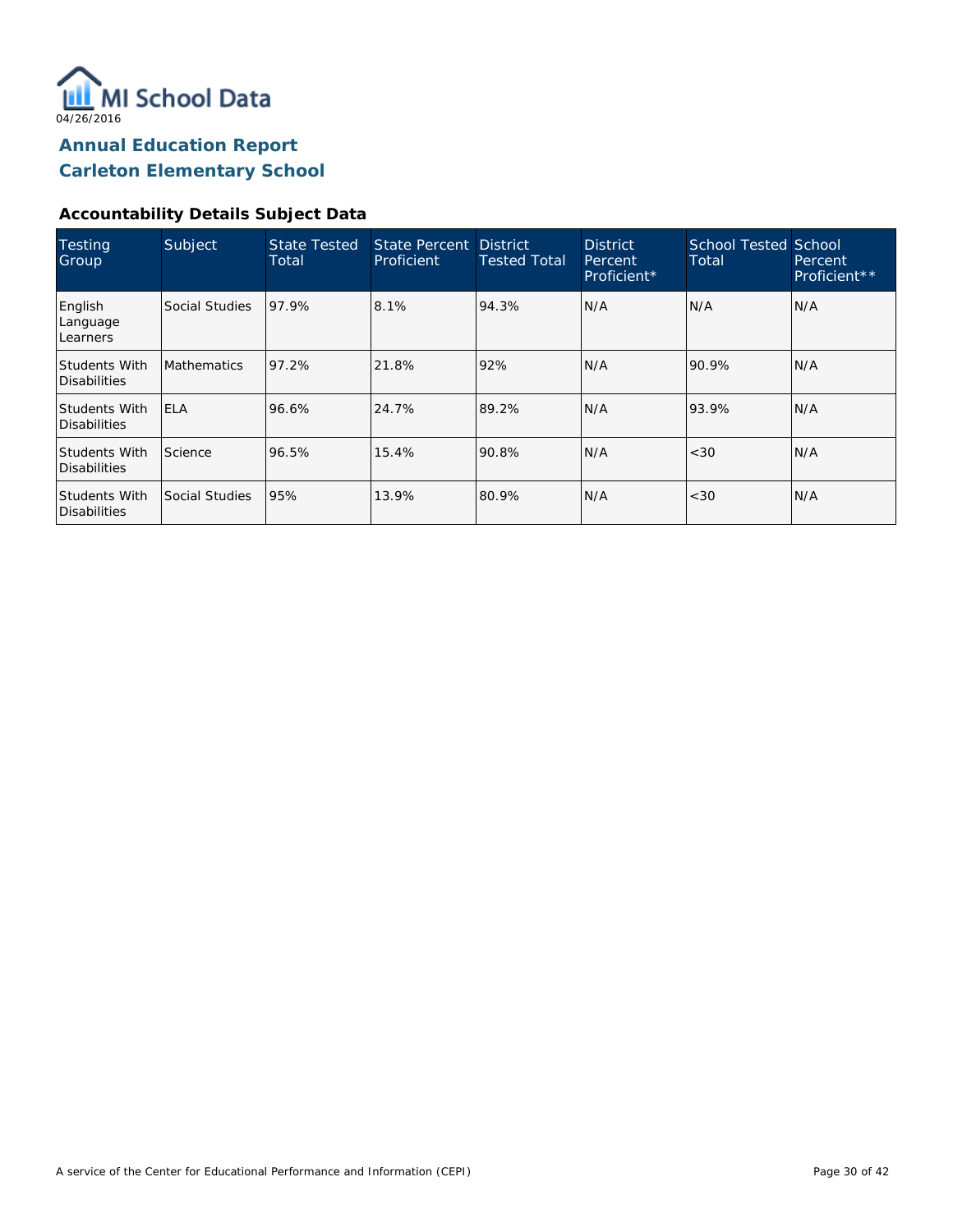

#### **Accountability Details Graduation Data**

| Student Group                                        | Statewide | <b>District</b> | School |
|------------------------------------------------------|-----------|-----------------|--------|
| <b>All Students</b>                                  | 78.6%     | 70.3%           | N/A    |
| American Indian                                      | 64.8%     | N/A             | N/A    |
| African American                                     | 64.5%     | 70.3%           | N/A    |
| Asian                                                | 89.1%     | 80.6%           | N/A    |
| Hispanic of Any Race                                 | 68.8%     | 73.7%           | N/A    |
| Native Hawaiian or Other Pacific   78.9%<br>Islander |           | N/A             | N/A    |
| Two or More Races                                    | 74.2%     | N/A             | N/A    |
| White                                                | 82.9%     | 52.5%           | N/A    |
| Female                                               | 82.9%     | N/A             | N/A    |
| Male                                                 | 74.4%     | N/A             | N/A    |
| Economically Disadvantaged                           | 65.6%     | 70.4%           | N/A    |
| English Language Learners                            | 68.2%     | 77.1%           | N/A    |
| <b>Students With Disabilities</b>                    | 55.1%     | 47.8%           | N/A    |
| Bottom 30%                                           | N/A       | N/A             | N/A    |

*\* All data based on students enrolled for a full academic year.*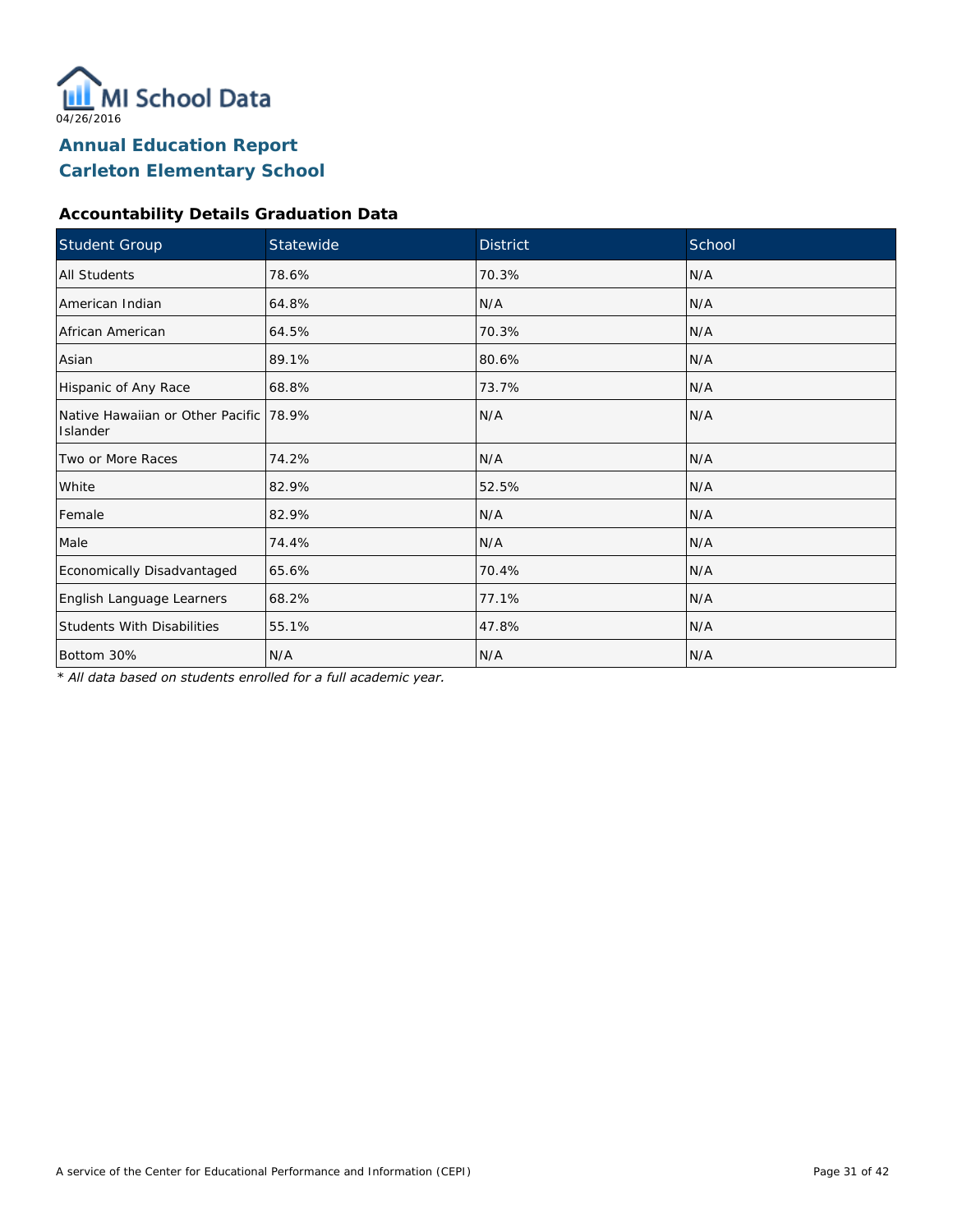

### **Accountability Details Attendance Data**

| <b>Student Group</b> | Statewide | <b>District</b> | School <sup>'</sup> |
|----------------------|-----------|-----------------|---------------------|
| All Students         | 94.7%     | 86.1%           | 80.2%               |

*\* All data based on students enrolled for a full academic year.*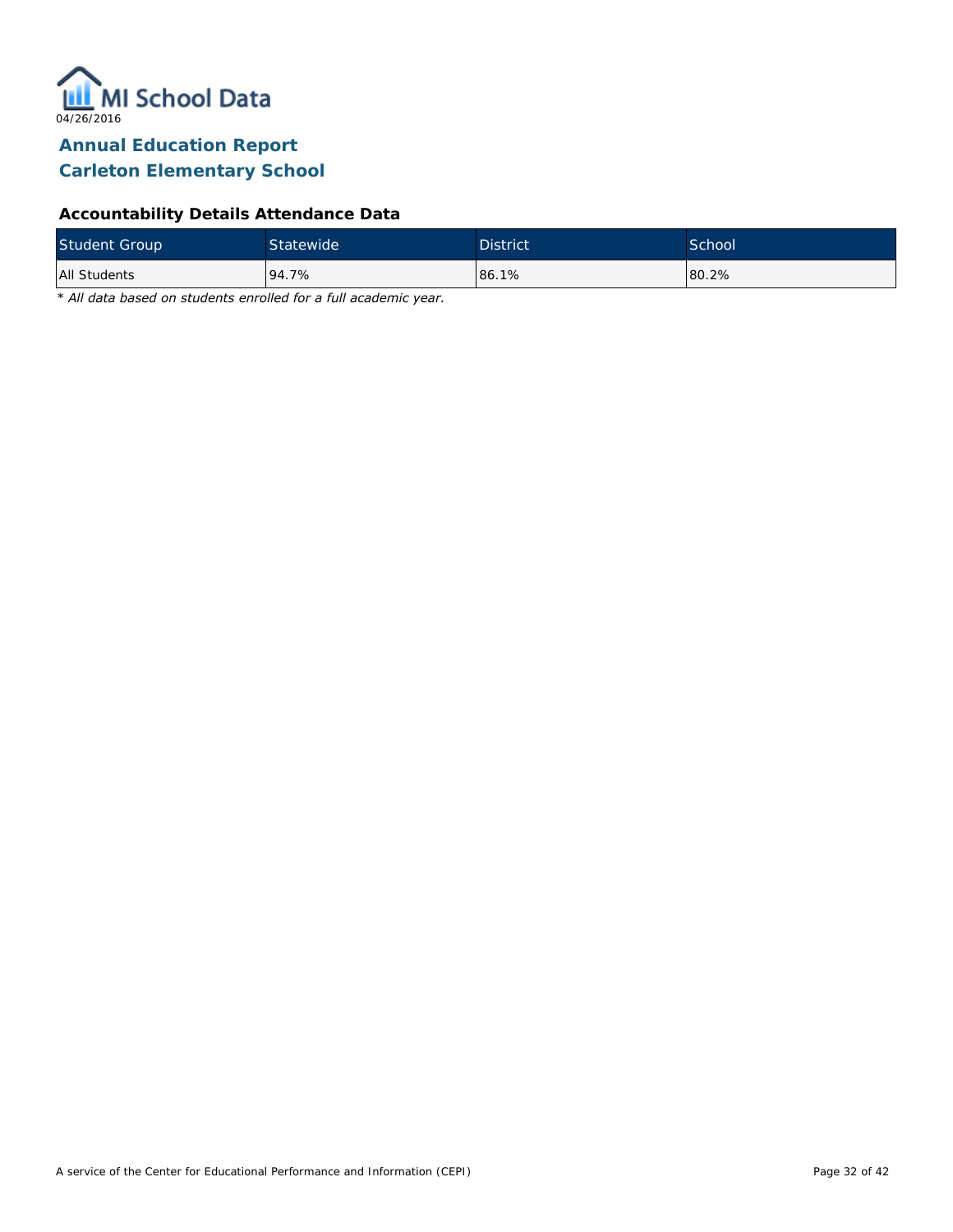

#### **Accountability Status District Data**

| <b>District</b><br><b>Name</b> | Reading<br><b>Status</b> | Reading<br>Score' | Writina<br><b>Status</b> | Writina <sup>1</sup><br>Score | Math<br><b>Status</b> | Math Score Science | <b>Status</b> | Science<br><b>Score</b> | <b>Social</b><br><b>Studies</b><br><b>Status</b> | Social<br><b>Studies</b><br>Score | <b>Overall</b><br><b>Status</b> | )verall<br><b>Score</b> |
|--------------------------------|--------------------------|-------------------|--------------------------|-------------------------------|-----------------------|--------------------|---------------|-------------------------|--------------------------------------------------|-----------------------------------|---------------------------------|-------------------------|
|--------------------------------|--------------------------|-------------------|--------------------------|-------------------------------|-----------------------|--------------------|---------------|-------------------------|--------------------------------------------------|-----------------------------------|---------------------------------|-------------------------|

No Data to Display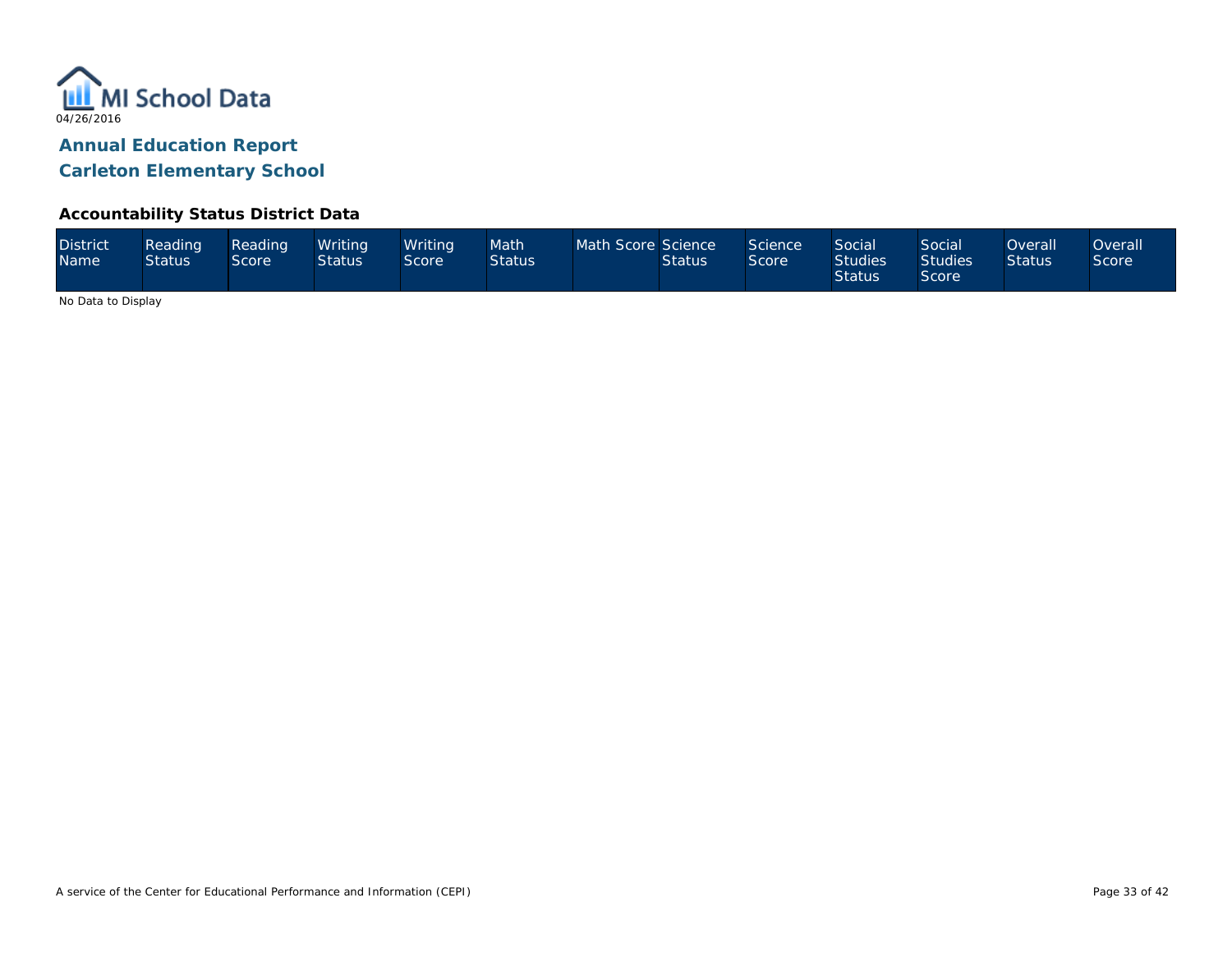

#### **Accountability Status School Data**

| <b>District</b><br>Name <sup>1</sup> | School<br>Name | Status | Status Score |  | Title 1 Reading Reading Writing Writing<br><b>Status</b> | Score | Math<br><b>Status</b> | Math <sup>1</sup><br>Score | Science Science Social<br><b>Status</b> | Score | <b>Status</b> | Social<br>Studies Studies Status<br>Score | Overall | <b>Overall</b><br>Score |
|--------------------------------------|----------------|--------|--------------|--|----------------------------------------------------------|-------|-----------------------|----------------------------|-----------------------------------------|-------|---------------|-------------------------------------------|---------|-------------------------|
|--------------------------------------|----------------|--------|--------------|--|----------------------------------------------------------|-------|-----------------------|----------------------------|-----------------------------------------|-------|---------------|-------------------------------------------|---------|-------------------------|

No Data to Display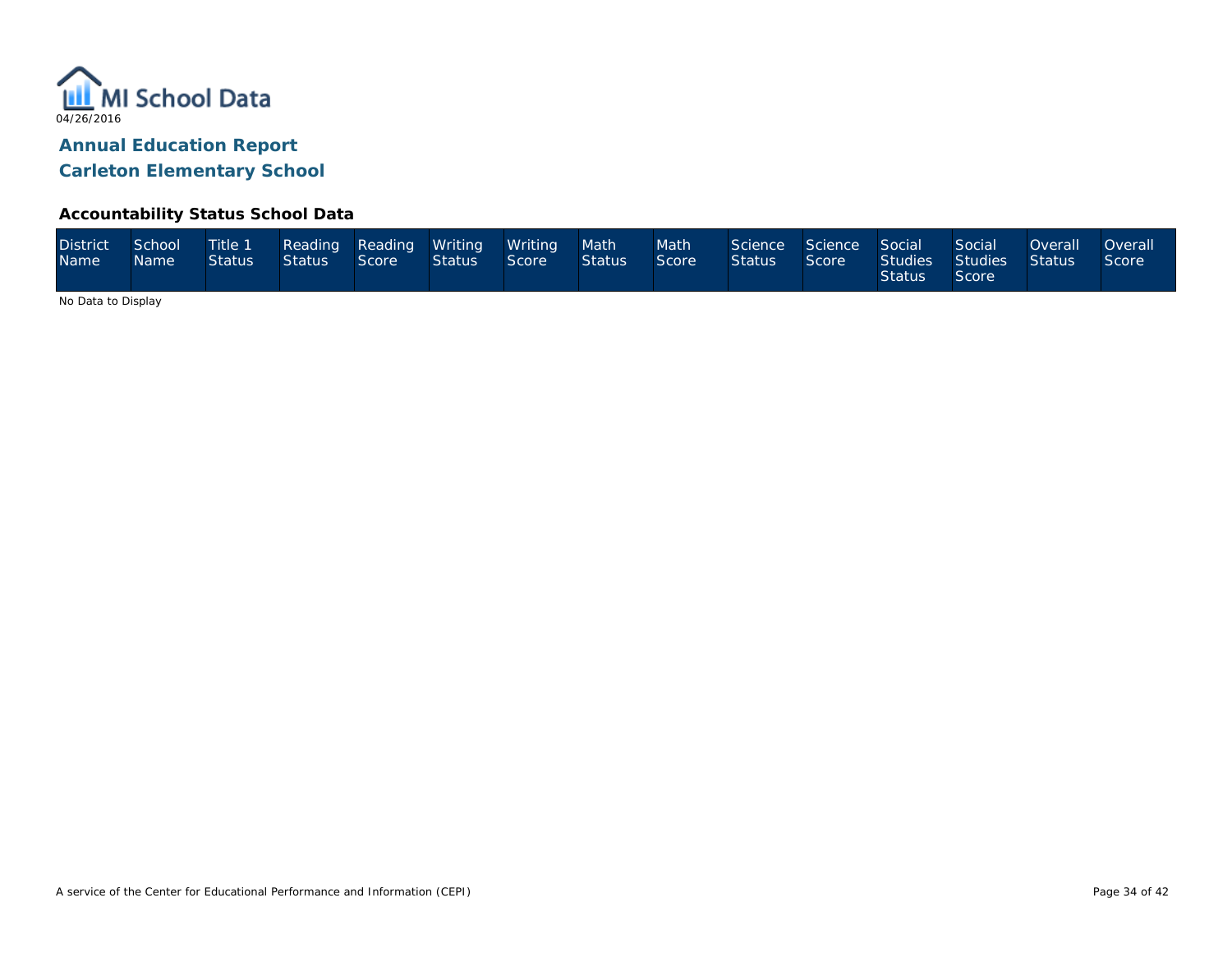

# **Annual Education Report**

### **Carleton Elementary School**

#### **Teacher Quality - Qualification**

|                                                                                                              | Other | B.A. | MA. | P.H.D. |
|--------------------------------------------------------------------------------------------------------------|-------|------|-----|--------|
| Professional<br>Qualifications of All Public<br>Elementary and<br>Secondary School<br>Teachers in the School |       |      | 18  |        |

*Professional Qualifications are defined by the State and may include information such as the degrees of public school teachers (e.g., percentage of teachers with Bachelors Degrees or Masters Degrees) or the percentage of fully certified teachers*

#### **Teacher Quality - Class**

|                                                                                                                                   | School Aggregate | <b>High-Poverty Schools</b> | Low-Poverty Schools |
|-----------------------------------------------------------------------------------------------------------------------------------|------------------|-----------------------------|---------------------|
| Percentage of Core Academic<br>Subject Elementary and<br>Secondary School Classes not<br>Taught by Highly Qualified<br>l Teachers | $0.0\%$          | $0.0\%$                     | $0.0\%$             |

#### **Teacher Quality - Provisional**

|                                                                                                                    | <b>Certification Percent</b> |
|--------------------------------------------------------------------------------------------------------------------|------------------------------|
| Percentage of Public Elementary and Secondary School Teachers   4.3%<br>in the School with Emergency Certification |                              |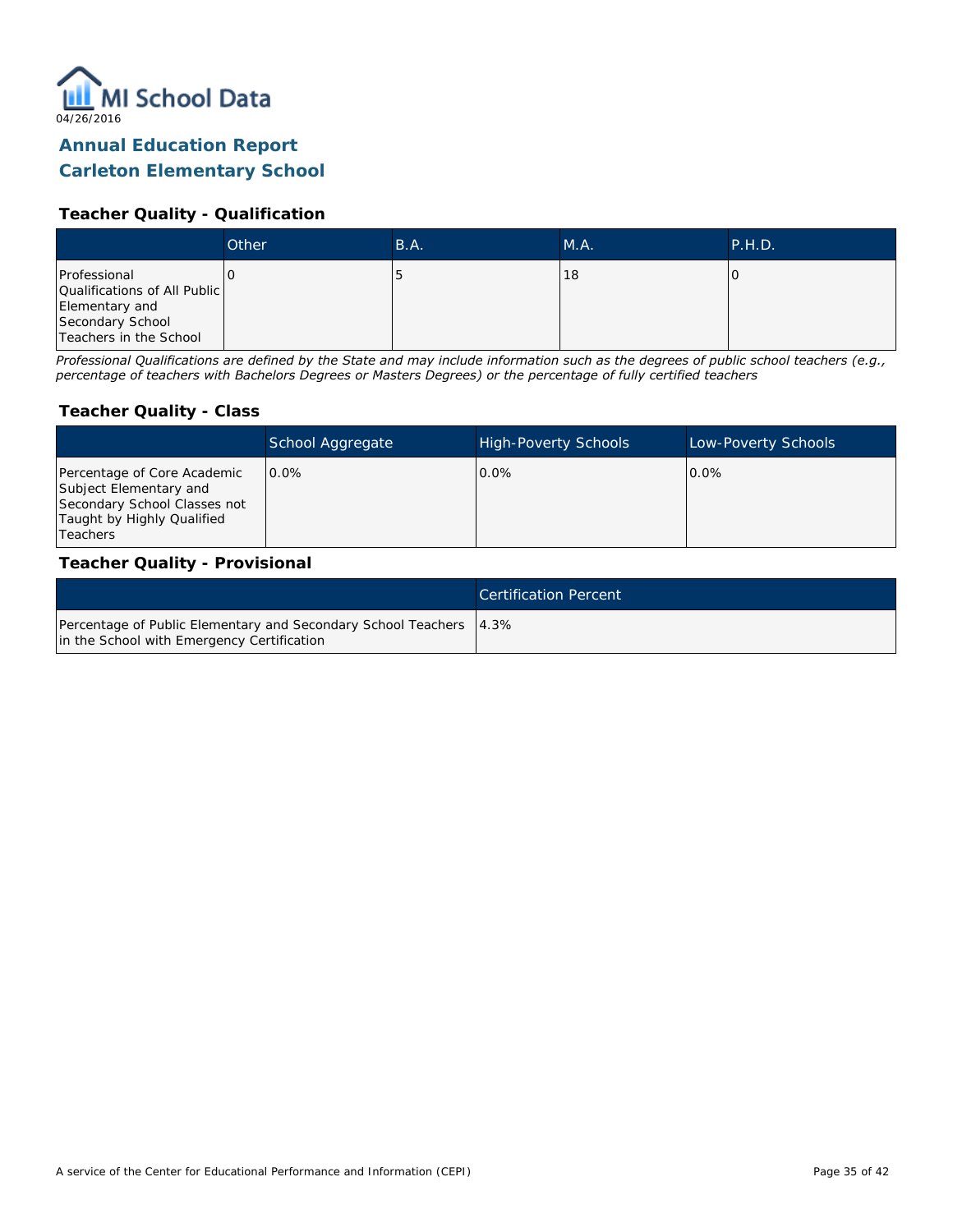

#### **NAEP Grade 4 Math**

|                                                                                                                                                                 | Percent of<br><b>Students</b> | Percent below<br><b>Basic</b>                    | Percent Basic                                         | Percent Proficient                                             | Percent Advanced               |
|-----------------------------------------------------------------------------------------------------------------------------------------------------------------|-------------------------------|--------------------------------------------------|-------------------------------------------------------|----------------------------------------------------------------|--------------------------------|
| <b>All Students</b>                                                                                                                                             | 100                           | 23                                               | 77                                                    | 34                                                             | 5                              |
| Male<br>Female                                                                                                                                                  | 51<br>49                      | 22<br>23                                         | 78<br>77                                              | 36<br>32                                                       | 6<br>$\overline{4}$            |
| National Lunch<br>Program Eligibility<br>Eligible<br>Not Eligible<br>Info not available                                                                         | 47<br>53<br>#                 | 36<br>10<br>$\ddagger$                           | 64<br>90<br>$\ddagger$                                | 17<br>49<br>$\ddagger$                                         | 9<br>$\ddagger$                |
| Race/Ethnicity<br>White<br><b>Black</b><br>Hispanic<br>Asian<br>American<br>Indian/Alaska Native<br>Native<br>Hawaiian/Pacific<br>Islander<br>Two or More Races | 72<br>15<br>6<br>4<br>#<br>3  | 15<br>53<br>38<br>11<br>$\ddagger$<br>$\ddagger$ | 85<br>47<br>62<br>89<br>$\ddagger$<br>ŧ<br>$\ddagger$ | 39<br>10<br>21<br>58<br>$\ddagger$<br>$\ddagger$<br>$\ddagger$ | 5<br>8#35<br>3<br>19<br>‡<br>‡ |
| Student classified as<br>having a disability<br><b>SD</b><br>Not SD                                                                                             | 12<br>88                      | 47<br>19                                         | 53<br>81                                              | 14<br>37                                                       | 5                              |
| Student is an English<br>Language Learner<br><b>ELL</b><br>Not ELL                                                                                              | 5<br>95                       | 42<br>22                                         | 58<br>78                                              | 16<br>35                                                       | 5                              |

*‡ Reporting Standards not met. Note: Observed differences are not necessarily statistically significant. Detail may not sum to total because of rounding. SOURCE: U.S. Department of Education. Institute for Education Sciences. National Center for Education Statistics. National Assessment of Educational Progress (NAEP) 2015 Mathematics Achievement.*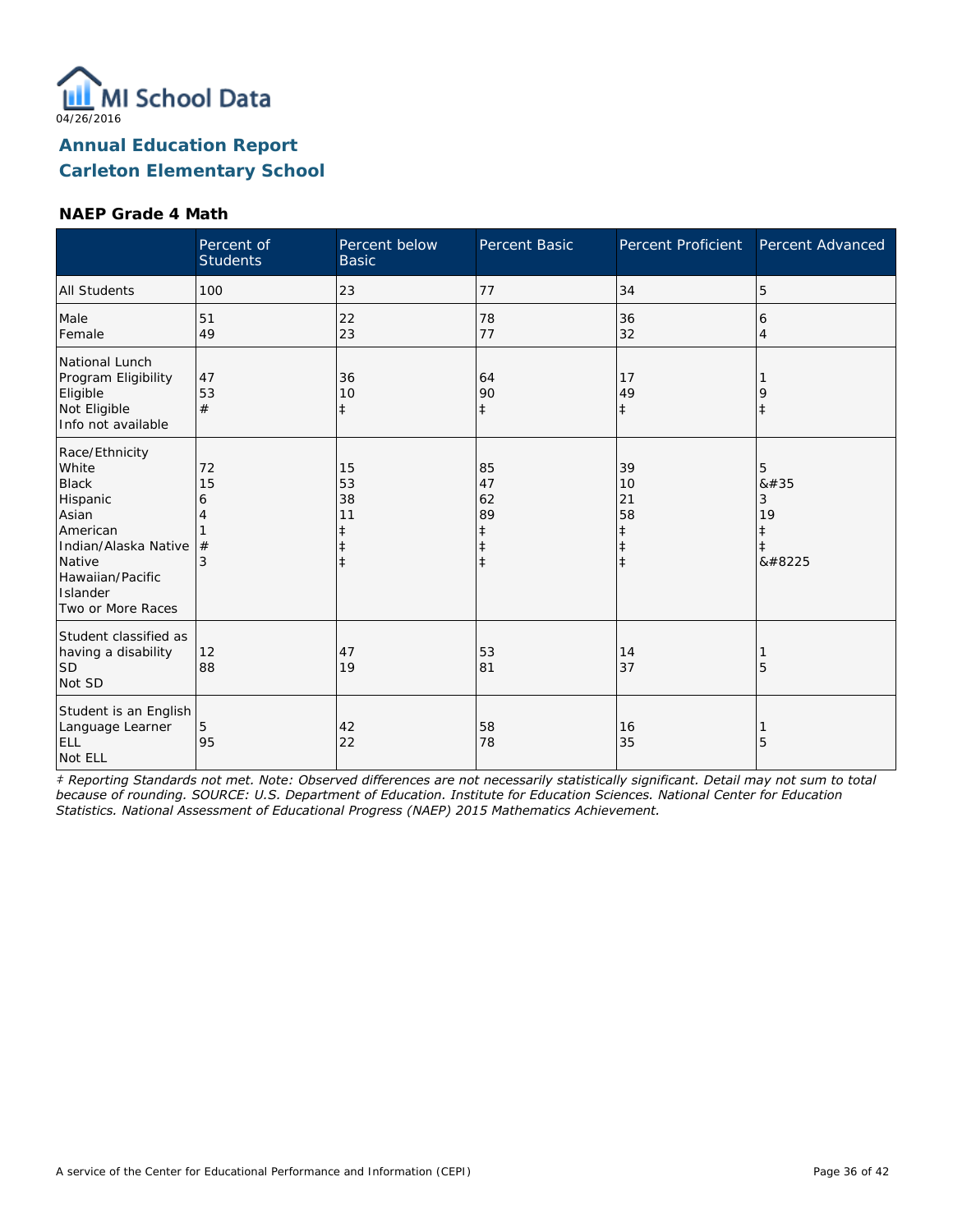

#### **NAEP Grade 8 Math**

|                                                                                                                                                                 | Percent of<br><b>Students</b>             | Percent below<br><b>Basic</b>                    | Percent Basic                                | Percent Proficient                     | Percent Advanced      |
|-----------------------------------------------------------------------------------------------------------------------------------------------------------------|-------------------------------------------|--------------------------------------------------|----------------------------------------------|----------------------------------------|-----------------------|
| <b>All Students</b>                                                                                                                                             | 100                                       | 32                                               | 39                                           | 22                                     | 7                     |
| Male<br>Female                                                                                                                                                  | 51<br>49                                  | 31<br>34                                         | 39<br>39                                     | 23<br>21                               | 6                     |
| National Lunch<br>Program Eligibility<br>Eligible<br>Not Eligible<br>Info not available                                                                         | 45<br>55<br>#                             | 48<br>19<br>$\ddagger$                           | 39<br>40<br>$\ddagger$                       | 12<br>30<br>$\ddagger$                 | 2<br>11<br>$\ddagger$ |
| Race/Ethnicity<br>White<br><b>Black</b><br>Hispanic<br>Asian<br>American<br>Indian/Alaska Native<br>Native<br>Hawaiian/Pacific<br>Islander<br>Two or More Races | 69<br>20<br>4<br>3<br>#<br>$\overline{2}$ | 23<br>66<br>38<br>11<br>ŧ<br>$\ddagger$<br>$\pm$ | 43<br>29<br>44<br>18<br>ŧ<br>ŧ<br>$\ddagger$ | 26<br>5<br>15<br>39<br>ŧ<br>$\ddagger$ | #<br>4<br>32          |
| Student classified as<br>having a disability<br>SD <sup>1</sup><br>Not SD                                                                                       | 11<br>89                                  | 77<br>27                                         | 19<br>41                                     | 3<br>24                                | #                     |
| Student is an English<br>Language Learner<br><b>ELL</b><br>Not ELL                                                                                              | 3<br>97                                   | 54<br>32                                         | 33<br>39                                     | 11<br>22                               | 2                     |

*‡ Reporting Standards not met. NOTE: Observed differences are not necessarily statistically significant. Detail may not sum to total because of rounding. SOURCE: U.S. Department of Education. Institute for Education Sciences. National Center for Education Statistics. National Assessment of Educational Progress (NAEP) 2015 Mathematics Achievement.*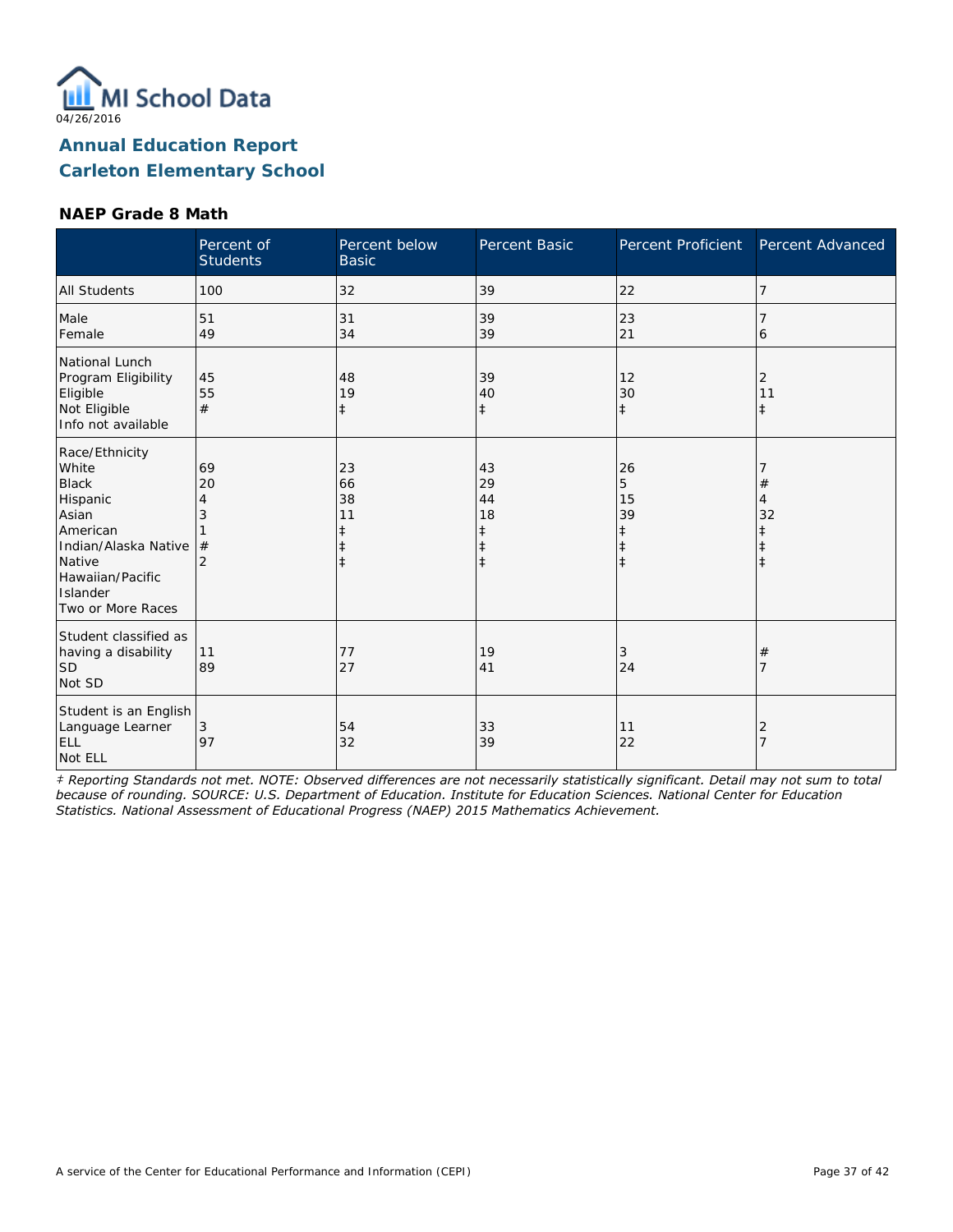

#### **NAEP Grade 12 Math**

|                                                                                                                                                | Percent of<br><b>Students</b> | Percent below<br><b>Basic</b>              | Percent Basic                       | Percent Proficient                                   | Percent Advanced           |
|------------------------------------------------------------------------------------------------------------------------------------------------|-------------------------------|--------------------------------------------|-------------------------------------|------------------------------------------------------|----------------------------|
| <b>All Students</b>                                                                                                                            | 100                           | 34                                         | 41                                  | 23                                                   | 2                          |
| Male<br>Female                                                                                                                                 | 51<br>49                      | 32<br>35                                   | 41<br>42                            | 26<br>22                                             |                            |
| National Lunch<br>Program Eligibility<br>Eligible<br>Not Eligible<br>Info not available                                                        | 35<br>64<br>$\Omega$          | 54<br>22<br>$\overline{O}$                 | 37<br>44<br>0                       | 9<br>32<br>$\Omega$                                  | 0<br>2<br>$\mathbf{O}$     |
| Race/Ethnicity<br>White<br><b>Black</b><br>Hispanic<br>Asian<br>American Indian<br>Native<br>Hawaiian/Pacific<br>Islander<br>Two or More Races | 76<br>14<br>5<br>3<br>O       | 26<br>68<br>58<br>26<br>Ω<br>O<br>$\Omega$ | 42<br>27<br>33<br>32<br>0<br>0<br>O | 30<br>5<br>9<br>35<br>$\circ$<br>$\circ$<br>$\Omega$ | 2<br>O<br>Ω<br>Ο<br>Ω<br>0 |
| Student classified as<br>having a disability<br><b>SD</b><br>Not SD                                                                            | 9<br>91                       | 78<br>30                                   | 19<br>43                            | 3<br>25                                              | 0<br>2                     |
| Student is an English<br>Language Learner<br>ELL<br>Not ELL                                                                                    | $\overline{2}$<br>98          | 0<br>33                                    | 0<br>41                             | 0<br>24                                              | 0<br>2                     |

*‡ Reporting Standards not met. NOTE: Observed differences are not necessarily statistically significant. Detail may not sum to total because of rounding. SOURCE: U.S. Department of Education. Institute for Education Sciences. National Center for Education Statistics. National Assessment of Educational Progress (NAEP) 2015 Mathematics Achievement.*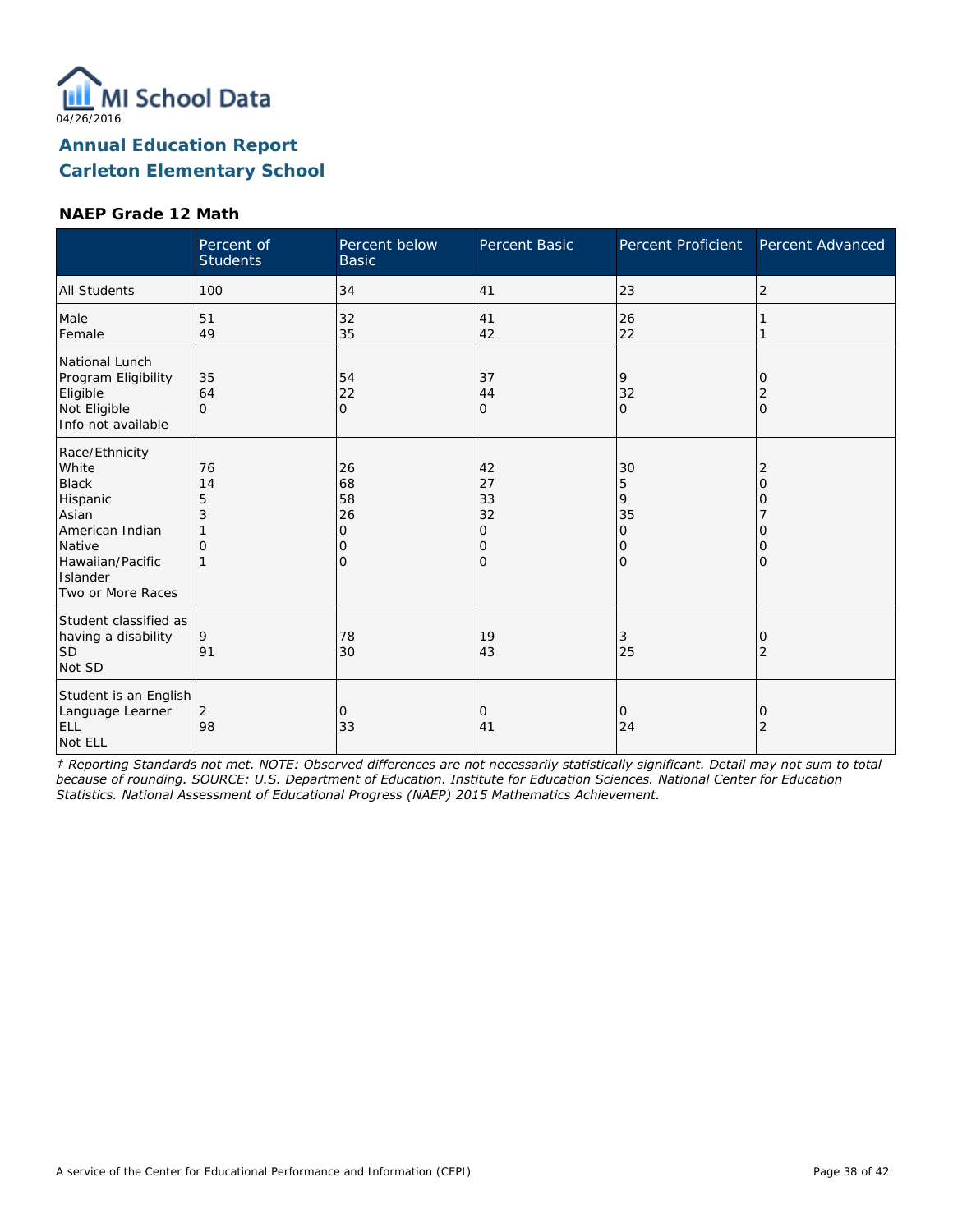

#### **NAEP Grade 4 Reading**

|                                                                                                                                                                 | Percent of<br><b>Students</b> | Percent below<br><b>Basic</b>                 | Percent Basic                                          | Percent Proficient                                    | Percent Advanced  |
|-----------------------------------------------------------------------------------------------------------------------------------------------------------------|-------------------------------|-----------------------------------------------|--------------------------------------------------------|-------------------------------------------------------|-------------------|
| <b>All Students</b>                                                                                                                                             | 100                           | 37                                            | 63                                                     | 29                                                    | 5                 |
| Male<br>Female                                                                                                                                                  | 50<br>50                      | 39<br>34                                      | 61<br>66                                               | 26<br>31                                              | 5<br>6            |
| National Lunch<br>Program Eligibility<br>Eligible<br>Not Eligible<br>Info not available                                                                         | 48<br>52<br>#                 | 50<br>24<br>$\ddagger$                        | 50<br>76<br>$\ddagger$                                 | 16<br>40<br>$\ddagger$                                | 8<br>$\ddagger$   |
| Race/Ethnicity<br>White<br><b>Black</b><br>Hispanic<br>Asian<br>American<br>Indian/Alaska Native<br>Native<br>Hawaiian/Pacific<br>Islander<br>Two or More Races | 72<br>14<br>6<br>4<br>#<br>3  | 32<br>66<br>49<br>16<br>ŧ<br>$\ddagger$<br>30 | 68<br>34<br>51<br>84<br>$\ddagger$<br>$\ddagger$<br>70 | 32<br>9<br>17<br>49<br>$\ddagger$<br>$\ddagger$<br>37 | 6<br>15<br>ŧ<br>8 |
| Student classified as<br>having a disability<br>lsd<br>Not SD                                                                                                   | 12<br>88                      | 76<br>32                                      | 24<br>68                                               | 31                                                    | #<br>6            |
| Student is an English<br>Language Learner<br>ELL<br>Not ELL                                                                                                     | $\overline{4}$<br>96          | 52<br>36                                      | 48<br>64                                               | 16<br>29                                              | 2<br>5            |

*# Rounds to zero*

*‡ Reporting Standards not met. NOTE: Observed differences are not necessarily statistically significant. Detail may not sum to total because of rounding. SOURCE: U.S. Department of Education, Institute of Education Sciences, National Center for Education Statistics, National Assessment of Educational Progress (NAEP), 2015 Reading Assessment.*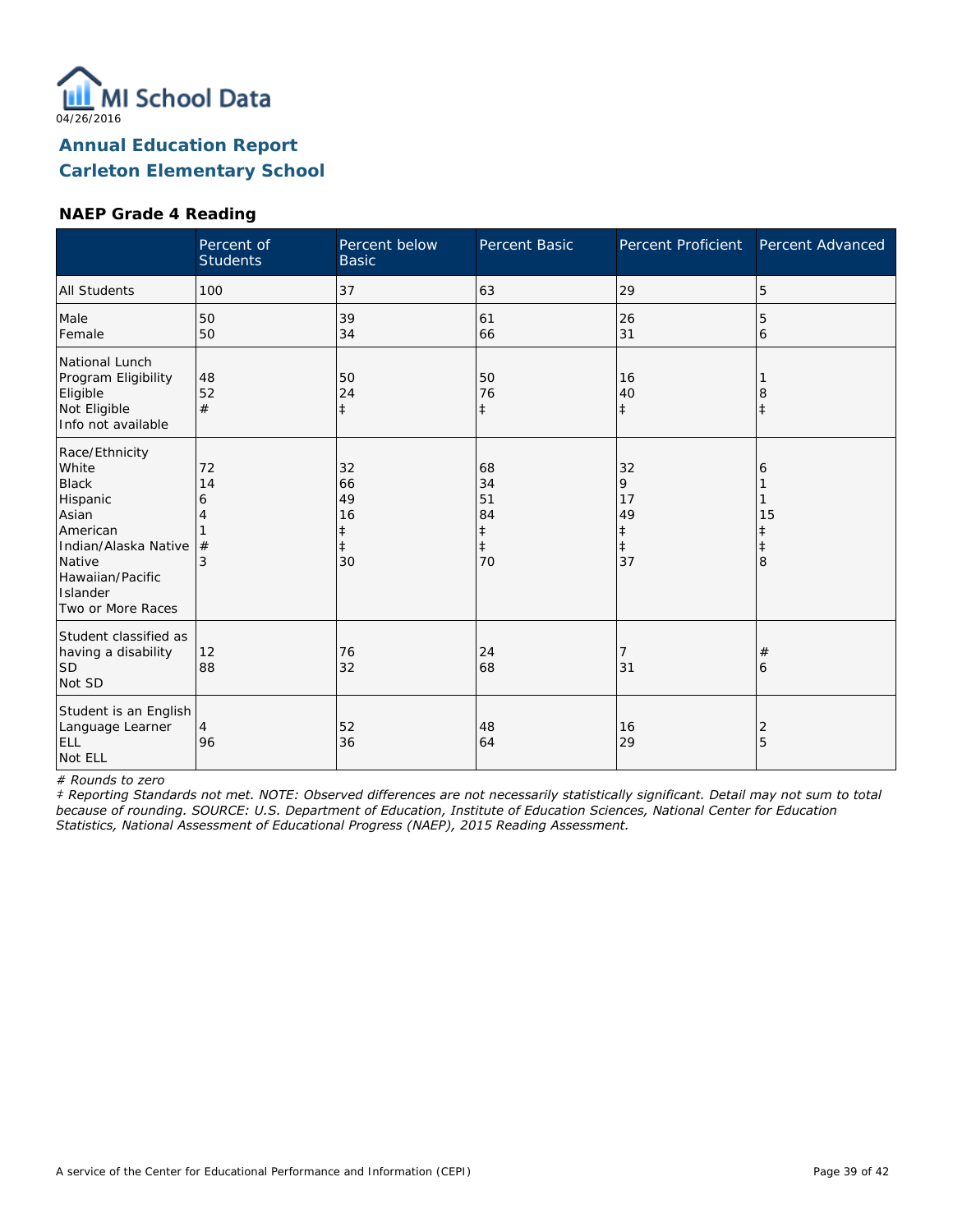

### **NAEP Grade 8 Reading**

|                                                                                                                                            | Percent of<br><b>Students</b> | Percent below<br><b>Basic</b>      | Percent Basic                           | Percent Proficient                     | Percent Advanced  |
|--------------------------------------------------------------------------------------------------------------------------------------------|-------------------------------|------------------------------------|-----------------------------------------|----------------------------------------|-------------------|
| <b>All Students</b>                                                                                                                        | 100                           | 24                                 | 44                                      | 29                                     | 3                 |
| Male<br>Female                                                                                                                             | 51<br>49                      | 29<br>20                           | 45<br>42                                | 25<br>34                               | 2<br>4            |
| National Lunch<br>Program Eligibility<br>Eligible<br>Not Eligible<br>Info not available                                                    | 45<br>55<br>#                 | 37<br>14<br>ŧ                      | 45<br>43<br>$\ddagger$                  | 17<br>39<br>$\ddagger$                 |                   |
| Race/Ethnicity<br>White<br><b>Black</b><br>Hispanic<br>Asian/Pacific Islander 3<br>American<br>Indian/Alaska Native 2<br>Two or More Races | 69<br>20                      | 18<br>47<br>27<br>13<br>$\ddagger$ | 44<br>44<br>41<br>35<br>ŧ<br>$\ddagger$ | 34<br>9<br>29<br>41<br>ŧ<br>$\ddagger$ | 3<br>#<br>3<br>10 |
| Student classified as<br>having a disability<br><b>SD</b><br>Not SD                                                                        | 10<br>90                      | 64<br>20                           | 30<br>45                                | 5<br>32                                | $^{\#}$<br>3      |
| Student is an English<br>Language Learner<br><b>ELL</b><br>Not ELL                                                                         | 3<br>97                       | 57<br>23                           | 37<br>44                                | 6<br>30                                | $^{\#}$<br>3      |

*# Rounds to zero*

*‡ Reporting Standards not met. NOTE: Observed differences are not necessarily statistically significant. Detail may not sum to total because of rounding. SOURCE: U.S. Department of Education, Institute of Education Sciences, National Center for Education Statistics, National Assessment of Educational Progress (NAEP), 2015 Reading Assessment.*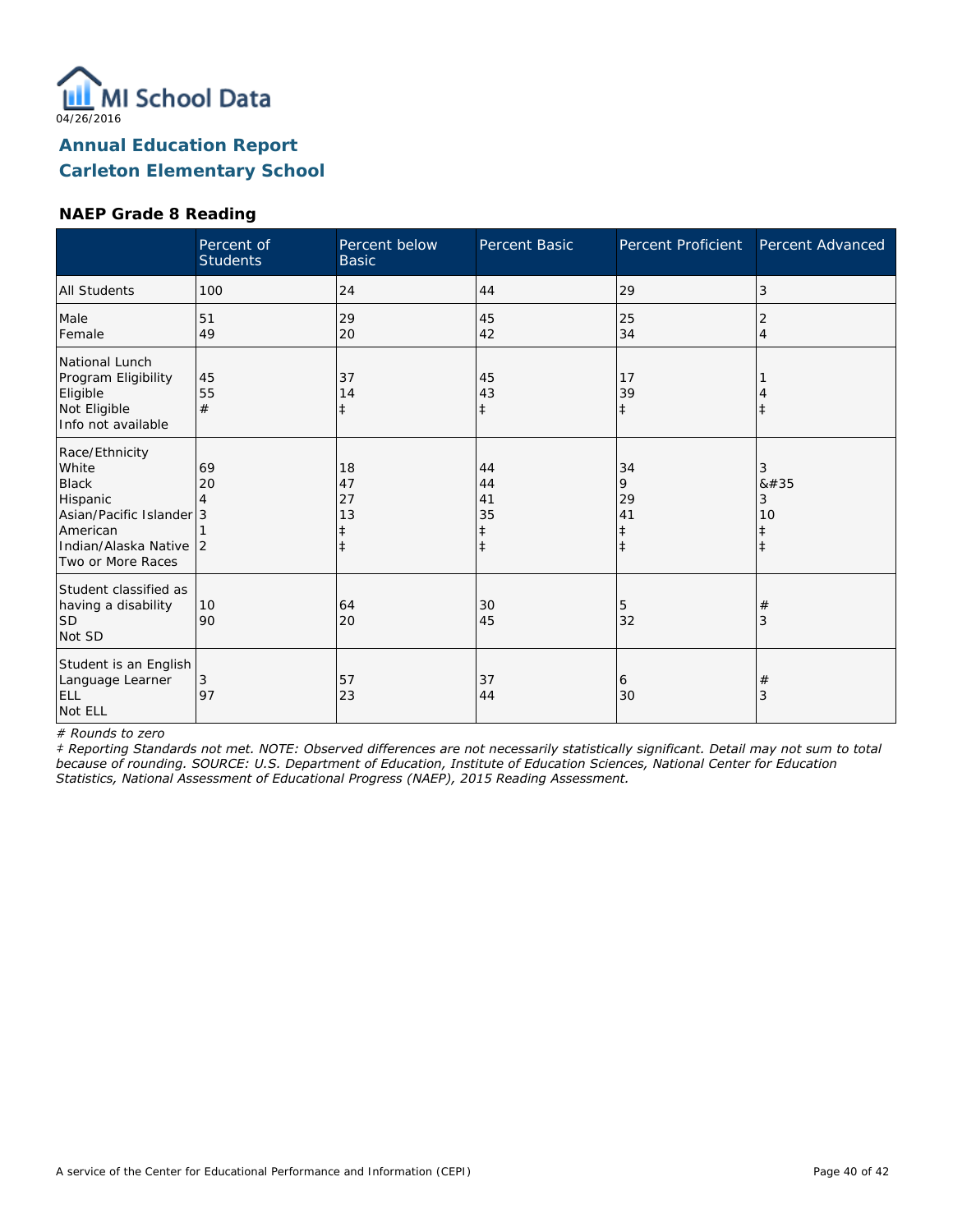

#### **NAEP Grade 12 Reading**

|                                                                                                                                                | Percent of<br><b>Students</b>              | Percent below<br><b>Basic</b>                    | Percent Basic                       | Percent Proficient                     | Percent Advanced                   |
|------------------------------------------------------------------------------------------------------------------------------------------------|--------------------------------------------|--------------------------------------------------|-------------------------------------|----------------------------------------|------------------------------------|
| <b>All Students</b>                                                                                                                            | 100                                        | 26                                               | 5                                   | 27                                     | 5                                  |
| Male<br>Female                                                                                                                                 | 50<br>50                                   | 31<br>20                                         | 37<br>37                            | 28<br>37                               | 4<br>6                             |
| National Lunch<br>Program Eligibility<br>Eligible<br>Not Eligible<br>Info not available                                                        | 35<br>64                                   | 37<br>19<br>0                                    | 39<br>36<br>O                       | 22<br>38<br>$\mathbf{O}$               | Ω                                  |
| Race/Ethnicity<br>White<br><b>Black</b><br>Hispanic<br>Asian<br>American Indian<br>Native<br>Hawaiian/Pacific<br>Islander<br>Two or More Races | 76<br>14<br>5<br>3<br>$\Omega$<br>$\Omega$ | 20<br>52<br>34<br>21<br>$\circ$<br>$\Omega$<br>0 | 38<br>36<br>44<br>26<br>0<br>0<br>0 | 36<br>12<br>21<br>41<br>0<br>10<br>l O | 6<br>Ω<br>12<br>Ω<br>0<br>$\Omega$ |
| Student classified as<br>having a disability<br><b>SD</b><br>Not SD                                                                            | 93                                         | 66<br>23                                         | 25<br>38                            | 8<br>34                                | 5                                  |
| Student is an English<br>Language Learner<br>ELL<br>Not ELL                                                                                    | 2<br>98                                    | 0<br>25                                          | 0<br>37                             | 0<br>33                                | Ω<br>5                             |

*# Rounds to zero*

*‡ Reporting Standards not met. NOTE: Observed differences are not necessarily statistically significant. Detail may not sum to total because of rounding. SOURCE: U.S. Department of Education, Institute of Education Sciences, National Center for Education Statistics, National Assessment of Educational Progress (NAEP), 2015 Reading Assessment.*